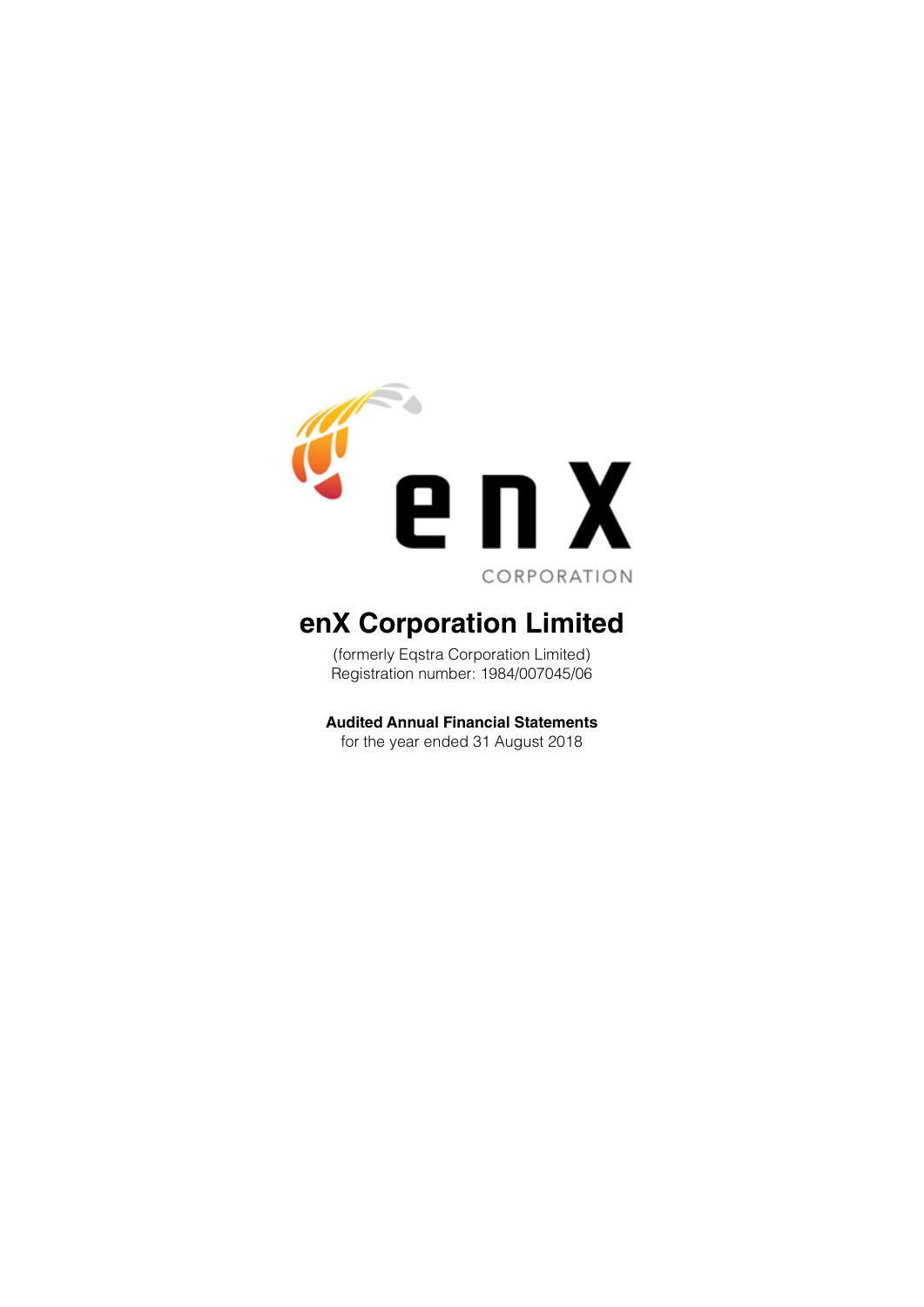# **CONTENTS**

The reports and statements set out below comprise the annual financial statements presented to the shareholder:

| Directors' responsibility statement and approval of the financial statements | 2         |
|------------------------------------------------------------------------------|-----------|
| Independent auditor's report                                                 | $3 - 5$   |
| Audit and Risk Committee report                                              | 6         |
| Company secretary compliance statement                                       | 6         |
| Directors' report                                                            | $7 - 8$   |
| Statement of financial position                                              | 9         |
| Statement of profit and loss and other comprehensive income                  | 10        |
| Statement of changes in equity                                               | 11        |
| Statement of cash flows                                                      | 12        |
| Notes to the annual financial statements                                     | $13 - 44$ |

*Page*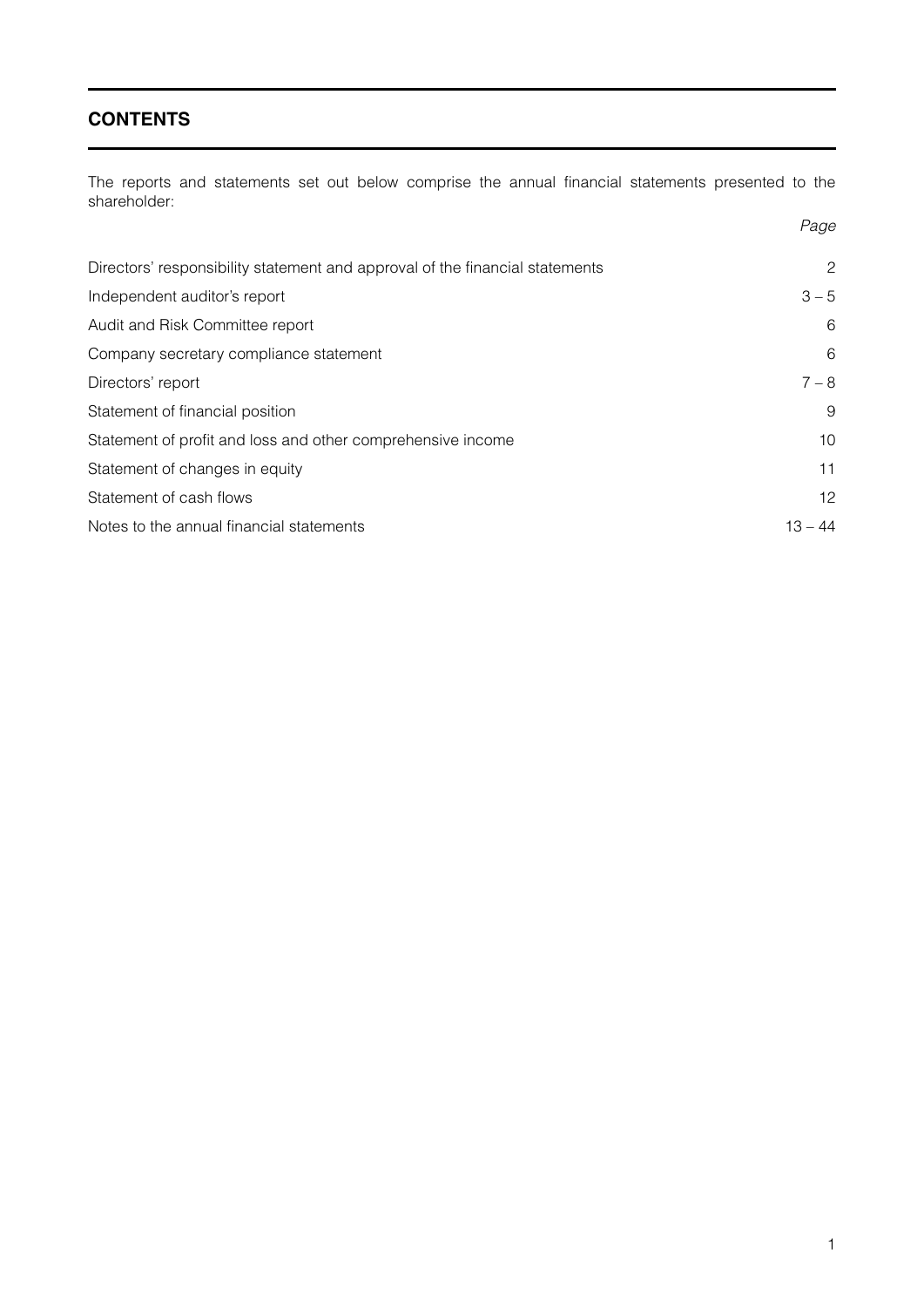# **DIRECTORS' RESPONSIBILITY STATEMENT AND APPROVAL OF THE FINANCIAL STATEMENTS**

#### For the year ended 31 August 2018

The directors are responsible for the maintenance of adequate accounting records and the preparation and integrity of the financial statements and related information. The auditors are responsible for reporting on the fair presentation of the financial statements. The financial statements have been prepared in accordance with International Financial Reporting Standards ("IFRS") and in the manner required by the South African Companies Act, No 71 of 2008 ("the Companies Act").

The directors are also responsible for the company's system of internal financial control. These are designed to provide reasonable, but not absolute, assurance as to the reliability of the financial statements, and to adequately safeguard, verify and maintain accountability of assets, and to prevent and detect material misstatement and loss. Nothing has come to the attention of the directors to indicate that any material breakdown in the functioning of these controls, procedures and systems has occurred during the period under review.

The annual financial statements of the company are prepared on the going-concern basis. The directors have reviewed the company's cash flow forecast for the year to 31 August 2019 and, in light of this review and the current financial position, they are satisfied that the company has or has access to adequate resources to continue in operational existence for the foreseeable future.

The annual financial statements have been prepared under the supervision of JS Friedman CA(SA).

The financial statements set out on pages 9 to 44 were approved by the board of directors on 12 December 2018 and are signed on its behalf by:

 $\chi/$ 

**JS Friedman PM Mansour** *(Director) (Director)*

 $p_j$ ) Man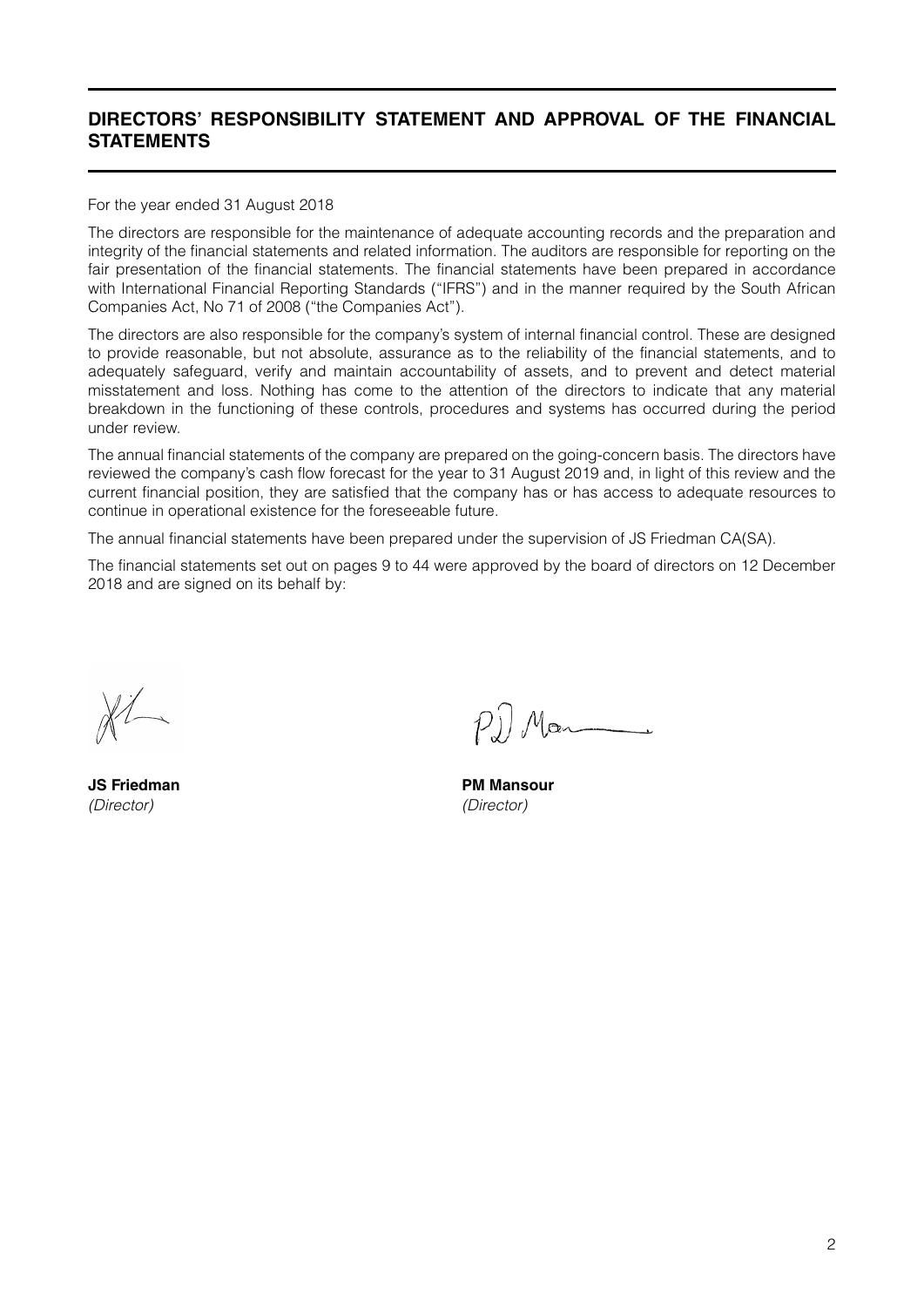# **INDEPENDENT AUDITOR'S REPORT**

#### **To the shareholders of enX Corporation Limited**

#### **REPORT ON THE AUDIT OF THE FINANCIAL STATEMENTS**

#### **Opinion**

We have audited the financial statements of enX Corporation Limited ("the Company") set out on pages 9 to 44, which comprise the statement of financial position as at 31 August 2018, the statement of profit and loss and other comprehensive income, the statement of changes in equity and the statement of cash flows for the year then ended, and the notes to the financial statements, including a summary of significant accounting policies.

In our opinion, the financial statements present fairly, in all material respects, the financial position of the Company as at 31 August 2018, and its financial performance and cash flows for the year then ended in accordance with International Financial Reporting Standards (IFRSs) and the requirements of the Companies Act of South Africa.

#### **Basis for Opinion**

We conducted our audit in accordance with International Standards on Auditing (ISAs). Our responsibilities under those standards are further described in the *Auditor's Responsibilities for the Audit of the Financial Statements* section of our report. We are independent of the Company in accordance with the Independent Regulatory Board for Auditors *Code of Professional Conduct for Registered Auditors (IRBA Code)* and other independence requirements applicable to performing audits of financial statements in South Africa. We have fulfilled our other ethical responsibilities in accordance with the IRBA Code and in accordance with other ethical requirements applicable to performing audits in South Africa. The IRBA Code is consistent with the International Ethics Standards Board for Accountants *Code of Ethics for Professional Accountants* (Parts A and B). We believe that the audit evidence we have obtained is sufficient and appropriate to provide a basis for our opinion.

#### **Key Audit Matter**

Key audit matters are those matters that, in our professional judgement, were of most significance in our audit of the financial statements of the current period. These matters are addressed in the context of our audit of the financial statements as a whole, and in forming our opinion thereon, and we do not provide a separate opinion on these matters.

#### **Accounting for maintenance revenues**

The Company's Fleet Management and Logistics business generates material maintenance revenues from long-term rental contracts with customers.

The accounting for maintenance revenues involves management judgement in terms of when to recognise these revenues in terms of *IAS 18 Revenue*.

Maintenance revenues are recognised as part of services and leasing revenue, which is disclosed in Note 19 to the financial statements, the judgements applied by the directors' in accounting for maintenance revenues are outlined in the accounting policy notes 2.6 and 3.

Due to the significance of the maintenance revenues received by the Company and the judgements involved in determining the amounts recognised in revenue, this was determined to be a key audit matter.

#### **Key Audit Matter How the matter was addressed in the audit**

We tested the business process controls around the revenue cycle to assess the design and implementation of key financial controls implemented to mitigate the risk of material misstatement of revenue.

The maintenance revenue recognised was tested using a combination of analytical and detailed substantive tests and we confirmed that revenue is being appropriately recognised in terms of *IAS 18 Revenue*. We assessed the judgements applied in determining maintenance revenues and confirmed that the amounts recognised are reasonable in relation to the maintenance costs incurred after recognising onerous contracts.

We reviewed the disclosures in notes 2.6, 3 and 19 to the financial statements with respect to the revenue recognised and we consider the disclosure to be appropriate.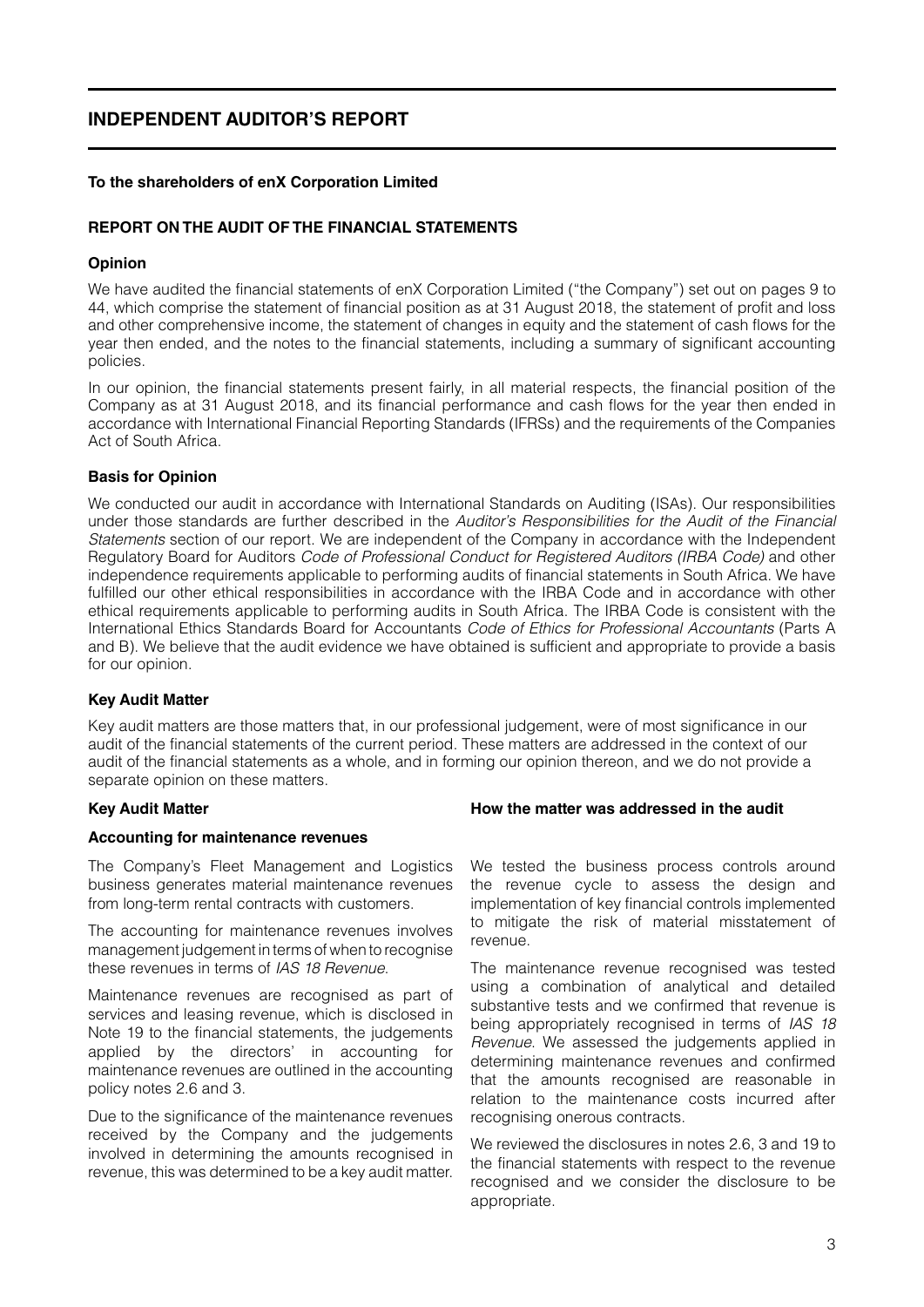#### **Other Information**

The directors are responsible for the other information. The other information comprises the Directors' Report, the Audit and Risk Committee's report and Company Secretary's certificate as required by the Companies Act of South Africa. The other information does not include the financial statements and our auditor's report thereon.

Our opinion on the financial statements does not cover the other information and we do not express an audit opinion or any form of assurance conclusion thereon.

In connection with our audit of the financial statements, our responsibility is to read the other information and, in doing so, consider whether the other information is materially inconsistent with the financial statements or our knowledge obtained in the audit, or otherwise appears to be materially misstated.

If, based on the work we have performed on the other information that we obtained prior to the date of this auditor's report, we conclude that there is a material misstatement of this other information, we are required to report that fact. We have nothing to report in this regard.

#### **Responsibilities of the Directors for the Financial Statements**

The directors are responsible for the preparation and fair presentation of the financial statements in accordance with International Financial Reporting Standards and the requirements of the Companies Act of South Africa, and for such internal control as the directors determine is necessary to enable the preparation of financial statements that are free from material misstatement, whether due to fraud or error.

In preparing the financial statements, the directors are responsible for assessing the Company's ability to continue as a going-concern, disclosing, as applicable, matters related to going-concern and using the going-concern basis of accounting unless the directors either intend to liquidate the Company or to cease operations, or have no realistic alternative but to do so.

#### **Auditor's responsibilities for the Audit of the Financial Statements**

Our objectives are to obtain reasonable assurance about whether the financial statements as a whole are free from material misstatement, whether due to fraud or error, and to issue an auditor's report that includes our opinion. Reasonable assurance is a high level of assurance, but is not a guarantee that an audit conducted in accordance with ISAs will always detect a material misstatement when it exists. Misstatements can arise from fraud or error and are considered material if, individually or in the aggregate, they could reasonably be expected to influence the economic decisions of users taken on the basis of these financial statements.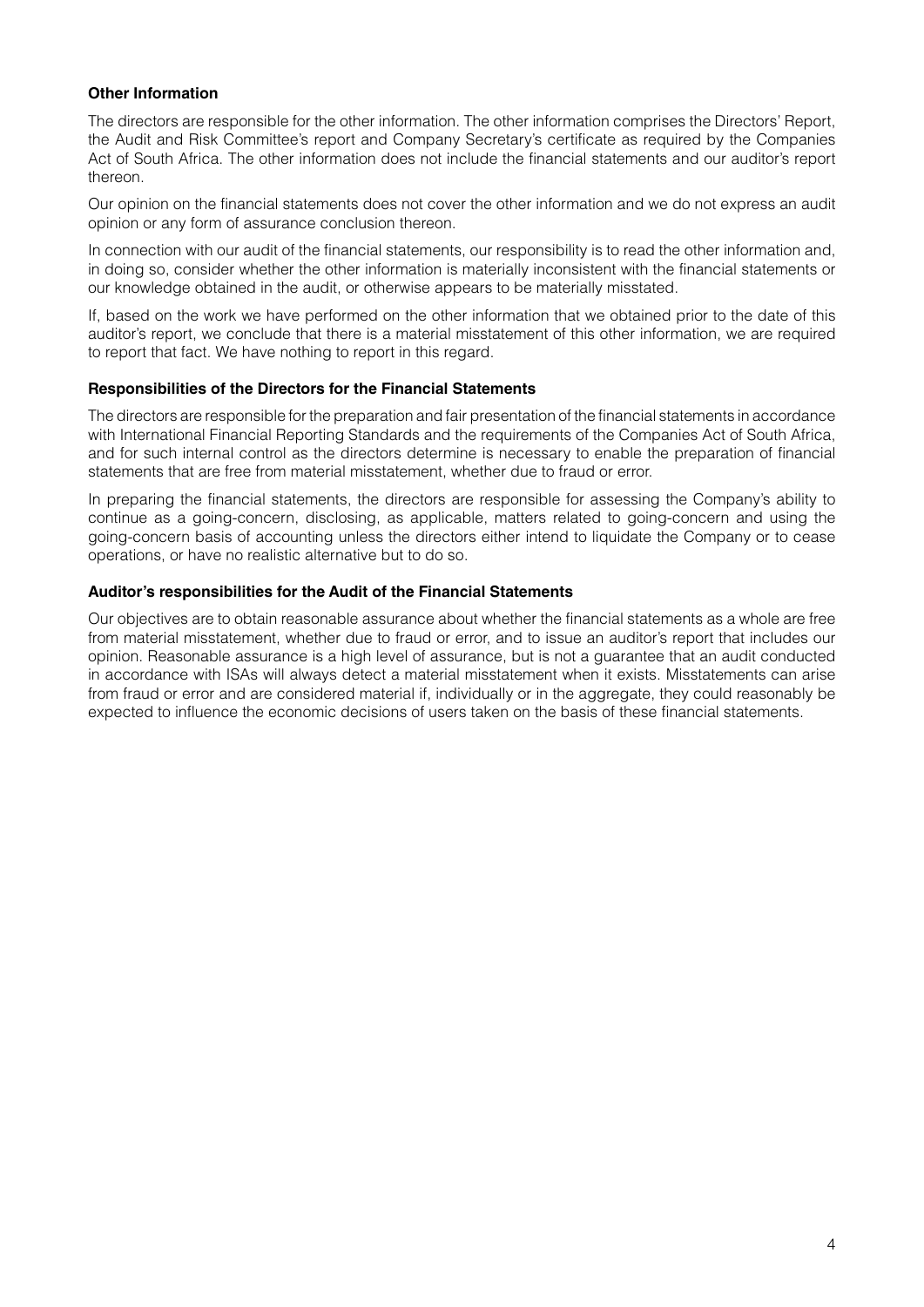As part of an audit in accordance with ISAs, we exercise professional judgement and maintain professional scepticism throughout the audit. We also:

- Identify and assess the risks of material misstatement of the financial statements, whether due to fraud or error, design and perform audit procedures responsive to those risks, and obtain audit evidence that is sufficient and appropriate to provide a basis for our opinion. The risk of not detecting a material misstatement resulting from fraud is higher than for one resulting from error, as fraud may involve collusion, forgery, intentional omissions, misrepresentations, or the override of internal control.
- Obtain an understanding of internal control relevant to the audit in order to design audit procedures that are appropriate in the circumstances, but not for the purpose of expressing an opinion on the effectiveness of the Company's internal control.
- Evaluate the appropriateness of accounting policies used and the reasonableness of accounting estimates and related disclosures made by the directors.
- Conclude on the appropriateness of the directors' use of the going-concern basis of accounting and based on the audit evidence obtained, whether a material uncertainty exists related to events or conditions that may cast significant doubt on the Company's ability to continue as a going-concern. If we conclude that a material uncertainty exists, we are required to draw attention in our auditor's report to the related disclosures in the financial statements or, if such disclosures are inadequate, to modify our opinion. Our conclusions are based on the audit evidence obtained up to the date of our auditor's report. However, future events or conditions may cause the Company to cease to continue as a going-concern.
- Evaluate the overall presentation, structure and content of the financial statements, including the disclosures, and whether the financial statements represent the underlying transactions and events in a manner that achieves fair presentation.

We communicate with the Audit and Risk Committee regarding, among other matters, the planned scope and timing of the audit and significant audit findings, including any significant deficiencies in internal control that we identify during our audit.

We also provide the Audit and Risk Committee with a statement that we have complied with relevant ethical requirements regarding independence, and to communicate with them all relationships and other matters that may reasonably be thought to bear on our independence, and where applicable, related safeguards.

From the matters communicated with the Audit and Risk Committee, we determine those matters that were of most significance in the audit of the financial statements of the current period and are therefore the key audit matters. We describe these matters in our auditor's report unless law or regulation precludes public disclosure about the matter or when, in extremely rare circumstances, we determine that a matter should not be communicated in our report because the adverse consequences of doing so would reasonably be expected to outweigh the public interest benefits of such communication.

#### **Report on other Legal and Regulatory requirements**

In terms of the IRBA Rule published in Government Gazette Number 39475 dated 4 December 2015, we report that Deloitte & Touche has been the auditor of enX Corporation Limited for 19 years.

**Deloitte & Touche**  Registered Auditor Per: Sebastian Benedikt Field Carter Partner

12 December 2018

Deloitte & Touche, Registered Auditors, The Woodlands, 20 Wooldands Drive, Woodmead, 2196 (Private Bag X6, Gallo Manor, 2052)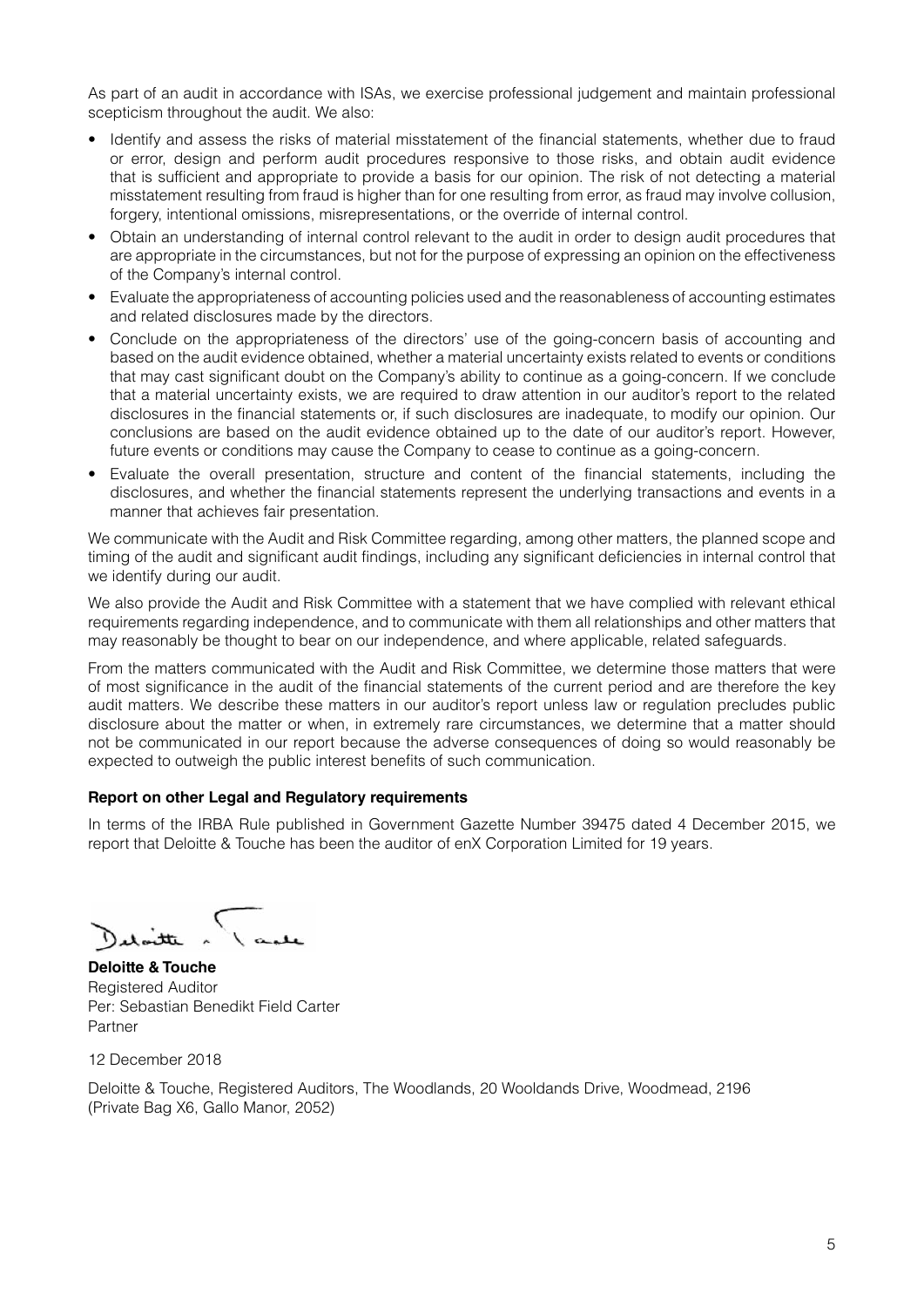# **AUDIT AND RISK COMMITTEE REPORT**

enX Corporation Limited ("enX Corporation" or "the company") is a wholly-owned subsidiary of enX Leasing Investments Proprietary Limited ("enX Leasing"), which is a wholly-owned subsidiary of enX Group Limited ("enX Group" or "the group"). The full Audit and Risk Committee report has been in the enX Group Integrated Report, for the year ended 31 August 2018.

The Audit and Risk Committee of enX Group assumes the role and responsibility of the audit committee function of the Company. The Audit and Risk Committee's operation is guided by a detailed charter that is approved by the Board and complies with the Companies Act and King IV. The purpose of the committee is to assist the Board in discharging its duties relating to the safeguarding of assets, the operation of adequate systems, control and reporting processes, and the preparation of the accurate reporting and financial statements in compliance with the applicable legal requirements and accounting standards. Other responsibilities of the committee include assessing and approving the internal audit plan, assessing the reporting from both internal and external auditors and assessing the going-concern of the Company.

The external auditors have unrestricted access to the Audit and Risk Committee and attend meetings to report on their findings and to discuss accounting, auditing, internal control and financial reporting matters.

The Audit and Risk Committee has reviewed the scope as well as the independence and objectivity of the external auditors. The committee has satisfied itself that the external auditor is independent as defined by the Companies Act.

**N Lila** *enX Group Audit and Risk Committee Chairperson* 12 December 2018

# **COMPANY SECRETARY COMPLIANCE STATEMENT**

In my capacity as company secretary, I hereby confirm that in terms of section 88(2)(e) of the Companies Act, the company has lodged all returns required of a public company in terms of the Companies Act for the year ended 31 August 2018 with the Registrar of Companies and that all these returns are true, correct and up to date.

**L Möller** *Company secretary* 12 December 2018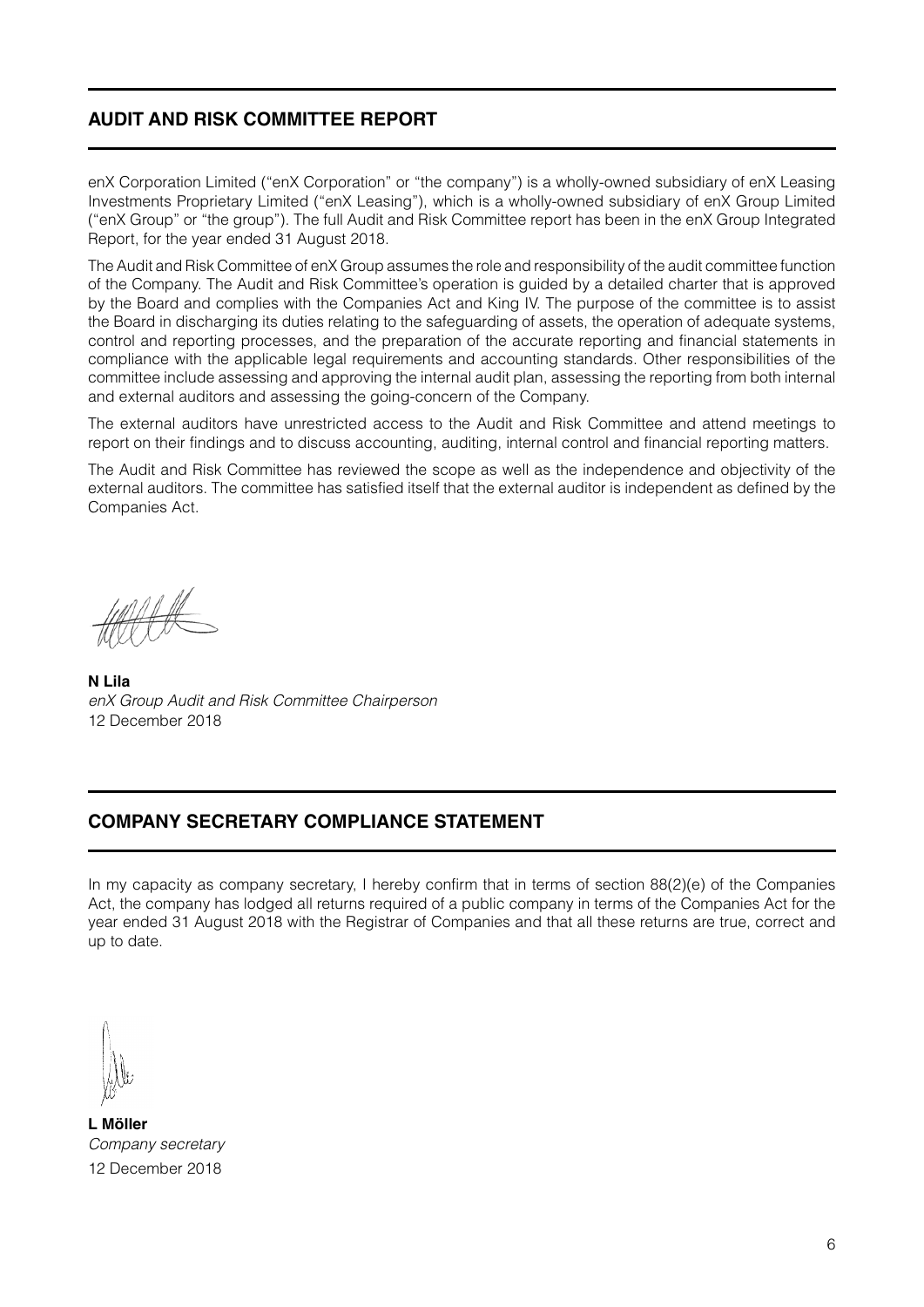# **DIRECTORS' REPORT**

The directors have pleasure in submitting their report on the annual financial statements of enX Corporation Limited for the year ended 31 August 2018.

#### **FINANCIAL PERFORMANCE AND MAIN BUSINESS AND OPERATIONS**

The company's core business is to provide a full spectrum of passenger and commercial vehicle services including leasing, fleet management, outsourcing solutions, maintenance, warranty management and vehicle tracking solutions driven by a unique approach to asset management through data technology. The company's commercial vehicle operations are supported by a nationwide network of workshops and panel repair shops.

The financial results for the year ended 31 August 2018 are set out in detail in the financial statements. The company recorded a profit before taxation of R39 million (2017: R37 million).

#### **DIVIDENDS**

No dividends were declared and paid during the period under review (2017: R54 million).

#### **AUTHORISED AND ISSUED SHARE CAPITAL**

There were no changes to the authorised or issued share capital of the company during the current period.

#### **DIRECTORS**

The directors of the company at year-end and date of this report are:

- JV Carr;
- SB Joffe (appointed 18 March 2018);
- PD Mansour; and
- JS Friedman (appointed on 1 August 2018).

JL Serfontein resigned as director on 31 December 2017 and IM Lipworth resigned as director on 1 August 2018.

#### **SPECIAL RESOLUTIONS**

During the financial year, the following special resolutions were passed:

**Special Resolution 1** – Financial assistance for subscription of securities

Resolved in terms of section 44(3)(a)(ii) of the Companies Act, as a general approval, that the board of directors of the company may from time to time authorise the company to provide any direct or indirect financial assistance for subscription of securities, as defined in section 44(1) of the Companies Act, provided that the aforementioned approval shall be valid for a period of two years from approval of this resolution.

**Special Resolution 2** – Financial assistance to related or inter-related companies and others

Resolved in terms of section 45(3)(a)(ii) of the Companies Act, as a general approval, that the board of directors may from time to time authorise the company to provide any direct or indirect financial assistance, as defined in section 45(1) of the Companies Act, to any related or inter related company or corporation as contemplated in section 45(2) of the Companies Act, for such amounts and on such terms and conditions as the board of directors may determine, provided that the aforementioned approval shall be valid for a period of two years from passing hereof.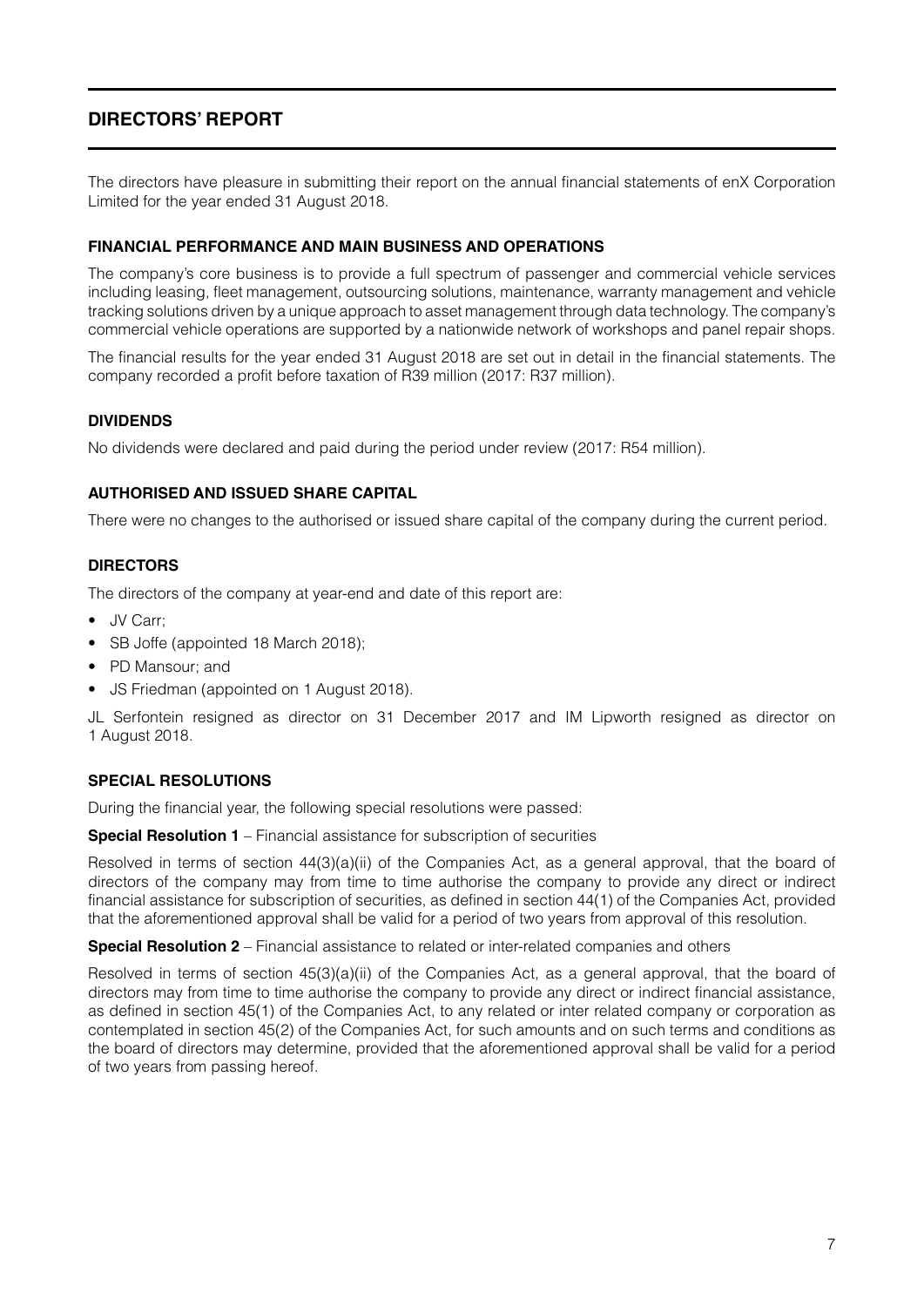#### **GOING-CONCERN**

The annual financial statements have been prepared on the assumption that the company will continue to operate as a going-concern. The company's current trading position and forecasts, enables the directors to conclude that the company will be able to meet its obligations as they fall due, and accordingly that it remains appropriate to prepare these financial results on a going-concern basis.

### **KING IV**

For full details with regards to the company's compliance with King IV please refer to the integrated report section on the website where the "King IV Compliance Enx Corporation 2018" document has been loaded.

#### **AUDITORS**

Deloitte & Touche will continue in office as external auditors, with Mr S Carter as the designated partner.

#### **EVENTS SUBSEQUENT TO THE STATEMENT OF FINANCIAL POSITION DATE**

After year-end, the group negotiated an amendment to the repayment terms of the term loan facility by moving out the 31 August 2019, 30 November 2019 and 28 February 2020 repayments of R170 million each, across the remaining term of the loan. This will reduce the number of quarterly repayments from 14 to 11, while increasing the quarterly amortisation to R216 million from R170 million. Repayments will commence at the end of May 2020.

enX Corporation Limited settled EQS08 in September 2018 with a final payment of R46.5 million. In addition, R96 million of four-year notes were raised in the capital market.

The board of directors is not aware of any other matter or circumstance arising since the end of the reporting period which significantly affects the financial position of the company as at 31 August 2018 or the results of its operations or cash flows for the year then ended.

#### **COMPANY INFORMATION**

The company is a public company incorporated in South Africa. The company has issued listed debt instruments.

The address of the company secretary, Ms L Möller, and the registered office of the company are as follows:

Business address: Postal address: 202D 11 Crescent Drive **PO Box 1050** Melrose Arch Bedfordview 1619 2008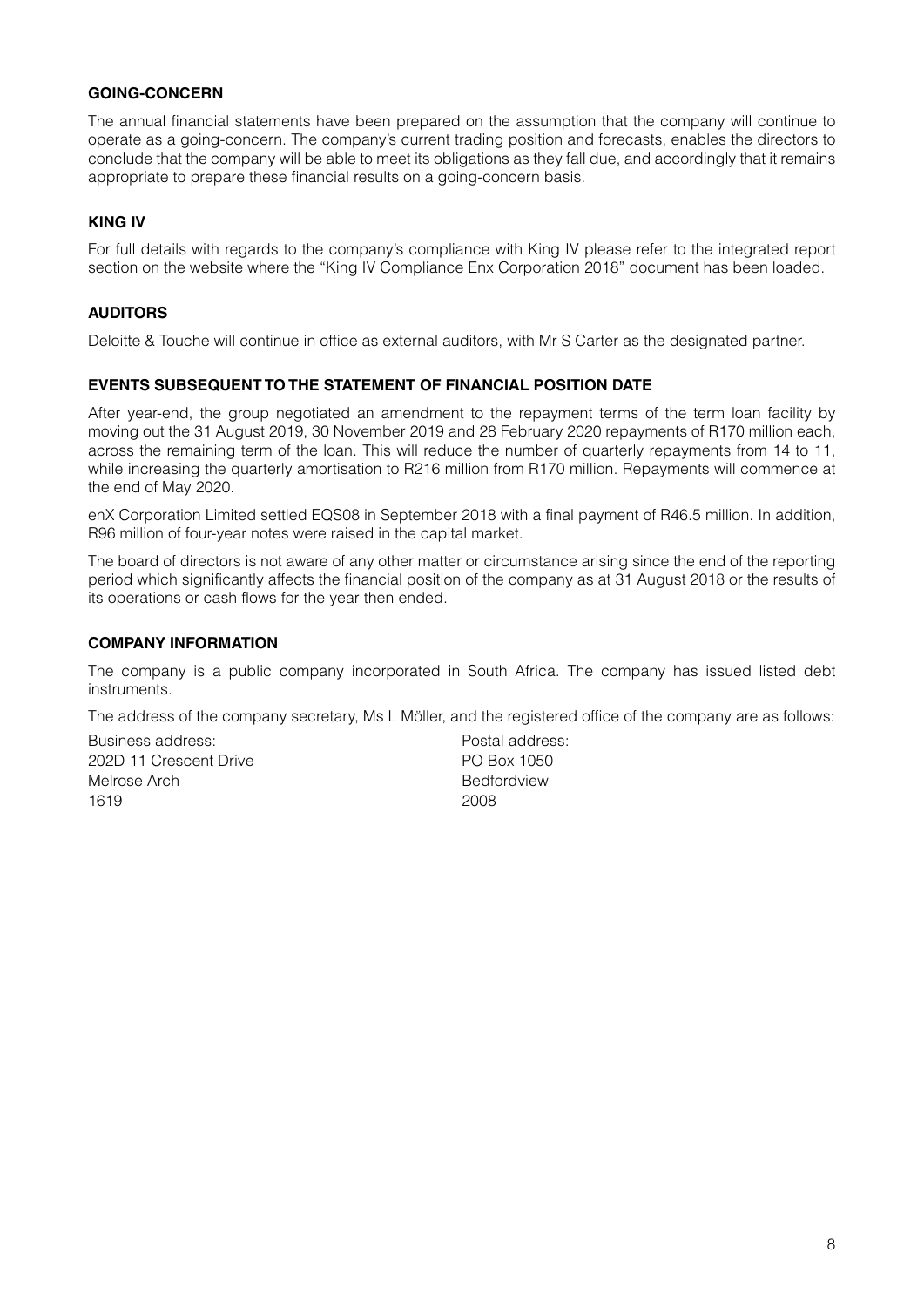# **STATEMENT OF FINANCIAL POSITION**

As at

|                                     |                | 31 August | 31 August |
|-------------------------------------|----------------|-----------|-----------|
|                                     |                | 2018      | 2017      |
|                                     | <b>Notes</b>   | R'000     | R'000     |
| <b>Assets</b>                       |                |           |           |
| <b>Non-current assets</b>           |                | 4 011 796 | 4 077 919 |
| Intangible assets                   | 4              | 5 2 2 2   | 730       |
| Property, plant and equipment       | 5              | 53 991    | 58 392    |
| Leasing assets                      | 6              | 2 368 198 | 2 341 095 |
| Investments and loans receivable    | $\overline{7}$ | 20 768    | 148 510   |
| Amounts owing by group companies    | 8              | 1 563 617 | 1 529 192 |
| <b>Current assets</b>               |                | 954 456   | 1071938   |
| Investments and loans receivable    | 7              |           | 94 415    |
| Amounts owing by group companies    | 8              | 640 329   | 29 832    |
| Inventories                         | 10             | 6848      | 18 311    |
| Trade and other receivables         | 11             | 184 589   | 201 559   |
| Taxation receivable                 |                | 1699      | 18 290    |
| Cash and cash equivalents           | 12             | 120 991   | 81 161    |
| Assets held for distribution        | 13             |           | 628 370   |
| <b>Total assets</b>                 |                | 4 966 252 | 5 149 857 |
| <b>Equity and liabilities</b>       |                |           |           |
| Stated capital                      | 14             | 548 874   | 548 874   |
| Other reserves                      | 14             | 7 701     | 4 6 21    |
| Equity loan                         | 8              | 25 360    | 25 360    |
| <b>Accumulated losses</b>           |                | (20346)   | (45078)   |
| <b>Total equity</b>                 |                | 561 589   | 533 777   |
| <b>Non-current liabilities</b>      |                | 3 089 770 | 3 339 204 |
| Interest-bearing liabilities        | 15             | 2850129   | 3 115 693 |
| Deferred taxation                   | 16             | 233 713   | 223 511   |
| Non-current financial liabilities   | 17             | 5928      |           |
| <b>Current liabilities</b>          |                | 1 314 893 | 1 276 876 |
| Derivative financial liabilities    | $9$            |           | 2 0 0 5   |
| Amounts owing to group companies    | 8              | 394 563   | 269 667   |
| Interest-bearing liabilities        | 15             | 646 475   | 685 904   |
| Trade and other payables            | 18             | 273 855   | 319 300   |
| <b>Total equity and liabilities</b> |                | 4 966 252 | 5 149 857 |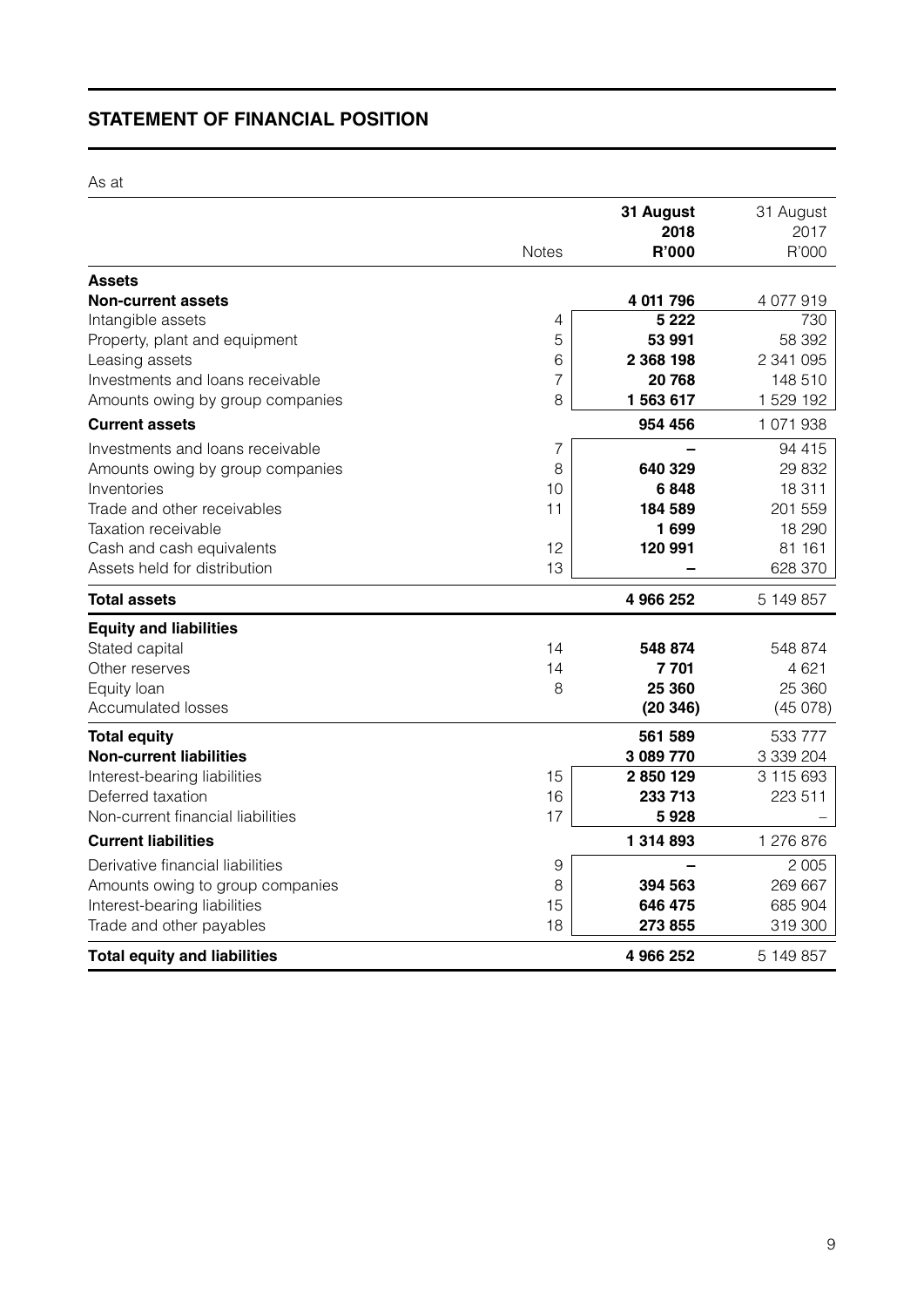# **STATEMENT OF PROFIT AND LOSS AND OTHER COMPREHENSIVE INCOME**

#### For the periods ended

|                                                           |              | 31 August         | 31 August          |
|-----------------------------------------------------------|--------------|-------------------|--------------------|
|                                                           |              | 2018<br>12-months | 2017<br>14 months* |
|                                                           | <b>Notes</b> | <b>R'000</b>      | R'000              |
| <b>Revenue</b>                                            | 19           | 1999363           | 2 325 845          |
| Net operating expenses                                    | 20           | (1364024)         | (1498316)          |
| Profit from operations before depreciation, amortisation, |              |                   |                    |
| profit on disposals and impairments                       |              | 635 339           | 827 529            |
| Depreciation, amortisation and profit on disposals        | 21           | (409 211)         | (565 279)          |
| Impairment of investments                                 | 22           | (5100)            |                    |
| Fair value adjustment loans receivable                    | 22           |                   | (28448)            |
| <b>Operating profit</b>                                   |              | 221 028           | 233 802            |
| Net foreign exchange gains/(losses)                       |              | 235               | (2088)             |
| Profit before net finance costs                           |              | 221 263           | 231 714            |
| Net finance costs                                         |              | (182 316)         | (194509)           |
| Finance costs including fair value gains                  | 23           | (357 550)         | (526 855)          |
| Finance income                                            | 23           | 175 234           | 332 346            |
| <b>Profit before taxation</b>                             |              | 38 947            | 37 205             |
| Income tax                                                | 24           | (14 215)          | 27 638             |
| Profit for the year                                       |              | 24 732            | 64 843             |
| Total comprehensive income for the year                   |              | 24 732            | 64 843             |

The company's year-end changed from 30 June to 31 August, in order to align the year-end with that of the ultimate holding company, enX Group. As a result the prior period covers a 14 month period and is thus not comparable to the audited 12-month period ended 31 August 2018.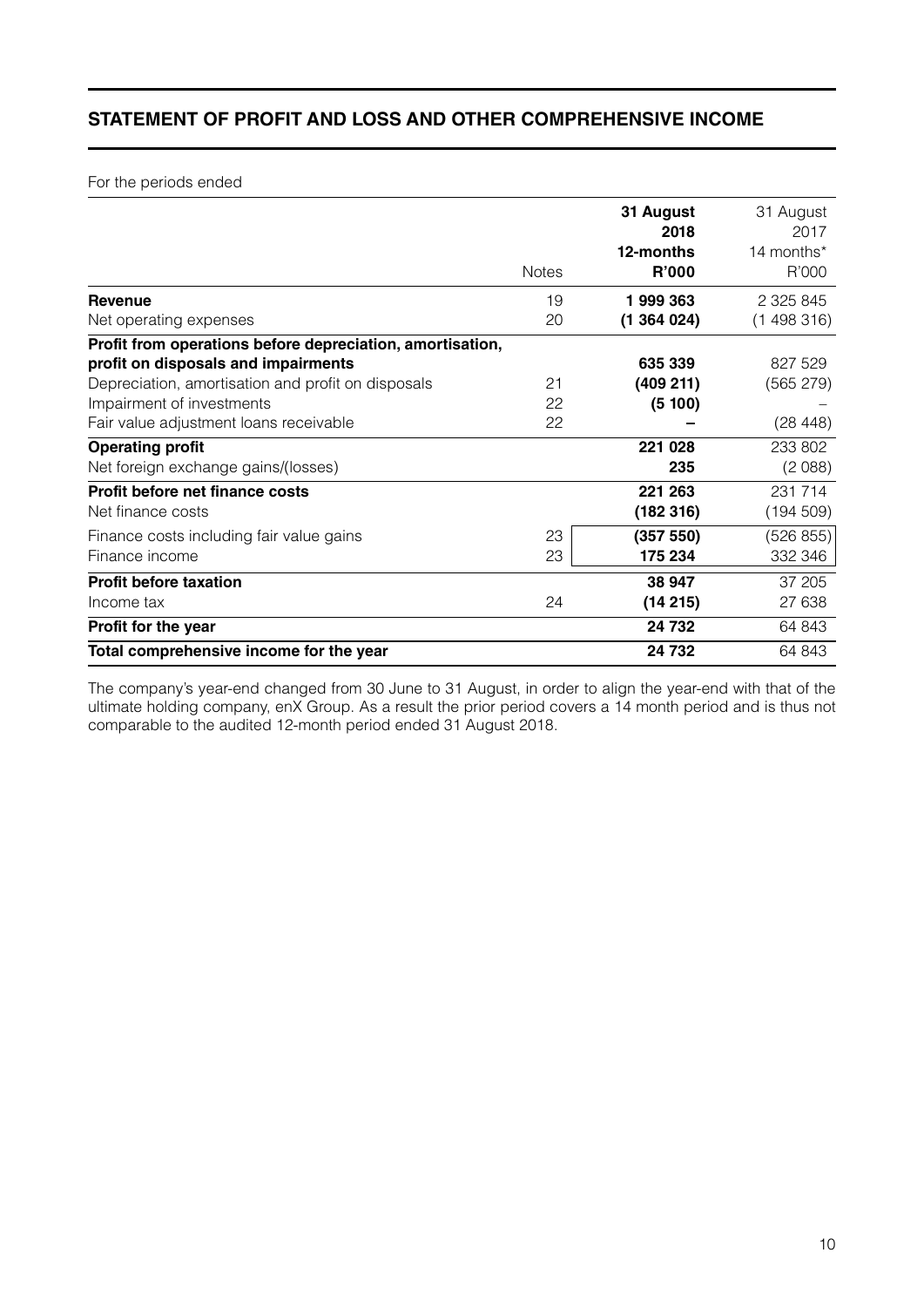# **STATEMENT OF CHANGES IN EQUITY**

# For the periods ended

| <b>Balance at 31 August 2018</b>                                    | 548 874          | 7701              | 25 360         | (20346)         | 561 589        |
|---------------------------------------------------------------------|------------------|-------------------|----------------|-----------------|----------------|
| Share-based payment<br>expense                                      |                  | 10770             |                |                 | 10770          |
| Vesting of share incentive<br>scheme                                |                  | (7690)            |                |                 | (7690)         |
| Total comprehensive income<br>for the year                          |                  |                   |                | 24 732          | 24 732         |
| <b>Balance at 31 August 2017</b>                                    | 548 874          | 4621              | 25 360         | (45078)         | 533 777        |
| Dividend paid                                                       |                  |                   |                | (53767)         | (53767)        |
| Share-based payment<br>expense                                      |                  | 4621              |                |                 | 4 6 21         |
| Transfer of share-based<br>payment reserve to<br>accumulated losses |                  | (9760)            |                | 9760            |                |
| Vesting of share incentive<br>scheme                                |                  | (2522)            |                |                 | (2522)         |
| Total comprehensive income<br>for the 14 months                     |                  |                   |                | 64 843          | 64 843         |
| Balance at 1 July 2016                                              | 548 874          | 12 282            | 25 360         | (65914)         | 520 602        |
|                                                                     | capital<br>R'000 | reserves<br>R'000 | loans<br>R'000 | losses<br>R'000 | Total<br>R'000 |
|                                                                     | Stated           | Other             | Equity         | Accumulated     |                |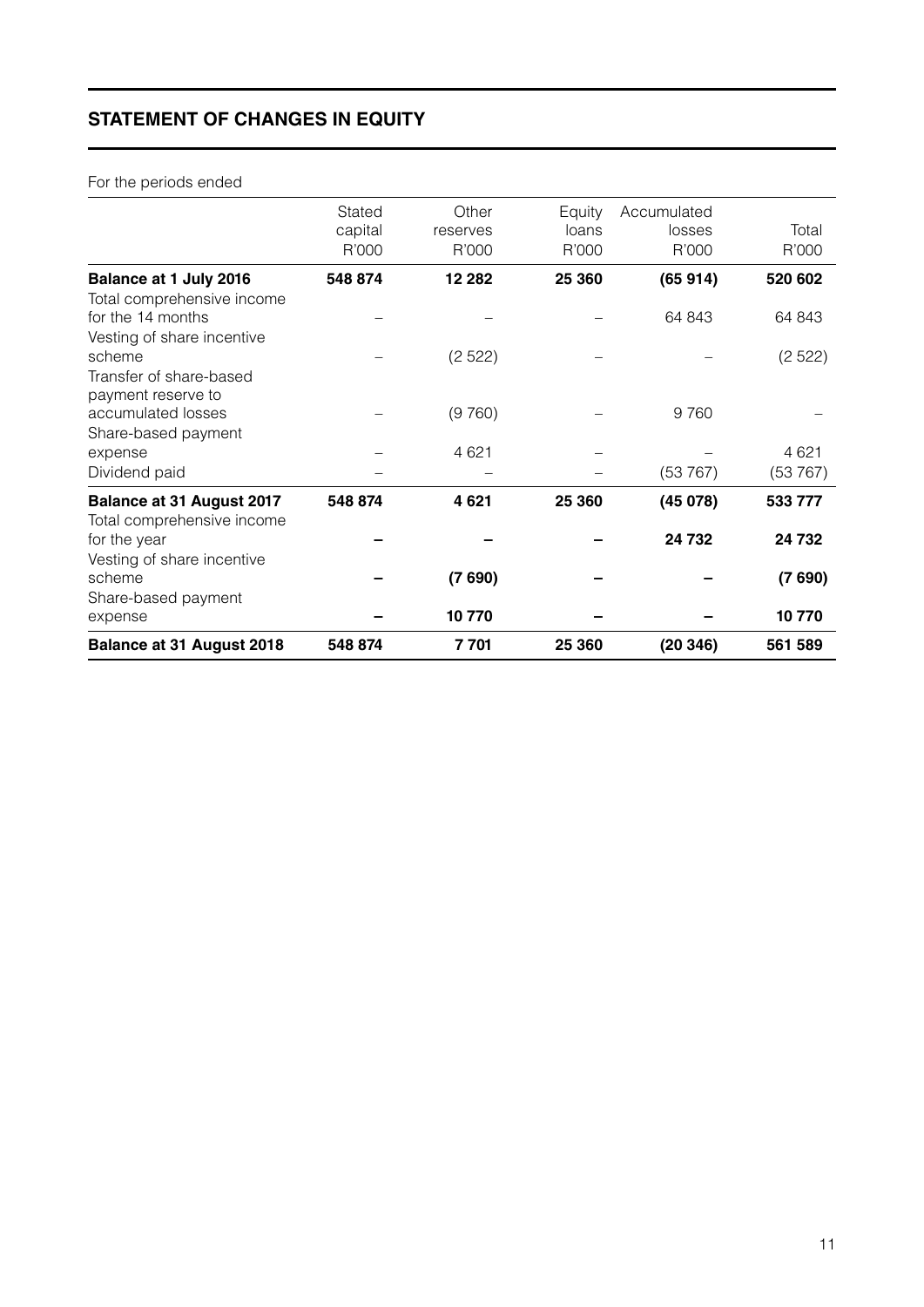# **STATEMENT OF CASH FLOWS**

# For the periods ended

|                                                     | <b>Notes</b> | 31 August<br>2018<br>12-months<br>R'000 | 31 August<br>2017<br>14 months*<br>R'000 |
|-----------------------------------------------------|--------------|-----------------------------------------|------------------------------------------|
|                                                     |              |                                         |                                          |
| Cash flows from operating activities                |              |                                         |                                          |
| Cash receipts from customers                        |              | 2 029 499                               | 2 380 459                                |
| Cash paid to suppliers and employees                |              | (1058250)                               | (1207007)                                |
| Cash generated by operations                        | 25A          | 971 249                                 | 1 173 452                                |
| Finance costs                                       | 23           | (357 550)                               | (526 855)                                |
| Finance income                                      | 25C          | 162 284                                 | 332 346                                  |
| Taxation paid                                       | 25B          | 12 578                                  | (122 871)                                |
| Net cash flows generated from operating activities  |              | 788 561                                 | 856 072                                  |
| <b>Cash flows from investing activities</b>         |              |                                         |                                          |
| Purchase of intangible assets                       | 4            | (5172)                                  | (4596)                                   |
| Purchase of property, plant and equipment           | 5            | (4546)                                  | (3369)                                   |
| Purchase of leasing assets                          | 6            | (786 266)                               | (815 725)                                |
| Proceeds from sale of property, plant and equipment | 5            |                                         | 25 004                                   |
| Proceeds from loans receivable                      |              | 250 000                                 | 91 299                                   |
| Net movement in amounts due by group companies      |              | 108 344                                 | 132 318                                  |
| Net movement in other investments and loans         |              | (4093)                                  |                                          |
| Net cash flows utilised in investing activities     |              | (441733)                                | (575069)                                 |
| Cash flows from financing activities                |              |                                         |                                          |
| Dividend paid                                       |              |                                         | (53767)                                  |
| Repayment of interest-bearing borrowings            |              | (766998)                                | (508881)                                 |
| Increase in interest-bearing borrowings             |              | 460 000                                 | 256 728                                  |
| Net cash flows utilised by financing activities     |              | (306998)                                | (305920)                                 |
| Net movement in cash and cash equivalents           |              | 39830                                   | (24917)                                  |
| Cash and cash equivalents at beginning of the year  |              | 81 161                                  | 106 078                                  |
| Cash and cash equivalents at end of the year        | 12           | 120 991                                 | 81 161                                   |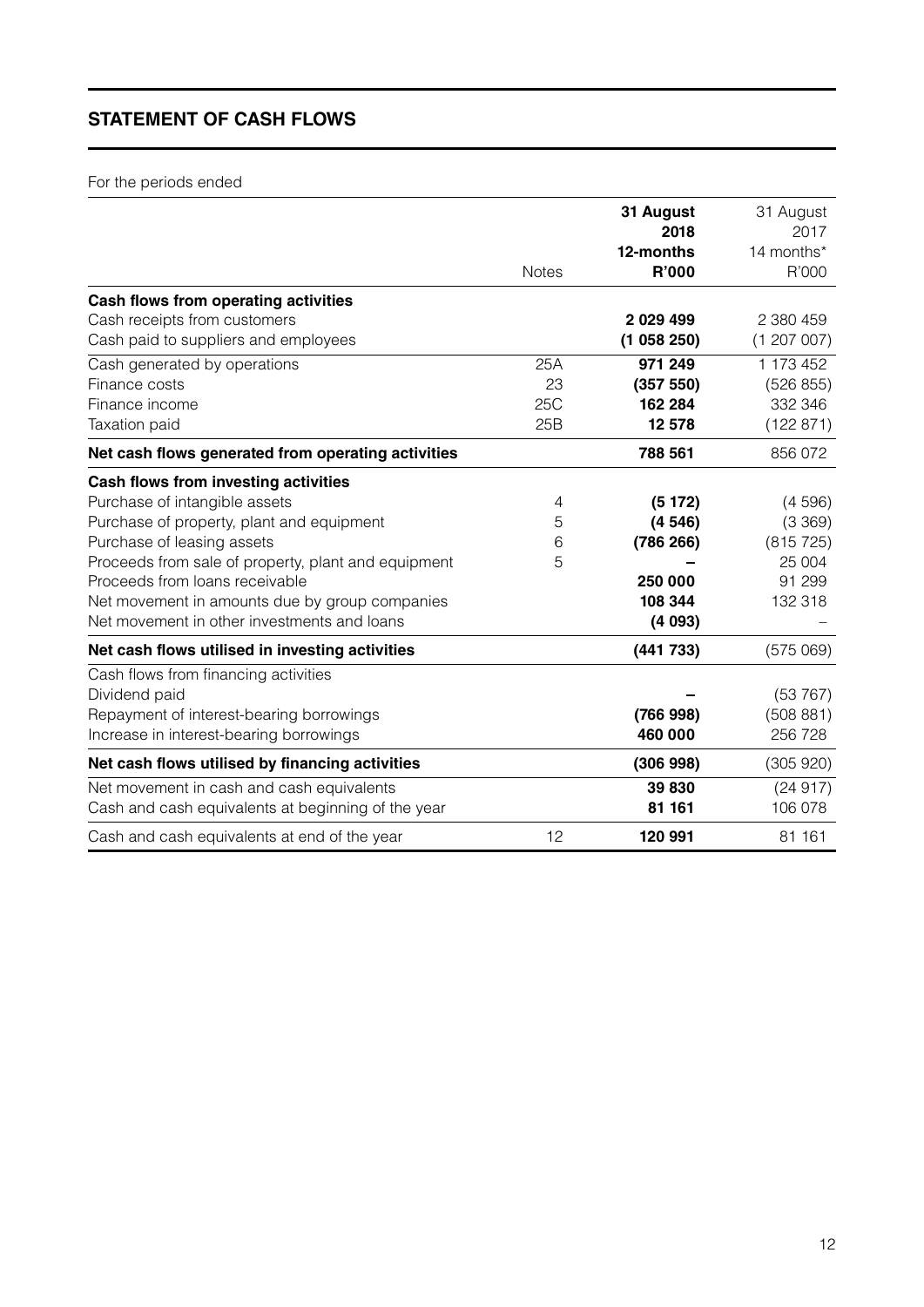# **NOTES TO THE ANNUAL FINANCIAL STATEMENTS**

#### **BASIS OF PREPARATION**

The financial statements of the company have been prepared in accordance with IFRS, financial pronouncements as issued by the Financial Reporting Council, the SAICA Financial Reporting Guides as issued by the Accounting Practices Committee, the requirements of the Companies Act and the JSE Limited Listings Requirements. The accounting policies are consistent with the prior year.

The financial statements are prepared on the historical cost basis except for the measurement of certain financial instruments at fair value.

### 1. **STANDARDS AND INTERPRETATIONS NOT YET EFFECTIVE OR RELEVANT**

At the date of authorisation of the financial statements of the company for the year ended 31 August 2018, the following Standards and Interpretations were in issue but not yet effective:

| <b>Standards and interpretations</b>                                     | <b>Annual periods beginning</b><br>on or after                                                                                                                                                             |
|--------------------------------------------------------------------------|------------------------------------------------------------------------------------------------------------------------------------------------------------------------------------------------------------|
| IFRS 2: Share-based Payments                                             | 1 January 2018                                                                                                                                                                                             |
| <b>IFRS 9: Financial Instruments</b>                                     | 1 January 2018                                                                                                                                                                                             |
|                                                                          | IFRS 9 (2014) supersedes any<br>previous versions of IFRS 9,<br>but earlier versions of IFRS 9<br>remain available for<br>application if the relevant date<br>of application is before<br>1 February 2015. |
| IFRS 15: Revenue from Contracts with Customers                           | 1 January 2018                                                                                                                                                                                             |
| IFRS 16: Leases                                                          | 1 January 2019                                                                                                                                                                                             |
| IAS 28: Investments in Associates and Joint Ventures                     | 1 January 2018                                                                                                                                                                                             |
| <b>IFRIC 22: Foreign Currency Transactions and Advance Consideration</b> | 1 January 2018                                                                                                                                                                                             |
| IFRIC 23: Uncertainty Over Income Tax Treatment                          | 1 January 2019                                                                                                                                                                                             |

Management has performed a detailed assessment regarding the possible impacts on future reporting of IFRS 9 and IFRS 15, which are applicable to the 2019 financial year.

#### **IFRS 15: Revenue from Contracts with Customers**

Detailed consideration has been given over the past year to the possible impact that IFRS 15 could have on all revenue streams across the group for the year ending 31 August 2019 and reporting periods thereafter. The only revenue stream which is expected to be impacted by the new revenue standard is the recognition of maintenance revenues across the group's various leasing businesses.

Maintenance revenues contribute approximately 27% to total company revenues. Whilst consideration is still being given to certain assumptions applied in determining the revenue to be recognised from maintenance arrangements whilst fleet assets are active, it is not considered that these will have a material impact on either the revenues or costs recognised from maintenance arrangements on an annual basis when compared to how these are currently accounted for due to revenues being limited to costs incurred.

#### **IFRS 9: Financial Instruments**

Detailed consideration has been given over the past year to the possible impact that IFRS 9 could have on financial statements of the group for the year ending 31 August 2019 and reporting periods thereafter. The changes in the classification and measurement of financial assets introduced by the new standard will not have a material impact on the consolidated statement of financial position and consolidated statement of profit, loss and other comprehensive income disclosed for the 2018 financial year.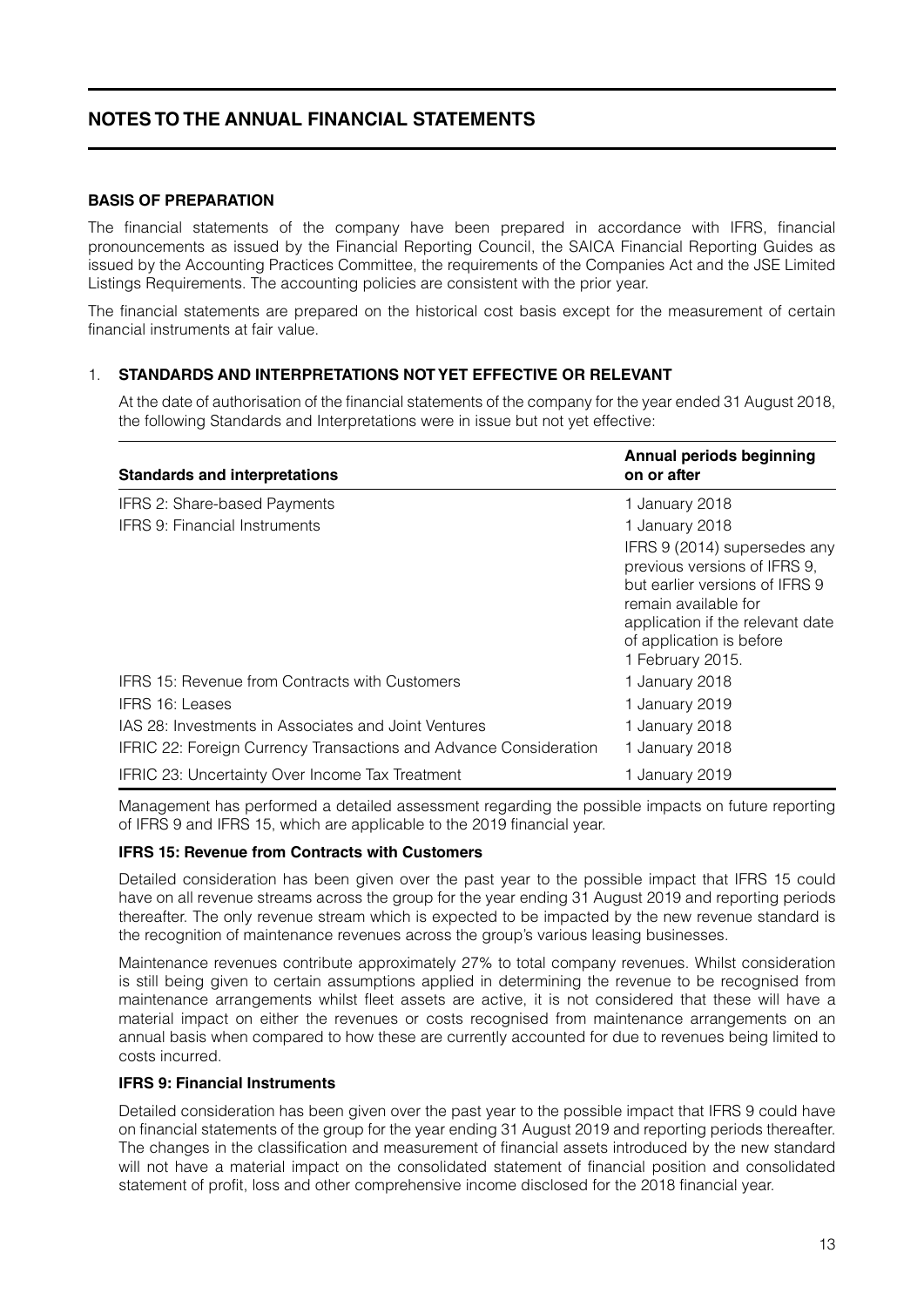The most relevant change to the group is the requirement to use an expected loss model instead of the incurred loss model, which is currently being used, when assessing the recoverability of trade and other receivables. Based on the expected loss model contained in IFRS 9, there is not expected to be any significant change in the provision for doubtful debts at 1 September 2018. Retrospective adoption of the standard will not be elected by the group.

#### **IFRS 16: Leases**

A project is in progress to assess the impact of IFRS 16 which is only applicable from the year beginning 1 September 2019. The estimated impact will be discussed in the 31 August 2019 annual financial statements, being the year prior to adoption of this standard.

The group has chosen to apply the 'simplified approach' on adoption of IFRS 16 that includes certain relief related to the measurement of the right-of-use asset and the lease liability at 1 September 2018, rather than full retrospective application. Furthermore, the 'simplified approach' does not require a restatement of comparatives. The only more material assets which the group leases and which are currently treated as operating leases relate to land and buildings and plant.

The remainder of the new standards and interpretations applicable for the 2019 financial year are not considered to have a material impact on financial reporting.

#### 2. **ACCOUNTING POLICIES**

#### 2.1 **Property, plant, equipment and leasing assets**

Property, plant and equipment and leasing assets are stated at historical cost, less accumulated depreciation and impairment losses.

Property, plant and equipment and leasing assets are initially recognised at cost. Transaction costs are included in the initial measurement.

Subsequent costs are recognised to the extent that it is probable that the future economic benefits which are associated with them will flow to the entity and the cost can be measured reliably.

Items of property, plant and equipment and leasing assets are depreciated to their residual values, on a component basis (where applicable), on a straight-line basis over their estimated useful lives, commencing from the date they are available for use. The depreciation is calculated and charged to the statement of comprehensive income over the following periods:

| Item                   | <b>Average useful life</b>               |
|------------------------|------------------------------------------|
| Plant and equipment    | $3 - 10$ years                           |
| Office equipment       | $3 - 5$ years                            |
| Computer equipment     | 3 years                                  |
| Motor vehicles         | $3 - 10$ years                           |
| Leasehold improvements | Lesser of useful life or period of lease |
| <b>Buildings</b>       | Up to 20 years                           |
| Leasing assets         | $3 - 10$ years                           |

Residual values are re-assessed each year together with the useful life of assets.

Assets held under finance leases are depreciated over their expected useful lives on the shorter of the same basis as owned assets or the relevant lease.

Carrying amounts of property, plant and equipment and leasing assets are reduced to their recoverable amounts where these are lower than the carrying amounts. The expected future cash flows attributable to such assets are considered in determining the recoverable amounts. If the recoverable amount is lower than the carrying amount, it is impaired in the statement of comprehensive income.

#### 2.2 **Intangible assets other than goodwill**

Intangible assets that are acquired by the company and which have finite useful lives are measured at cost less accumulated amortisation and impairment losses. An intangible asset with an indefinite useful life is tested for impairment annually and whenever there is an indication that the asset may be impaired. The assessments that the useful lives are indefinite are assessed at least annually.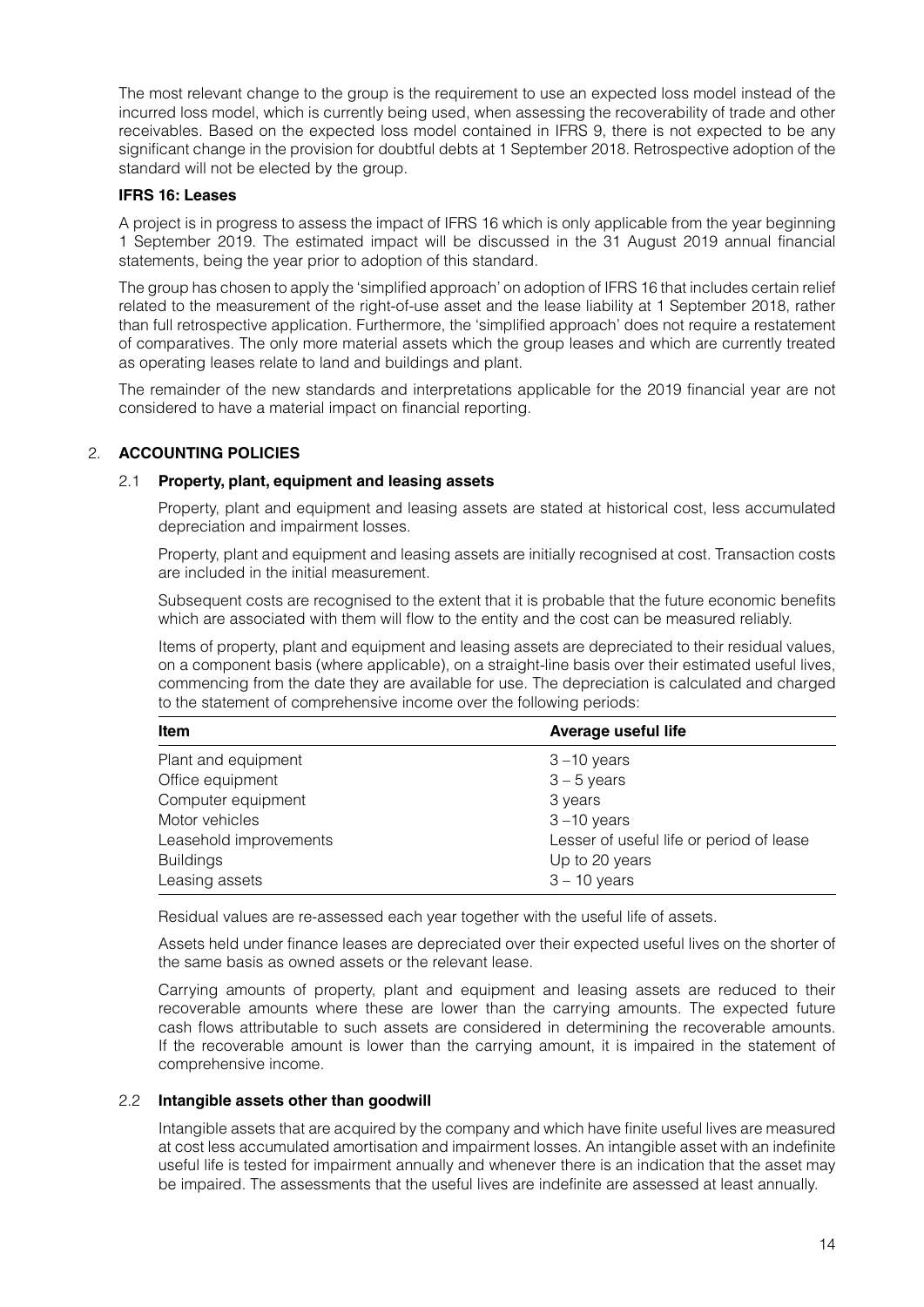#### 2.2 **Intangible assets other than goodwill** (continued)

Subsequent expenditure is capitalised only when it increases the future economic benefits embodied in the specification to which it relates. All other expenditure is recognised in profit or loss.

Intangible assets with finite useful lives are amortised on a straight-line basis in the statement of comprehensive income over their estimated useful lives. Amortisation is disclosed as part of depreciation and amortisation on the statement of comprehensive income. The estimated useful lives for the current period are as follows:

| Item              | Useful life |
|-------------------|-------------|
| Computer software | 2 – 8 years |

Amortisation methods and useful lives are reviewed at each reporting date and adjusted if appropriate.

At the end of each reporting period, or when deemed necessary, the carrying amount is compared to the recoverable amount and as such is tested for any indication of impairment. Where there is an impairment, this will be recorded against the carrying value.

#### 2.3 **Inventories**

Inventory comprises vehicles, spares and accessories.

Inventories are stated at the lower of cost and net realisable value. Cost is determined as follows:

| Vehicles               | Specific cost         |
|------------------------|-----------------------|
| Spares and accessories | Weighted average cost |

Net realisable value is the estimated selling price in the ordinary course of business, less selling expenses.

The amount of any write-down of inventories to net realisable value and all losses of inventories are charged to the statement of comprehensive income in the period the write-down or loss is incurred. The amount of any reversal of any write-down of inventories, arising from an increase in net realisable value, is recognised as an increase in the amount of inventories through the statement of comprehensive income in the period in which the reversal occurs. Trade discounts, rebates and other similar items are deducted in determining the costs of purchase.

#### 2.4 **Financial instruments**

#### **Classification**

Financial instruments are classified on initial recognition as a financial asset, a financial liability or an equity instrument in accordance with the substance of the contractual arrangement.

Financial instruments are recognised on the statement of financial position at fair value when the group or company becomes a party to the contractual provisions of the instrument. Transaction costs are included in the initial carrying value of the financial instrument, except in the case of financial instruments classified at fair value through profit or loss, in which case the transaction costs are charged to the statement of comprehensive income as they are incurred.

Financial assets are derecognised where contractual rights to the cash flows from the financial assets expire or where the financial assets are transferred to another party without retaining control or substantially all risks and rewards of the asset. Financial liabilities are derecognised where obligations specified in the contract expire or are discharged or cancelled. Financial assets and financial liabilities are offset and the net amount reported in the statement of financial position when there is a legally enforceable right to set off the recognised amounts and intends either to settle on a net basis or to realise the asset and settle the liability simultaneously.

#### **Trade and other receivables**

Trade receivables, loans and other receivables are measured at amortised cost using the effective interest rate method and reduced by appropriate allowances for estimated irrecoverable amounts.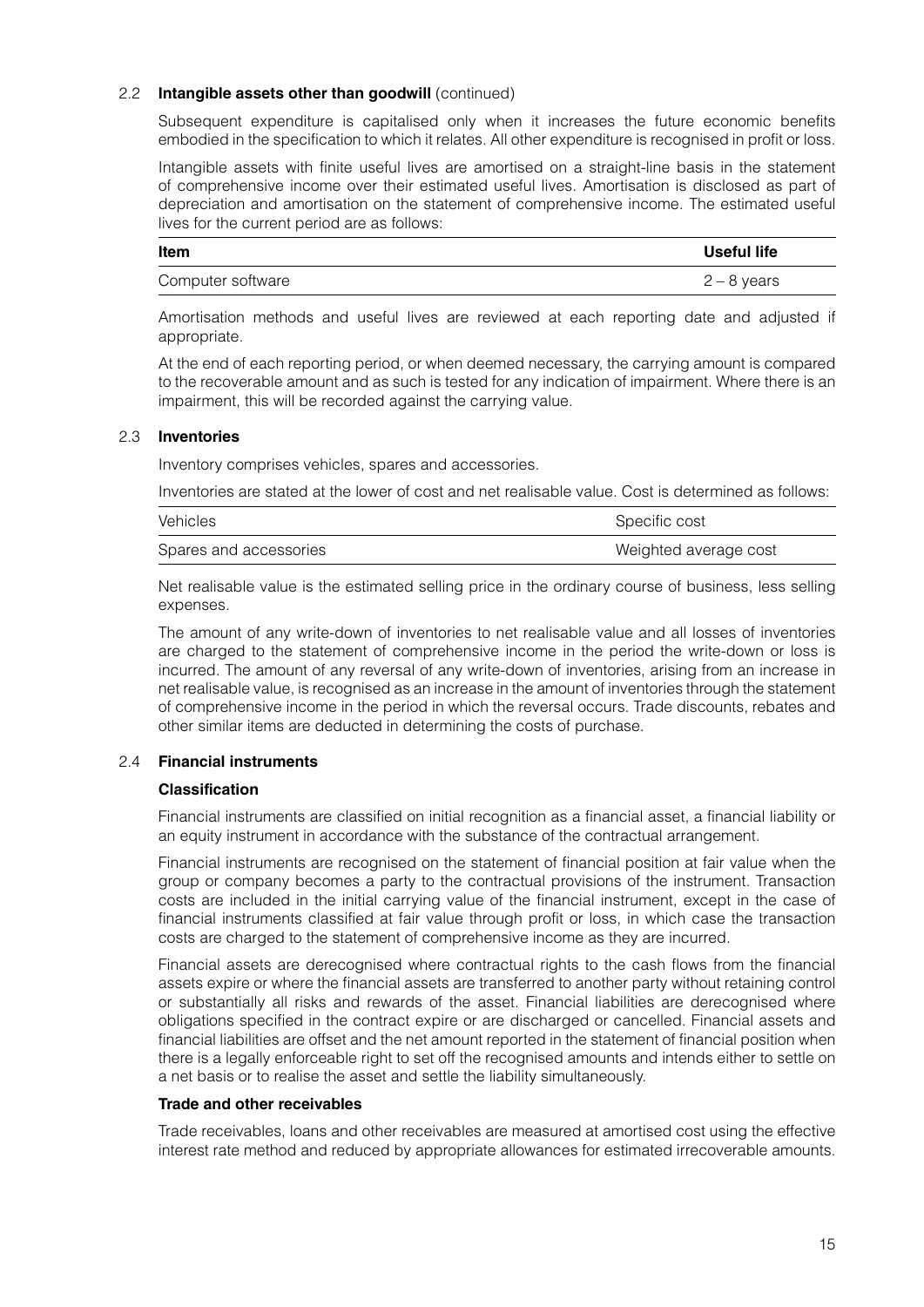#### 2.4 **Intangible assets other than goodwill** (continued)

An assessment is made at each reporting date whether there is any objective evidence that trade, loans and other receivables are impaired. Where objective evidence exists as a result of the occurrence of one or more events that occurred subsequent to the initial recognition of the receivable, the amount of the impairment is determined by estimating the impact of these loss events on the future cash flows expected to be generated from the receivable.

Financial instruments are carried at amortised cost and where the effect of the time value of money is not considered to be material, discounting is not applied as the carrying value approximates the fair value.

If loans are impaired, the impairment is written off against the carrying amount of the loan. For trade receivables, an allowance is raised against the receivable and movements in the allowance are charged to the statement of comprehensive income. Subsequent recoveries of amounts previously written off are credited to the statement of comprehensive income.

#### **Trade and loans payable**

Trade payables are initially recognised at fair value and are subsequently measured at their amortised cost using the effective interest rate method.

#### **Cash and cash equivalents**

Cash and cash equivalents are measured at amortised cost which approximates fair value. Cash and cash equivalents comprise cash balances, call deposits and restricted cash which is expected to be available for use within 12-months from the reporting date.

#### **Financial liabilities**

Financial liabilities are measured at amortised cost using the effective interest rate method.

At subsequent reporting dates, interest-bearing borrowings are measured at amortised cost. Finance charges, including premiums payable on settlement or redemption and direct issue costs, are accounted for on the accrual basis in the statement of comprehensive income using the effective interest rate method, and are added to the carrying amount of the instrument to the extent that they are not settled in the period in which they arise.

Where interest-bearing loans have interest rate swaps changing the interest rate from fixed to variable or *vice versa*, these are treated as hedged items and carried at fair value. Gains and losses arising from changes in fair value are included in the statement of comprehensive income.

#### **Derivative financial assets and financial liabilities**

Derivative financial assets and financial liabilities are analysed between current and non-current assets and liabilities, depending on when they are expected to mature.

Fair value movements are recognised immediately in the statement of comprehensive income.

#### **Fair value calculations**

Investments are fair valued based on regulated exchange-quoted ruling bid prices at the close of business on the last trading day on or before the reporting date. Fair values for unquoted equity instruments are estimated using applicable fair value models. If a quoted bid price is not available for dated instruments, the fair value is determined using pricing models or discounted cash flow techniques. Any unquoted equity instrument that does not have a quoted market price in an active market and whose fair value cannot be reliably measured is stated at its cost, including transaction costs, less any provisions for impairment.

All other financial assets and liabilities fair values are calculated by present valuing the best estimate of the future cash flows using the risk-free rate of interest plus an appropriate risk premium.

#### **Derecognition**

A financial asset is derecognised when its contractual rights to the cash flow from the financial asset expire, or if it transfers the asset together with its contractual rights to receive the cash flows of the financial assets.

A financial liability is derecognised when the obligation specified in the contract is discharged, cancelled or expires.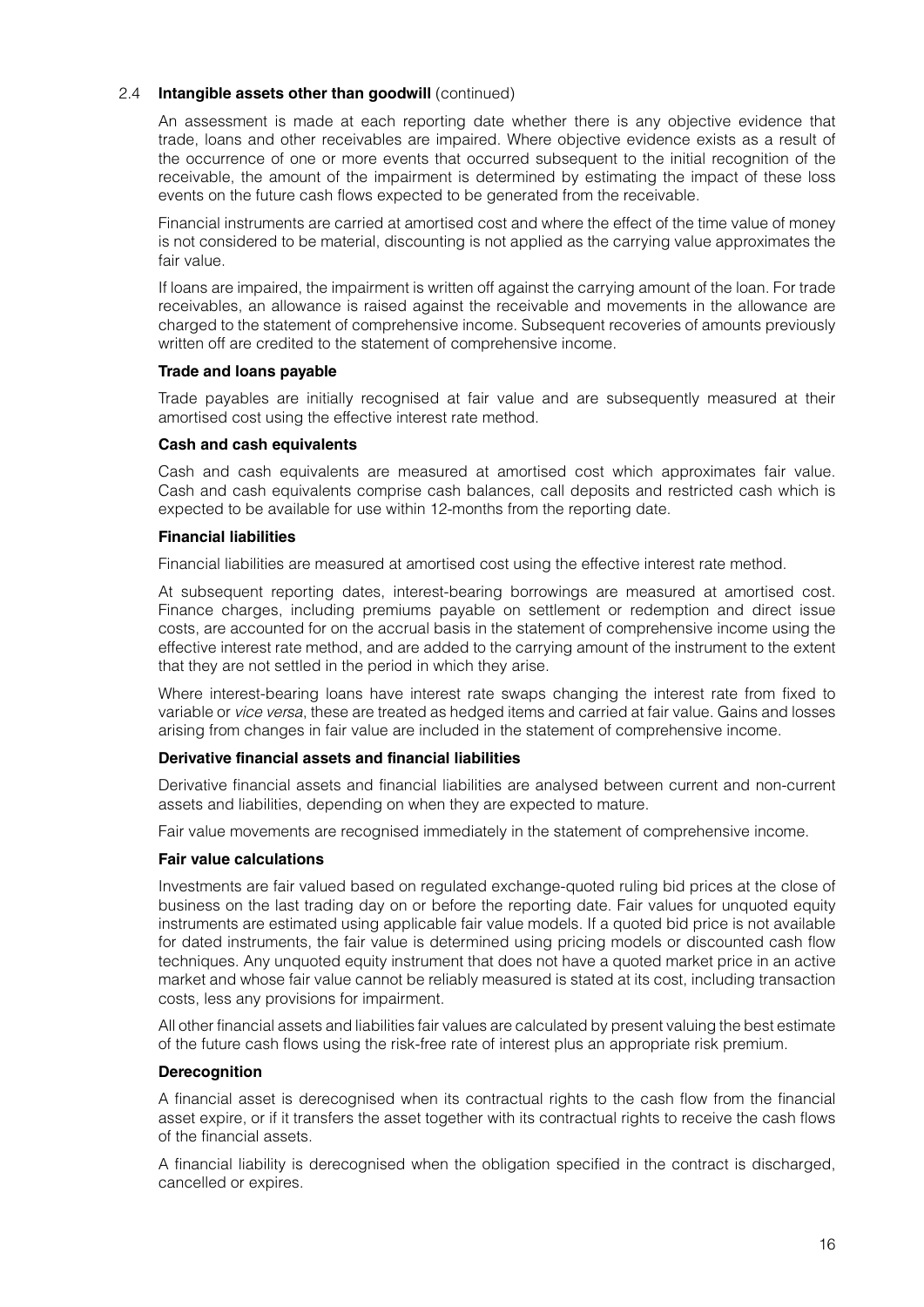#### 2.5 **Leases**

Leases are classified as finance leases whenever the terms of the lease transfer substantially all the risks and rewards of ownership to the lessee. All other leases are classified as operating leases.

#### **The company as lessor:**

#### **Operating leases**

Income is recognised in the statement of comprehensive income over the period of the lease term on the effective interest rate basis.

Assets leased under operating leases are included under the appropriate category of asset in the statement of financial position. They are depreciated over the contractual lease term to their applicable residual value.

#### **The company as lessee:**

#### **Finance leases**

Assets held under finance leases are capitalised as assets at the lower of fair value or the present value of the minimum lease payments at the inception of the lease. The capitalised amount is depreciated over the asset's useful life. Lease payments are allocated between capital payments and finance expenses using the effective interest rate method.

The corresponding liability to the lessor is included in the statement of financial position as a finance lease obligation. Finance costs, which represent the difference between the total lease commitments and the fair value of the assets acquired, are charged to the statement of comprehensive income over the term of the relevant lease.

#### **Operating leases**

Operating lease costs are recognised in the statement of comprehensive income over the lease term on the straight-line basis. When an operating lease is terminated before the lease period has expired, any payment required to be made to the lessor by way of penalty is charged to the statement of comprehensive income in the period in which termination takes place.

#### 2.6 **Revenue recognition**

Revenue is recognised at fair value of the consideration received or receivable.

Revenue comprises the net invoiced amount of goods supplied and services rendered to customers, excluding value-added tax. Revenue from the sale of capital goods is recognised when the vehicle (new or used) is delivered to the customer and the group retains no risks or rewards of ownership, as it has been transferred to the customer.

Revenue from the sale of goods and consumables is recognised when the goods and consumables are delivered to the customer and all risks and rewards of ownership has been passed onto the customer.

Revenue from vehicle maintenance plans is recognised over the period of the agreement to the extent of the value of parts and services provided.

Where the company acts as agent and is remunerated on a commission basis, the commission is included in revenue in accordance with the substance of the relevant agreements.

Interest income is accrued on a time proportion basis by reference to the principal balance outstanding and the interest rate applicable.

Dividend income is recognised when the right to receive payment has been established.

#### 2.7 **Cost of sales and services**

Cost of sales and services comprise the cost of inventories sold during the year, inventory impairments, personnel costs, overheads and depreciation of property, plant and equipment on assets directly attributable to the provision of goods and services in revenue generation.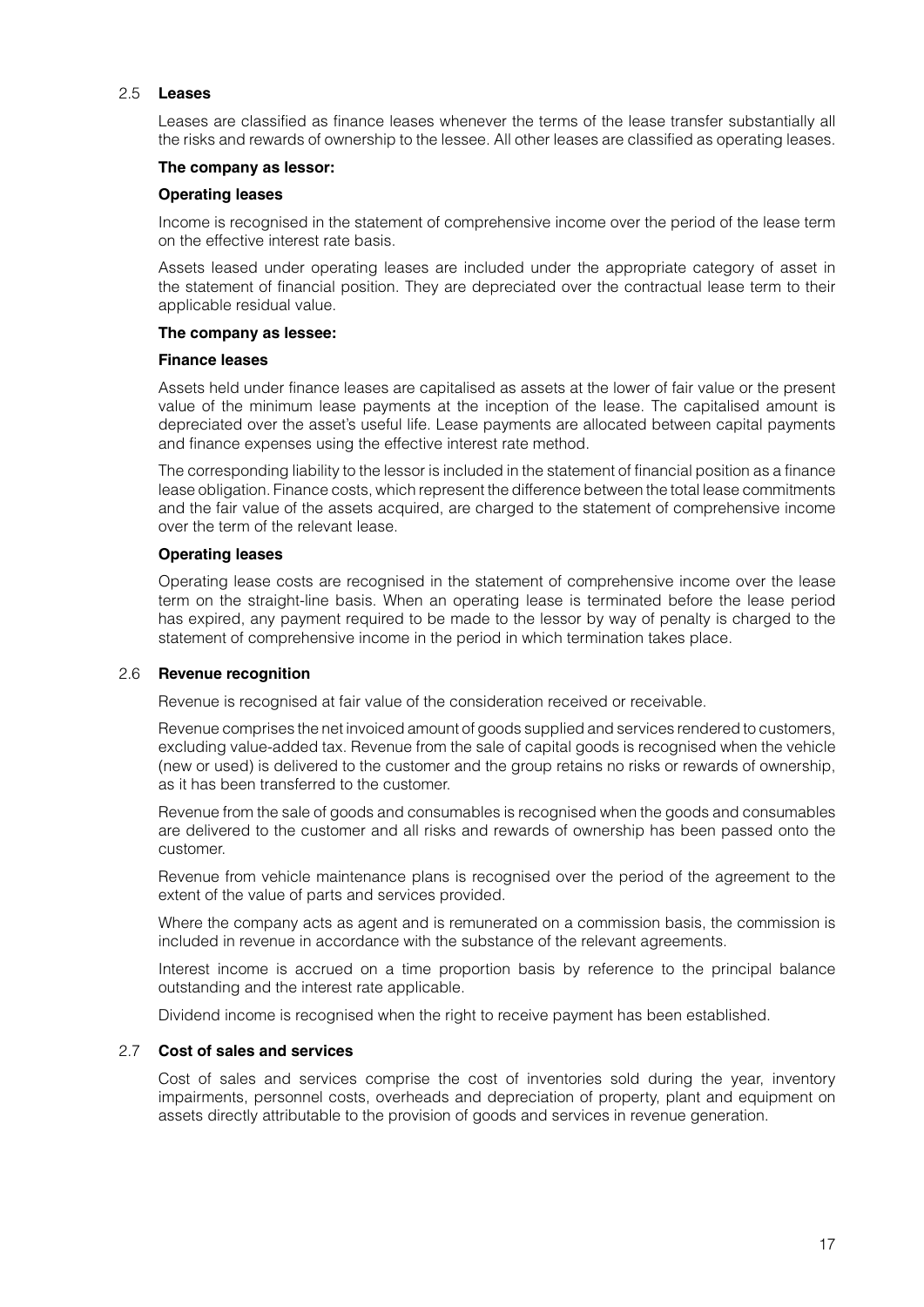#### 2.8 **Finance costs**

Borrowing costs are recognised as an expense charged to the statement of comprehensive income in the period in which they are incurred, except to the extent in which interest paid meets the criteria for capitalisation against a qualifying asset, in which case it is capitalised as part of the cost of the asset.

#### 2.9 **Taxation**

#### **Current taxation**

The charge for current taxation is based on the results for the year adjusted for items which are tax exempt or are not tax deductible. Taxation is calculated using rates that have been enacted or substantively enacted at the statement of financial position date. To the extent that the current taxation is unpaid, a liability is recognised and if a refund is due at the year-end an asset is raised.

#### **Deferred tax**

Deferred taxation is calculated at the taxation rates enacted or substantially enacted at statement of financial position date and are expected to apply when the related deferred taxation asset is realised or deferred liability is settled and is charged or credited in the statement of comprehensive income, except when it relates to items credited or charged directly to equity, in which case the deferred taxation is also dealt with in equity.

Deferred taxation is raised on all temporary differences, other than the initial recognition of goodwill, and of assets or liabilities in transactions other than business combinations which at the time of the transaction affects neither accounting nor taxable profit or loss.

Deferred taxation is provided for on temporary differences arising on investments in subsidiaries except where the timing of the reversal of the temporary difference is controlled and it is probable that the temporary difference will not reverse in the foreseeable future.

Deferred taxation assets and liabilities are offset when they relate to income taxes levied by the same taxation authority and the group is able to and intends to settle its current tax assets and liabilities on a net basis.

#### 2.10 **Provisions, contingent liabilities and contingent assets**

Provisions are recognised at the present value of the estimated costs required to settle the obligation and these include royalty and warranty provisions.

#### 2.11 **Impairment of assets**

The carrying amount of the assets are reviewed at each statement of financial position date to determine whether there is any indication of impairment. If there is an indication that an asset may be impaired, its recoverable amount is estimated.

The recoverable amount is estimated at least annually for all goodwill and intangible assets with an indefinite useful life. The recoverable amount of an asset is calculated as the higher of its fair value in use or its fair value less cost to sell.

In assessing the value-in-use, the expected future cash flows from the asset are discounted to their present value using a discount rate that reflects current market assessments of the time value of money and the risks specific to the asset.

For impairment calculation purposes, goodwill is allocated to the CGUs expected to benefit from the business combination.

An impairment loss is recognised in the statement of comprehensive income whenever the carrying amount of an asset exceeds its recoverable amount.

Where the recoverable amount of an individual asset cannot be determined, the recoverable amount of the CGUs to which the asset belongs is determined. An impairment loss on a CGUs will be allocated first to goodwill and then to the other assets in the CGUs unit on a proportionate basis.

A previously recognised impairment loss is reversed if the recoverable amount of the asset increases as a result of a change in the estimate used to determine the recoverable amount, but only to the extent that the increased carrying amount does not exceed the carrying amount that would have been determined had no impairment loss been recognised for the asset in prior years.

An impairment loss in respect of goodwill is not reversed.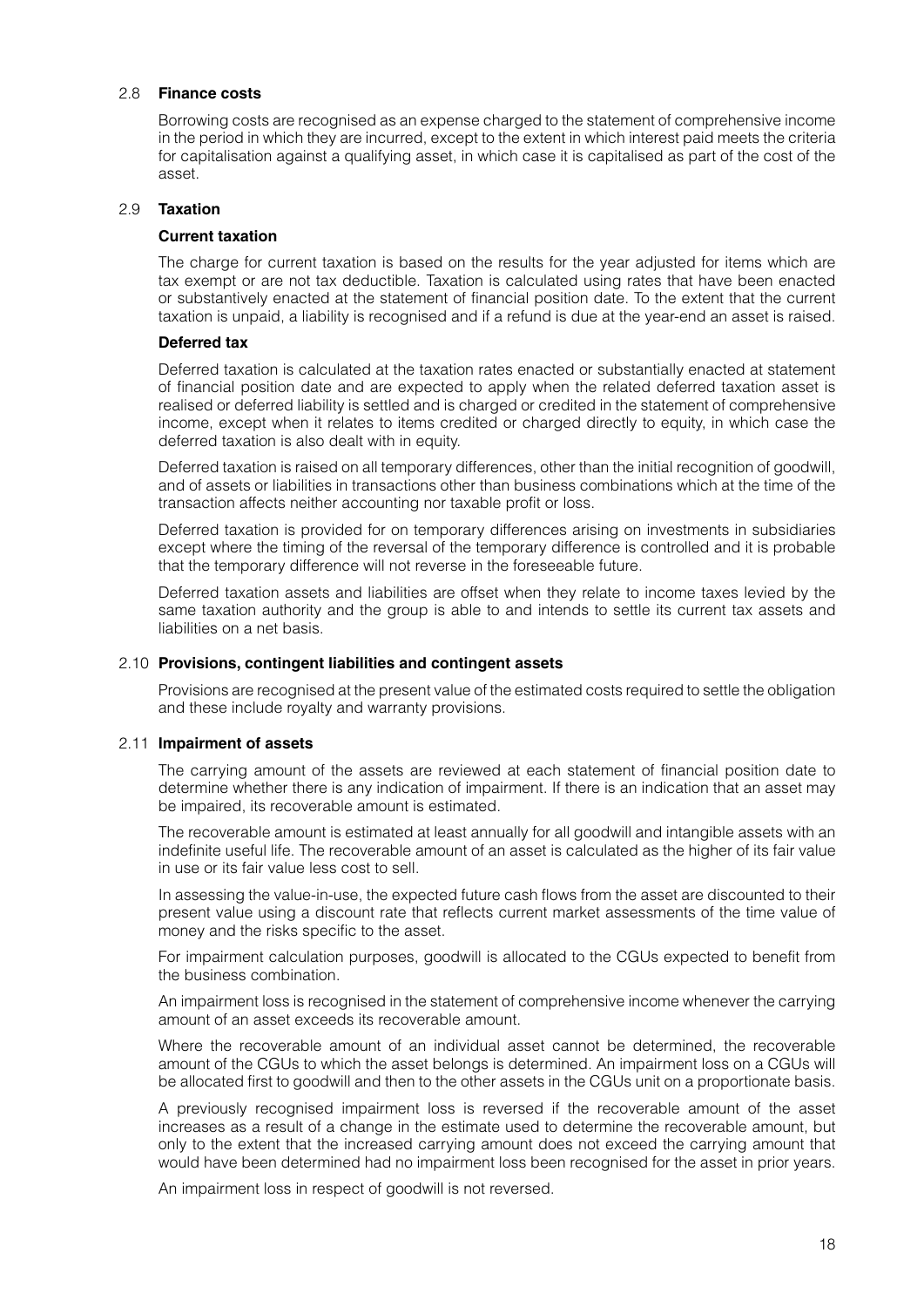#### 2.12 **Employee benefits**

#### **Medical aid obligation**

Medical aid costs are charged to the statement of comprehensive income in the period in which the employees render their services to the company. Differences between contributions payable and contributions actually paid are shown as either pre-payments or accruals in the statement of financial position. There are no post-retirement benefit obligations for former employees.

#### **Post-retirement benefits**

Contributions are made to independently administered defined contribution pension and provident funds are made. Current contributions are charged to the statement of comprehensive income against income as incurred. Obligation ceases once the amounts due for the period have been settled.

#### **Employees' leave entitlement**

Employees' entitlements to annual leave are recognised when they accrue to employees. An accrual is made for the annual leave liability at the statement of financial position date.

#### **Bonus obligations**

The expected cost of bonus payments are charged to the statement of comprehensive income when there is a legal or constructive obligation to make such payments as a result of past performance.

#### 2.13 **Foreign currencies**

#### **Functional and presentation currency**

Items included in the financial statements are measured using the currency of the primary economic environment in which the entity operates (the functional currency). The financial statements are presented in South African Rand, which is the company's presentation and functional currency.

#### **Foreign currency transactions**

Transactions denominated in foreign currencies are translated at the rates of exchange ruling on the transaction dates.

Monetary items denominated in foreign currencies are translated at the rate of exchange ruling at the statement of financial position date. Gains or losses arising on translations are credited to, or charged against, the statement of comprehensive income.

#### **Derivative financial assets and financial liabilities**

Derivative financial assets and financial liabilities are financial instruments whose value changes in response to an underlying variable, require little or no initial investment and are settled in the future.

Derivative financial assets and financial liabilities are analysed between current and non-current assets and liabilities, depending on when they are expected to mature.

Fair value movements are recognised immediately in the statement of comprehensive income.

#### 2.14 **Share-based payments**

The company participates in the following group share-related incentive plans:

#### **Cash settled share-based payment plan**

The share appreciation rights plan is accounted for as a cash-settled share-based payment plan. The plan is recognised at the fair value of the obligations due, in the statement of financial position, over the vesting period up to and including settlement date with a corresponding charge to the statement of comprehensive income. The liability is re-measured at each reporting date, using the Black-Scholes model to reflect the revised value of the notional enX shares at reporting date, adjusted for changes in assumptions including management's estimate of the number of notional enX shares that will ultimately vest. Changes in the fair value are recognised through the statement of comprehensive income.

#### **Equity-settled share-based payment plan**

*The Forfeitable Share Plan (FSP) is equity-settled.*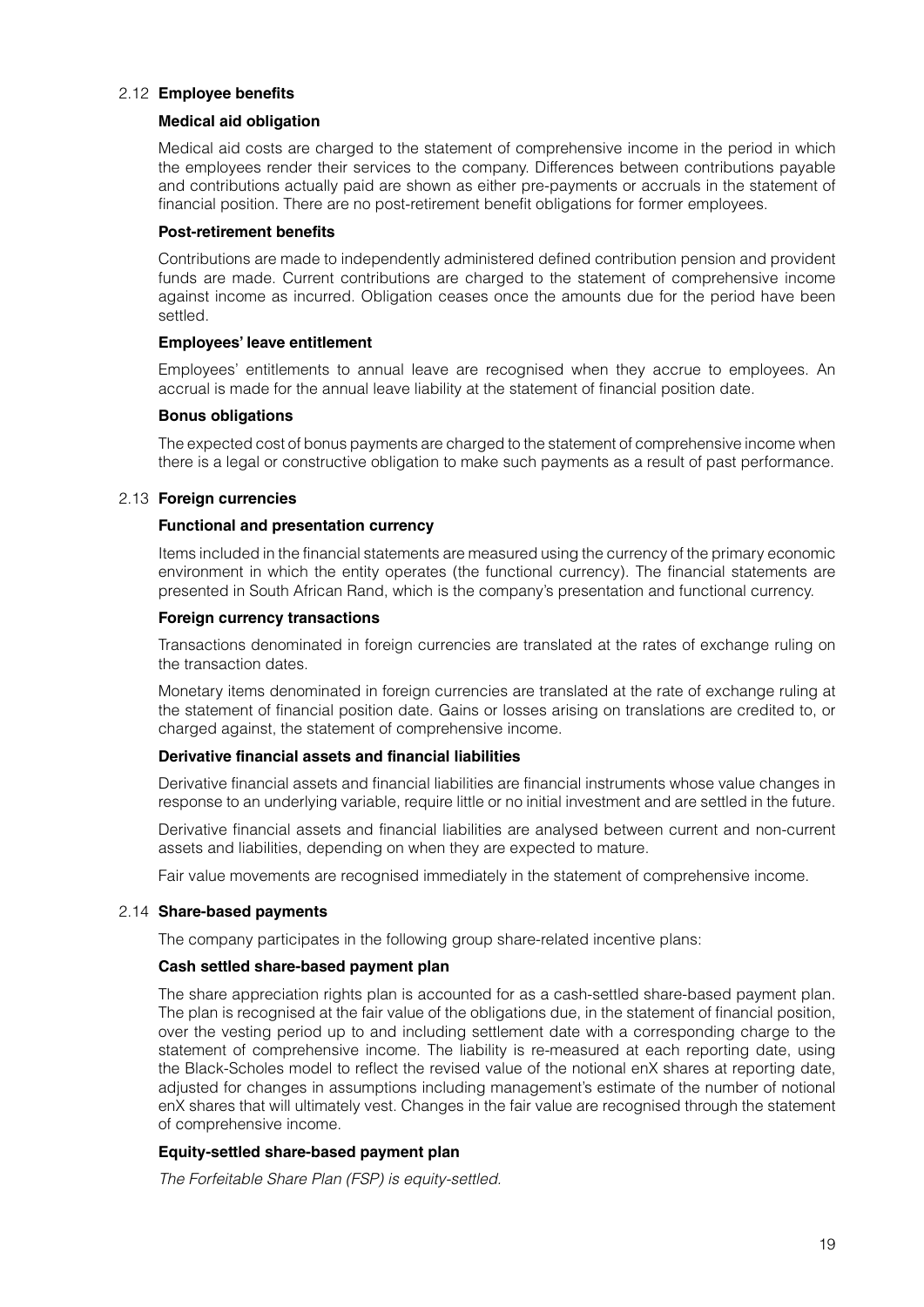#### 2.14 **Share-based payments** (continued)

Equity-settled share-based payments are measured at fair value at the date of grant using the Binomial Model. The fair value determined at the grant date of the equity-settled share-based payment is charged through the statement of comprehensive income on the straight-line basis over the vesting period. The charge takes into account the best estimate of the number of shares that are expected to vest. Non-market conditions such as time-based vesting conditions and nonmarket performance conditions are included in the assumptions for the number of options that are expected to vest.

The shares awarded under the FSP are issued or purchased in the open market and held in an escrow account. These escrow shares are treated as treasury shares. At each reporting date, the entity revises its estimates on the number of options that are expected to vest. It recognises the impact of the revision of original estimates, if any, through the statement of comprehensive income.

#### 2.15 **Assets held for sale**

Non-current assets and disposal groups are classified as held-for-sale, if their carrying amount will be recovered principally through a sale transaction rather than continuing use. This condition is regarded as met only when the sale is highly probable and the asset or disposal group is available for immediate sale in its present condition. Management must be committed to the sale, which should be expected to qualify for recognition as a completed sale within one year from the date of classification.

Immediately before classification as held for sale, the measurement of the assets (and all assets and liabilities in a disposal group) is brought up-to-date in accordance with applicable IFRS. Then, on initial classification as held for sale, non-current assets and disposal groups are recognised at the lower of carrying amount and the fair value less costs to sell.

#### 3. **MANAGEMENT JUDGEMENTS AND ESTIMATES**

The preparation of financial statements in conformity with IFRS requires management to make judgements, estimates and assumptions that may affect the application of policies and reported amounts of assets, liabilities, income or expenses. The estimates and associated assumptions are based on historical experience and other factors that are believed to be reasonable under the circumstances. This forms the basis of making the judgements on carrying values of assets or liabilities that are not otherwise readily apparent. Actual results may differ from these estimates. The estimates and assumptions are reviewed on an ongoing basis. Revisions to accounting estimates are recognised in the period in which the estimate is revised if the revision only affects that period, or in the period of the revision and future periods, if the revision affects both current and future periods.

#### **Judgements made by management**

Certain accounting policies have been identified as involving particularly complex or subjective judgements or assessments as follows:

#### *Asset lives and residual values*

Property, plant and equipment and leasing assets are depreciated over their useful life taking into account residual values where appropriate. The actual lives of the assets and residual values are assessed at the reporting date and may vary depending on a number of factors. In re-assessing asset lives, factors such as technological innovation, product life cycles and maintenance programmes are taken into account. Residual value assessments consider issues such as future market conditions, the remaining life of the asset and projected disposal values.

#### *Allowances for doubtful debts*

Management applies judgement based on past experience with individual debtors which are overdue and accordingly allowances are raised for doubtful debtors. Accounts are written off when they are delinquent or after having been handed over to legal counsel.

#### *Revenue recognition*

Revenue from vehicle maintenance plans is recognised only to the extent of the value of parts and services provided, with the balance recognised at the end of the plan due to the uncertainty relating to future maintenance costs to be incurred.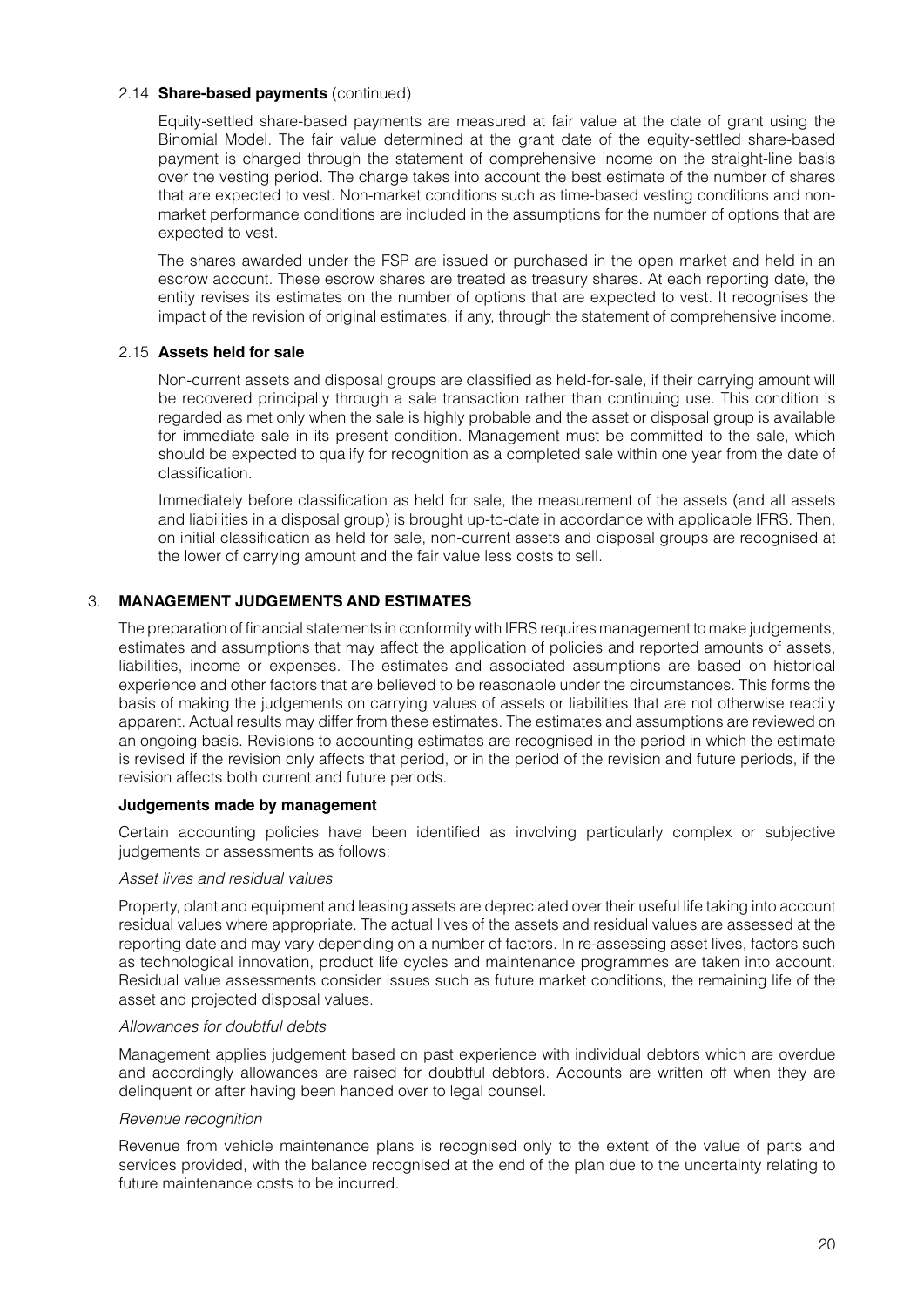|                                           | <b>Computer</b><br>software<br>R'000 | Total<br>R'000 |
|-------------------------------------------|--------------------------------------|----------------|
| <b>INTANGIBLE ASSETS</b>                  |                                      |                |
| 31 August 2018                            |                                      |                |
| - Cost                                    | 207 112                              | 207 112        |
| - Accumulated amortisation and impairment | (201 890)                            | (201 890)      |
|                                           | 5 2 2 2                              | 5 2 2 2        |
| <b>Movement summary:</b>                  |                                      |                |
| Net book value at beginning of the year   | 730                                  | 730            |
| Additions                                 | 5 1 7 2                              | 5 1 7 2        |
| Amortisation                              | (680)                                | (680)          |
| Net book value at end of the year         | 5 2 2 2                              | 5 2 2 2        |
| 31 August 2017                            |                                      |                |
| - Cost                                    | 201 940                              | 201 940        |
| - Accumulated amortisation and impairment | (201 210)                            | (201 210)      |
|                                           | 730                                  | 730            |
| <b>Movement summary:</b>                  |                                      |                |
| Net book value at beginning of the year   |                                      |                |
| <b>Additions</b>                          | 4596                                 | 4 5 9 6        |
| Amortisation                              | (3679)                               | (3679)         |
| Loss on disposal                          | (187)                                | (187)          |
| Net book value at end of the year         | 730                                  | 730            |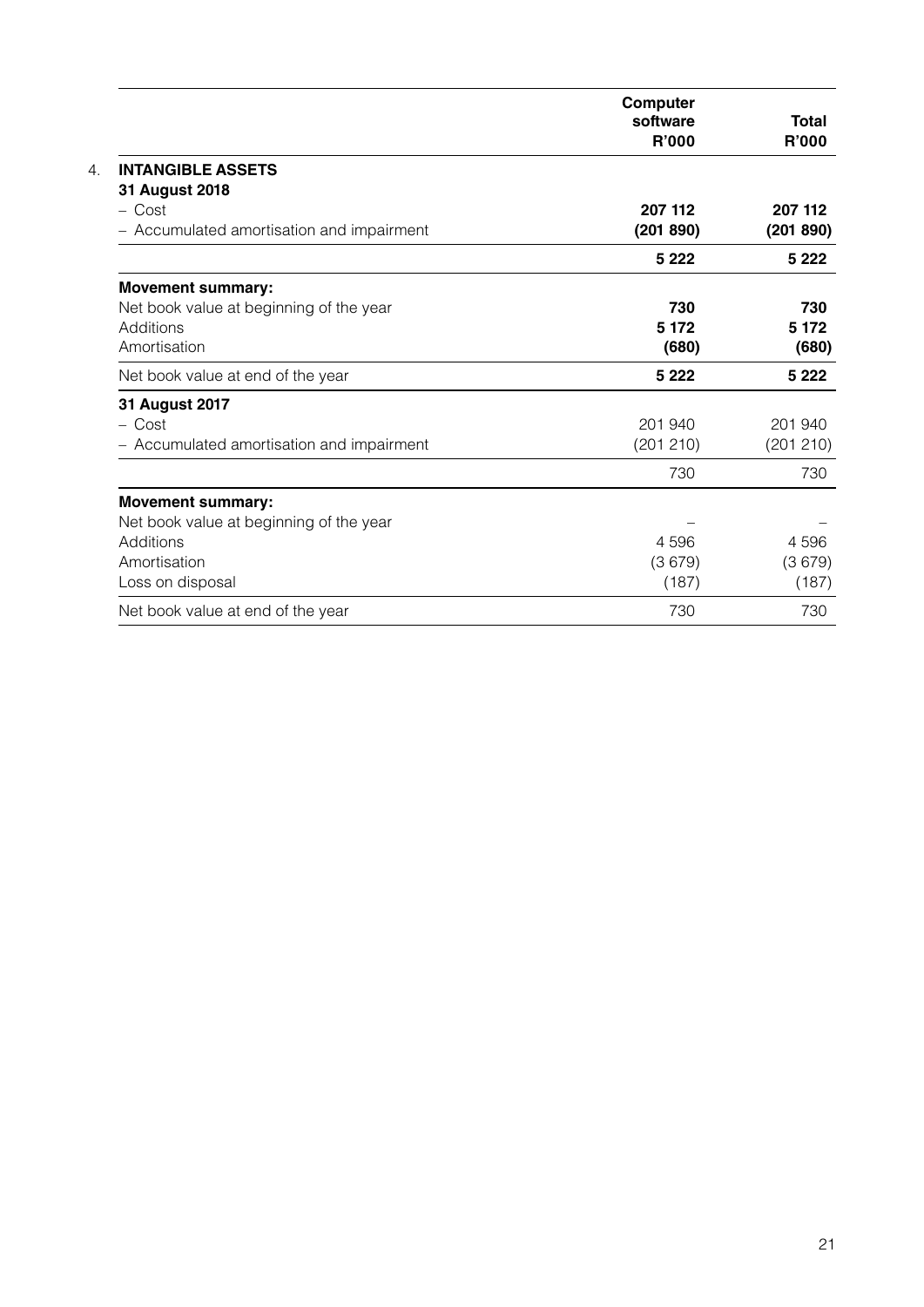|                                                         | <b>Land and</b><br>buildings and<br>leasehold<br>improvements<br>R'000 | <b>Equipment</b><br>and furniture<br>R'000 | <b>Motor</b><br>vehicles<br>R'000 | <b>Total</b><br>R'000 |
|---------------------------------------------------------|------------------------------------------------------------------------|--------------------------------------------|-----------------------------------|-----------------------|
| PROPERTY, PLANT AND<br><b>EQUIPMENT</b>                 |                                                                        |                                            |                                   |                       |
| 31 August 2018<br>- Cost<br>- Accumulated               | 38 588                                                                 | 59 774                                     | 17 530                            | 115 892               |
| depreciation                                            | (6715)                                                                 | (47176)                                    | (8010)                            | (61901)               |
|                                                         | 31 873                                                                 | 12 598                                     | 9520                              | 53 991                |
| <b>Movement summary:</b>                                |                                                                        |                                            |                                   |                       |
| Net book value at<br>beginning of the year<br>Additions | 33 337                                                                 | 12822<br>4546                              | 12 233                            | 58 392<br>4546        |
| Depreciation                                            | (1464)                                                                 | (4733)                                     | (2567)                            | (8764)                |
| Loss on disposals<br>Transfer to leasing assets         |                                                                        | (37)                                       | (146)                             | (37)<br>(146)         |
| Net book value at end of<br>the year                    | 31 873                                                                 | 12 598                                     | 9520                              | 53 991                |
| 31 August 2017                                          |                                                                        |                                            |                                   |                       |
| - Cost                                                  | 38 588                                                                 | 55 265                                     | 17676                             | 111 529               |
| - Accumulated<br>depreciation                           | (5251)                                                                 | (4243)                                     | (5443)                            | (53 137)              |
|                                                         | 33 337                                                                 | 12822                                      | 12 233                            | 58 392                |
| <b>Movement summary:</b><br>Net book value at           |                                                                        |                                            |                                   |                       |
| beginning of the year                                   | 39 237                                                                 | 16 278                                     | 18706                             | 74 221                |
| <b>Additions</b><br>Depreciation                        | 532<br>(1719)                                                          | 2837<br>(6250)                             | (3546)                            | 3 3 6 9<br>(11515)    |
| Disposals                                               | (4713)                                                                 | (43)                                       |                                   | (4756)                |
| Proceeds on disposals                                   | (25000)                                                                | (4)                                        |                                   | (25004)               |
| Profit on disposal                                      | 20 287                                                                 | (39)                                       |                                   | 20 248                |
| Transfer to leasing assets                              |                                                                        | $\overline{a}$                             | (2927)                            | (2927)                |
| Net book value at end of<br>the year                    | 33 337                                                                 | 12 822                                     | 12 2 3 3                          | 58 392                |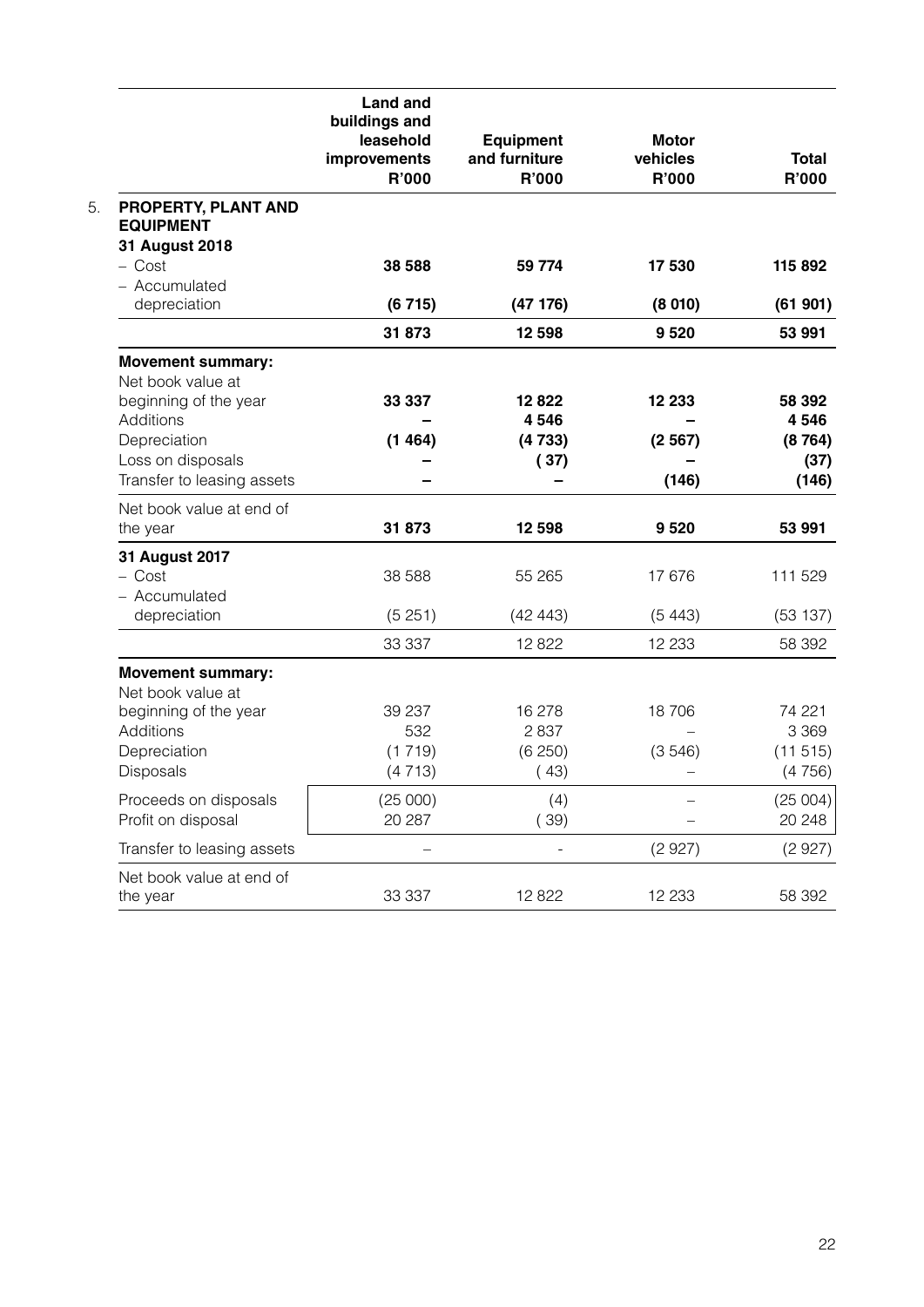|                                                          | 31 August | 31 August |
|----------------------------------------------------------|-----------|-----------|
|                                                          | 2018      | 2017      |
|                                                          | R'000     | R'000     |
| <b>LEASING ASSETS</b>                                    |           |           |
| Cost                                                     | 3711077   | 3 804 598 |
| Accumulated depreciation and impairment                  | (1342879) | (1463503) |
|                                                          | 2 368 198 | 2 341 095 |
| <b>Movement summary:</b>                                 |           |           |
| Net book value at beginning of the year                  | 2 341 095 | 2 546 735 |
| <b>Additions</b>                                         | 786 266   | 815 725   |
| Depreciation                                             | (399730)  | (570146)  |
| Transfer from property, plant and equipment              | 146       | 2927      |
| Transfer to inventory                                    | (359 579) | (454 146) |
| Net book value at end of the year                        | 2 368 198 | 2 341 095 |
| <b>Investments</b><br>Listed investments at market value | 7 3 9 5   | 9 102     |
| Unlisted investments at fair value                       | 13 373    | 12 27 1   |
| <b>Loans receivable</b>                                  |           |           |
| Loans receivable from MCC Contracts Proprietary Limited  |           | 221 552   |
| <b>Total investments and loans receivable</b>            | 20 768    | 242 925   |
| The above are categorised as follows:                    |           |           |
| - Loans and receivables                                  |           | 221 552   |
| - Available-for-sale                                     | 20 768    | 21 373    |
|                                                          | 20 768    | 242 925   |
| Disclosed as:                                            |           |           |
| - Non-current assets                                     | 20 768    | 148 510   |
| - Current assets                                         |           |           |
|                                                          |           | 94 415    |

The listed investment comprises 568 872 (2017: 568 872) ordinary shares in enX Group carried at market value. The investment has been recognised and measured as an available-for-sale financial instrument. This is considered to be a level 1 financial instrument as the valuation is based on observable inputs of quoted market prices.

The unlisted investment comprises an investment in an insurance cell captive and is held at fair value being its net asset value. Unlisted investments are level 3 financial instruments. Level 3 financial instruments are valued using various business-related inputs which are not based on observable market data.

The loan with MCC Contracts Proprietary Limited ('MCC') of R221.5 million (being the discounted value of the underlying loan due to the fact that it was not at a market-related interest rate) was settled in full during the current year. The loan receivable was valued on the basis of a level 3 financial instrument. Level 3 financial instruments are valued using various business-related inputs which are not based on observable market data.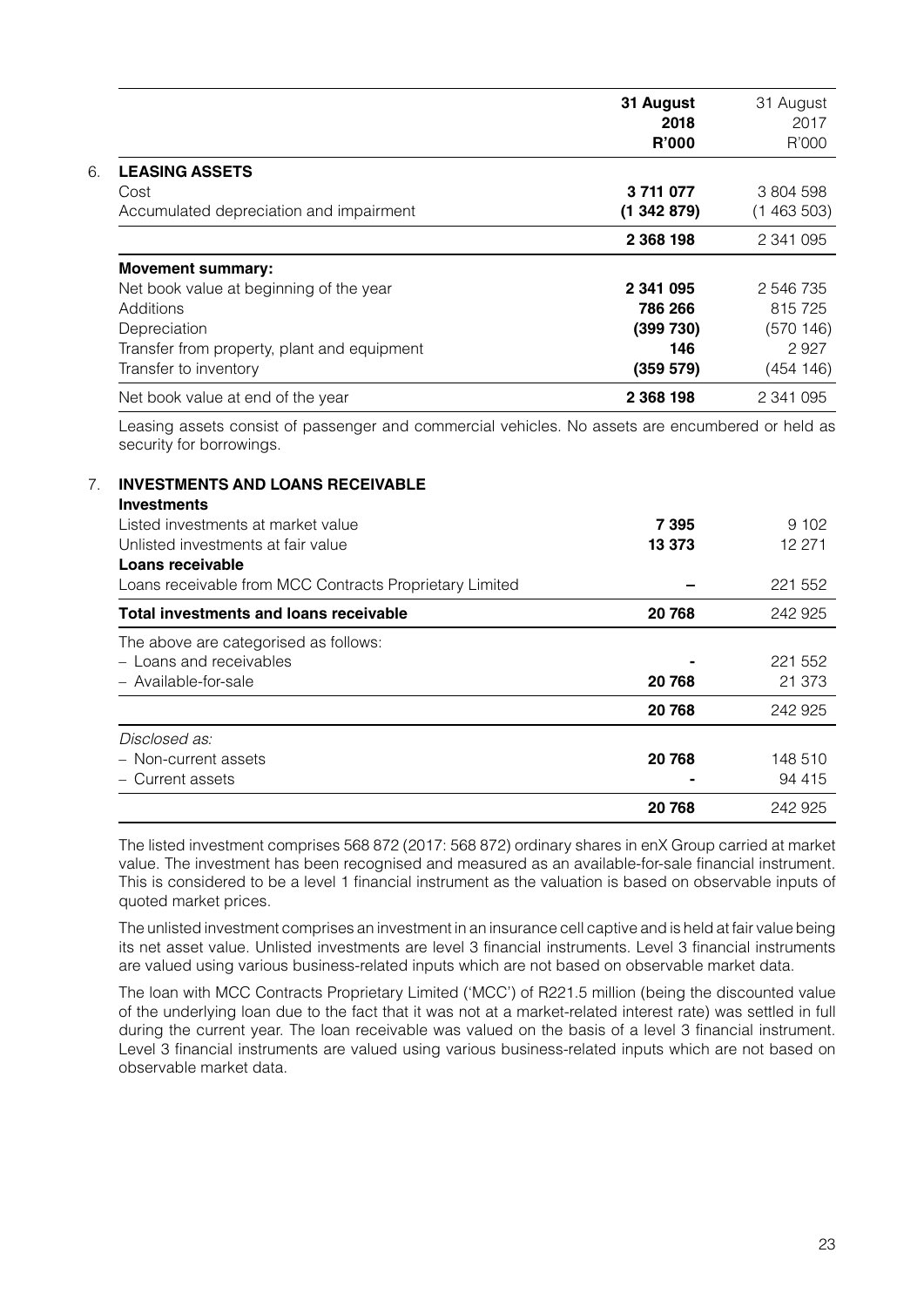|                                                                                                                                       | 31 August<br>2018<br>R'000 | 31 August<br>2017<br>R'000 |
|---------------------------------------------------------------------------------------------------------------------------------------|----------------------------|----------------------------|
| AMOUNTS OWING BY (TO) GROUP COMPANIES AND EQUITY LOAN                                                                                 |                            |                            |
| Due by group companies                                                                                                                |                            |                            |
| Long term<br>Eqstra NH Equipment Proprietary Limited                                                                                  | 2 501                      | 2 3 0 6                    |
| Saficon Industrial Equipment Proprietary Limited                                                                                      | 1 532 825                  | 1 493 054                  |
| Amasondo Fleet Services Proprietary Limited                                                                                           | 10 986                     | 8675                       |
| GPS Tracking Solutions Proprietary Limited                                                                                            | 10 632                     | 15 381                     |
| Eqstra Swaziland Proprietary Limited                                                                                                  | 6673                       | 6534                       |
| Eqstra Fleet Services Namibia Proprietary Limited                                                                                     |                            | 3 2 4 2                    |
| Total long-term portion                                                                                                               | 1 563 617                  | 1 529 192                  |
| These amounts have been subordinated and as a result are not expected to be recovered in the next<br>12-months.                       |                            |                            |
| <b>Short term</b>                                                                                                                     |                            |                            |
| Eqstra Financial Services Proprietary Limited                                                                                         | 16 914                     | 23 241                     |
| Eqstra Lesotho Proprietary Limited                                                                                                    |                            | 4 4 6 0                    |
| Omatemba Fleet Services Proprietary Limited                                                                                           |                            | 1538                       |
| Eqstra Zambia Limited                                                                                                                 | 579                        | 579                        |
| enX Group Limited                                                                                                                     | 622793                     | 14                         |
| K2016224128 (South Africa) (Proprietary) Limited                                                                                      | 43                         |                            |
| Total short-term portion                                                                                                              | 640 329                    | 29 832                     |
| These amounts are considered to be short term as they are repayable on demand or are expected to be<br>settled in the next 12-months. |                            |                            |
| Total amounts due by group companies                                                                                                  | 2 203 946                  | 1 559 024                  |
| Due to group companies                                                                                                                |                            |                            |
| Eqstra Flexifleet Proprietary Limited                                                                                                 | (53)                       | (52)                       |
| Eqstra Fleet Services (PVPS) Proprietary Limited                                                                                      | (63743)                    | (62543)                    |
| Egstra Transformation Trust                                                                                                           | (1906)                     | (7265)                     |
| enX Leasing Investments Proprietary Limited                                                                                           | (266523)                   | (197063)                   |
| Eqstra Fleet Services Proprietary Limited                                                                                             | (2479)                     | (2744)                     |
| Eqstra Fleet Services Namibia Proprietary Limited                                                                                     | (30456)                    |                            |
| Omatemba Fleet Services Proprietary Limited                                                                                           | (1612)                     |                            |
| Eqstra Lesotho Proprietary Limited                                                                                                    | (5233)                     |                            |
| Eastro NH Equipment Propriatory Limited                                                                                               | $(22)$ EEQ)                |                            |

| Equipment Frophetally Limited        | 122 JJOJ  |          |
|--------------------------------------|-----------|----------|
| Total amounts due to group companies | (394563)  | (269667) |
| <b>Effective interest rates</b>      |           |          |
| Loans                                | $10.00\%$ | 10,00%   |

The loans are unsecured, have no fixed repayment terms and bear interest at a market related interest rate of 10% per annum (2017: 10%) and as a result the carrying amounts are considered to approximate fair value.

Loans with group entities are level 3 financial instruments. Level 3 financial instruments are valued using various business-related inputs which are not based on observable market data.

#### **Equity loan**

| enX Leasing Investments Proprietary Limited | 25 360 | 25 360 |
|---------------------------------------------|--------|--------|
|---------------------------------------------|--------|--------|

The equity loan bears no interest and is payable at the option of the company to which the liability is due.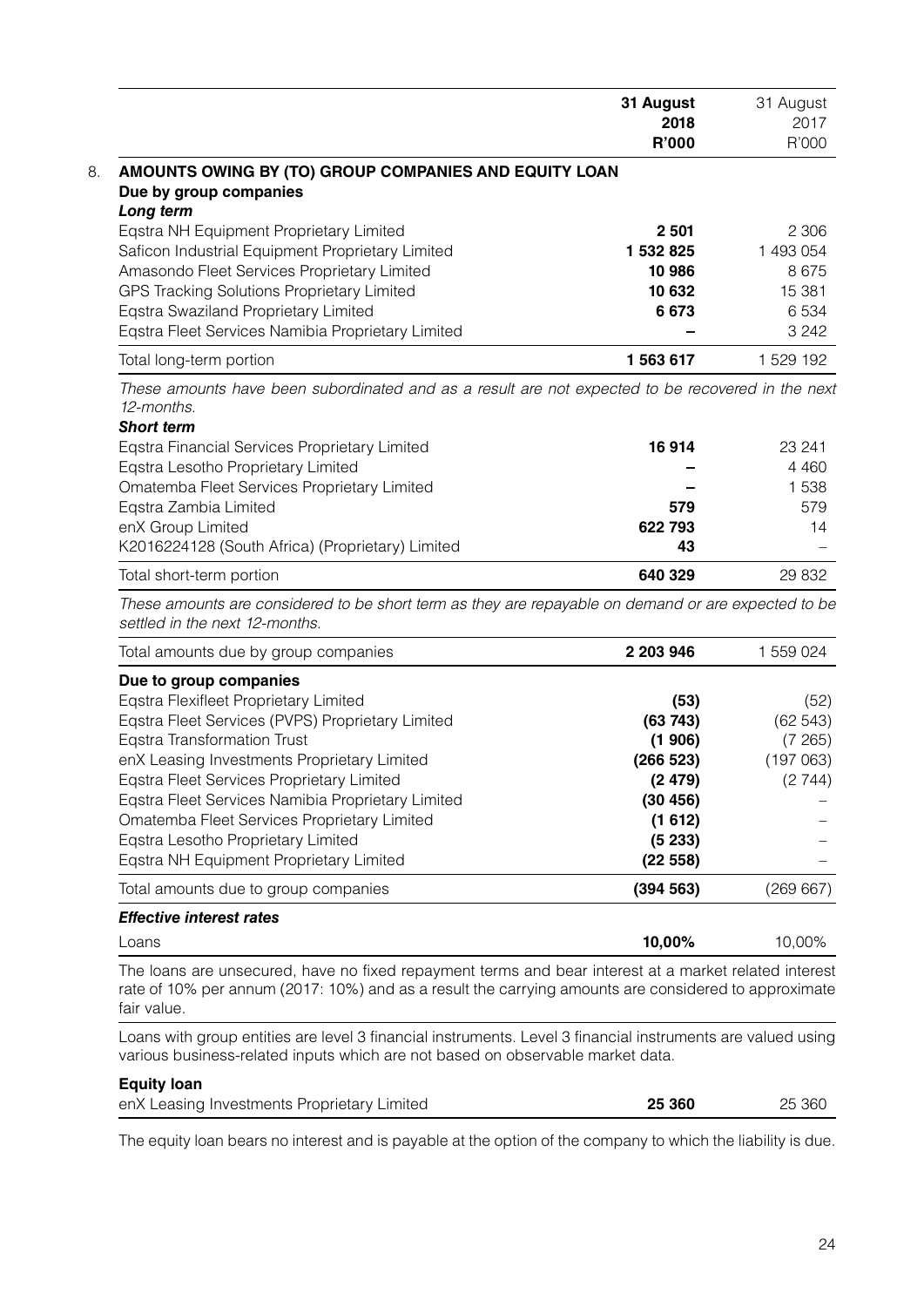|    |                                         | 31 August    | 31 August |
|----|-----------------------------------------|--------------|-----------|
|    |                                         | 2018         | 2017      |
|    |                                         | <b>R'000</b> | R'000     |
| 9. | <b>DERIVATIVE FINANCIAL INSTRUMENTS</b> |              |           |
|    | <b>Short term</b>                       |              |           |
|    | Liabilities                             |              |           |
|    | Interest rate derivatives               |              | 2 0 0 5   |
|    |                                         |              | 2 0 0 5   |
|    | Fair value through profit and loss      |              | 2 0 0 5   |
|    |                                         |              |           |

#### **Fair value of derivative financial instruments**

Financial assets are stated at fair value. The fair value of derivatives is based upon market valuations. (Refer note 28)

#### **Interest rate derivatives and cross currency swops**

The fair value of interest rate derivatives were determined by reference to quoted market prices for similar instruments.

|                                                                                                                              | 31 August<br>2018<br><b>R'000</b> | 31 August<br>2017<br>R'000 |
|------------------------------------------------------------------------------------------------------------------------------|-----------------------------------|----------------------------|
| <b>10. INVENTORIES</b>                                                                                                       |                                   |                            |
| Gross inventory                                                                                                              | 7404                              | 19 341                     |
| Less: Impairment provision                                                                                                   | (556)                             | (1030)                     |
| Net inventory                                                                                                                | 6848                              | 18 3 11                    |
| Comprising of:                                                                                                               |                                   |                            |
| Used vehicles                                                                                                                | 785                               | 14 668                     |
| Spares and accessories                                                                                                       | 6 0 63                            | 3643                       |
|                                                                                                                              | 6848                              | 18 3 11                    |
| Inventories carried at net realisable value included above<br>Net amount of inventories write-down expensed in the statement | 5 2 5 2                           | 1 184                      |
| of comprehensive income.                                                                                                     | (161)                             | 580                        |
| <b>TRADE AND OTHER RECEIVABLES</b><br>$11 -$                                                                                 |                                   |                            |
| Net trade receivables                                                                                                        | 113 073                           | 125 661                    |
| Gross trade receivables                                                                                                      | 127814                            | 153 568                    |
| Less: Provision for impairment of trade receivables*                                                                         | (14741)                           | (27907)                    |
| Sundry debtors, claims, recoverables and prepayments                                                                         | 71 516                            | 75 898                     |
|                                                                                                                              | 184 589                           | 201 559                    |

*\*An assessment of credit risk pertaining to trade receivables is included at note 28.*

The carrying amount of trade and other receivables approximates its fair value.

# 12. **CASH AND CASH EQUIVALENTS**

| Cash on hand                                    | 330     | 204     |
|-------------------------------------------------|---------|---------|
| Bank balance                                    | 120 661 | 80 957  |
| Net cash and cash equivalents                   | 120 991 | 81 161  |
| Effective interest rates earned during the year | $6.0\%$ | $6.0\%$ |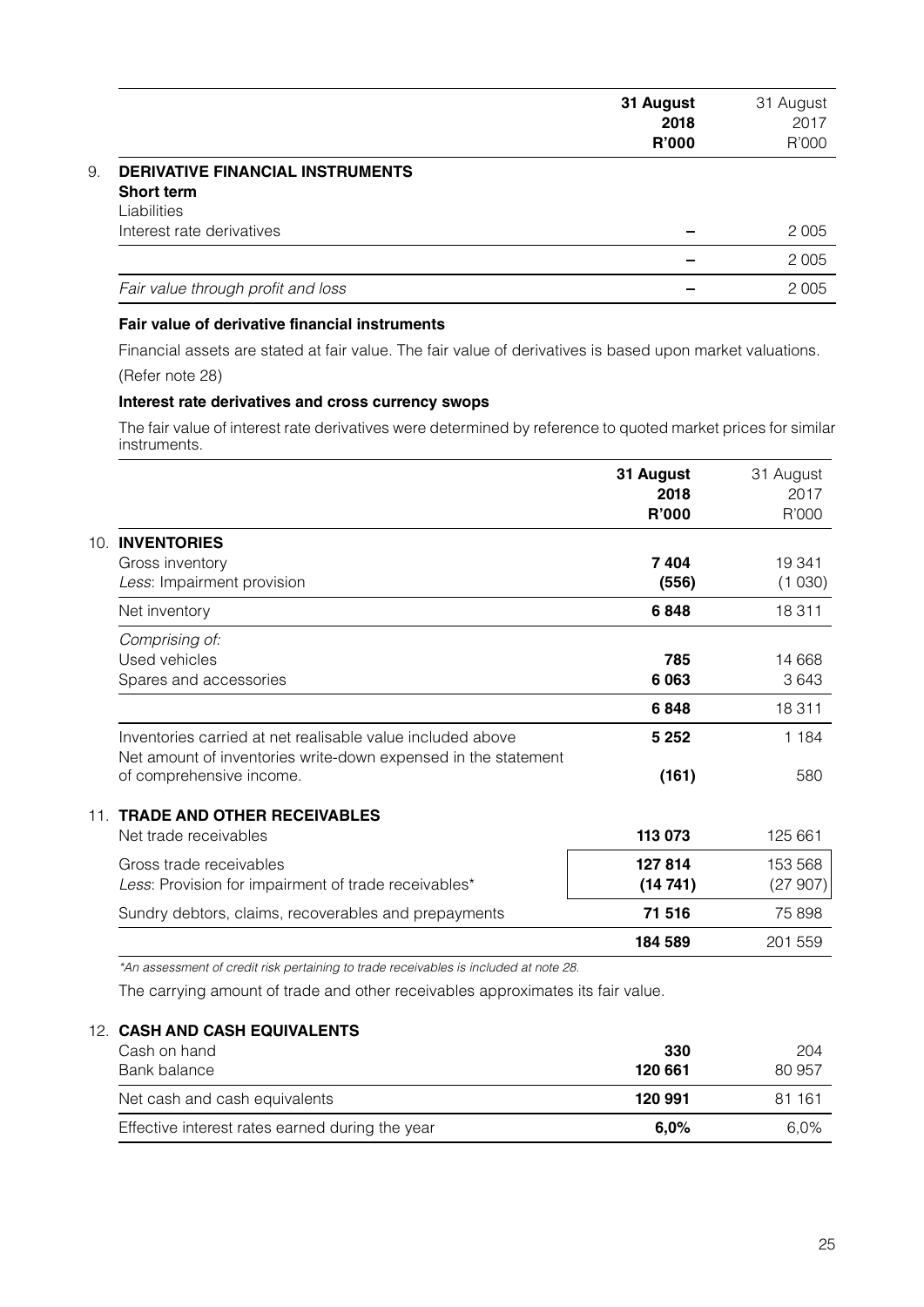|                                            | 31 August<br>2018<br>R'000 | 31 August<br>2017<br>R'000 |
|--------------------------------------------|----------------------------|----------------------------|
| 13. ASSETS HELD FOR DISTRIBUTION           |                            |                            |
| Ordinary shares in eXtract Group Limited   |                            | 2 2 3 4                    |
| Loans in MCC Contracts Proprietary Limited |                            | 626 136                    |
|                                            |                            | 628.370                    |

In the current year, as part of the eXtract restructure agreement, the loan in MCC Contracts Proprietary Limited was delegated to enX Group at an amount of R626 million and the ordinary shares were also sold to enX Group at their carrying value of R0.50 per share.

|                                                             | 31 August<br>2018<br><b>R'000</b> | 31 August<br>2017<br>R'000 |
|-------------------------------------------------------------|-----------------------------------|----------------------------|
| 14. STATED CAPITAL AND OTHER RESERVES                       |                                   |                            |
| <b>Authorised stated capital</b>                            |                                   |                            |
| 4 000 000 (2017: 4 000 000) ordinary shares of no par value | 4                                 | 4                          |
| <b>Issued stated capital</b>                                |                                   |                            |
| 600 002 (2017: 600 002) ordinary shares of no par value     | 548 874                           | 548 874                    |

#### 14.1 **Equity Compensation Benefits**

#### **enX forfeitable share plan (FSP) scheme**

The FSP scheme allows certain senior employees to receive shares should certain conditions be fulfilled.

|           |                  | Date of issue Period to expiry | <b>IFRS 2</b><br>classification |
|-----------|------------------|--------------------------------|---------------------------------|
| enX Group | 14 December 2016 | 3 years                        | Equity settled                  |
| enX Group | 1 June 2018      | 3 vears                        | Equity settled                  |

The value of the FSP has been calculated using the Binomial model based on the following assumptions:

|                                        | 2018 scheme         | 2016 scheme        |
|----------------------------------------|---------------------|--------------------|
| Expected dividend yield (%)            |                     |                    |
| Fair value of the FSP on grant date    | R <sub>14</sub> ,46 | R <sub>17,90</sub> |
|                                        |                     |                    |
|                                        | 31 August           | 31 August          |
|                                        | 2018                | 2017               |
| Share-based payment expense recognised | <b>R'000</b>        | R'000              |
| 2016 and 2018 Scheme                   | 10 770              | 4 621              |

The expected volatility was determined using volatility of similar companies. The calculation of the share-based payment expense requires management to exercise a degree of judgement.

|                                                              | Number of<br><b>FSP (000's)</b> | Number of<br><b>FSP (000's)</b> |
|--------------------------------------------------------------|---------------------------------|---------------------------------|
| Movement on the number of FSPs granted                       |                                 |                                 |
| Balance at beginning of the year                             | 1 093 335                       |                                 |
| Share appreciation rights granted during the year            | 300 000                         | 1 093 335                       |
| Share appreciation rights forfeited/received during the year | (513 455)                       |                                 |
| Balance at end of the year                                   | 879 880                         | 1 093 335                       |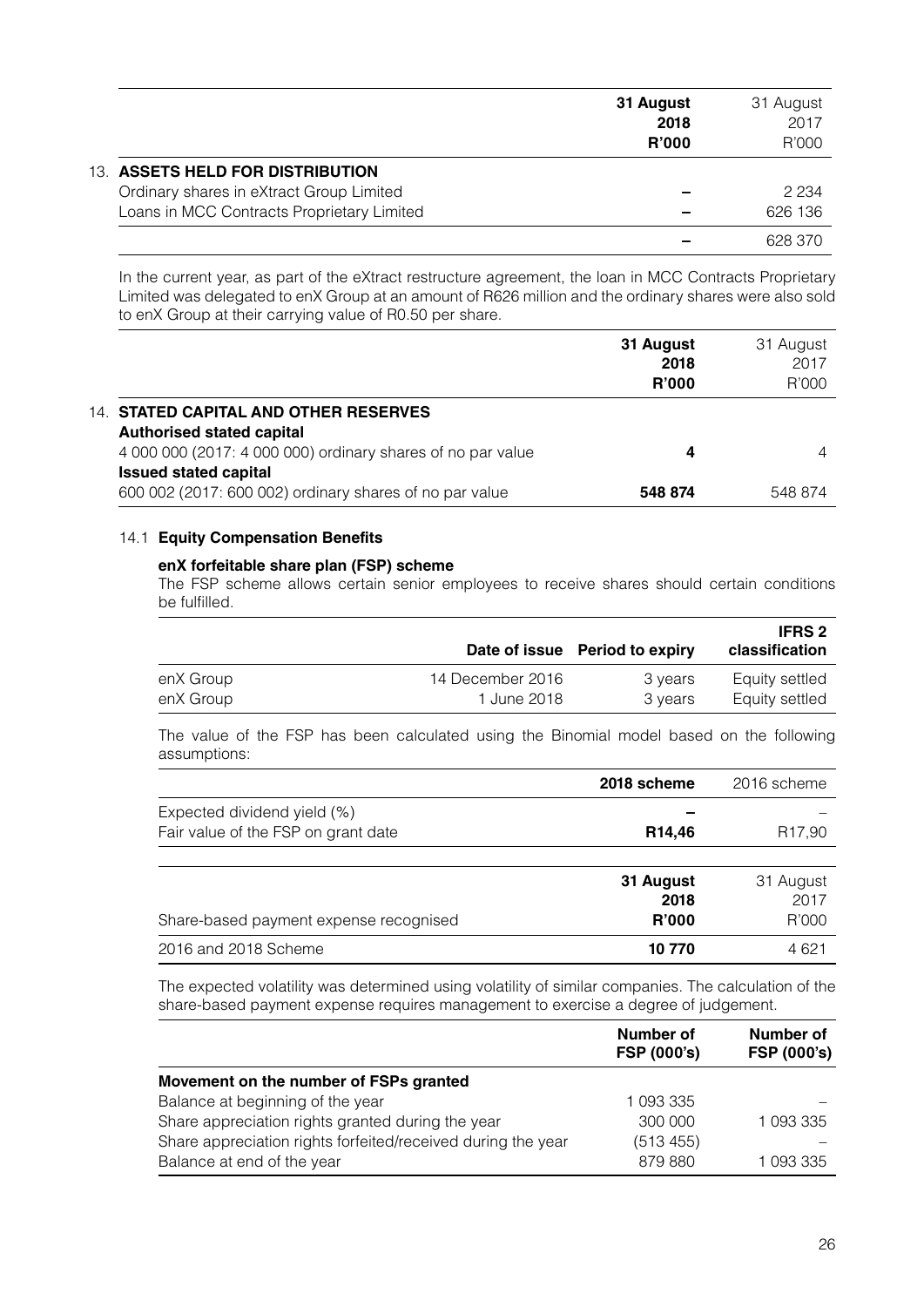#### 14.1 **Equity Compensation Benefits** (continued)

The expected volatility was determined by assessing the volatility of enX share since 1 September 2016. The expected forfeiture rate was determined by estimating the probability of participating individuals still being in the employment of the entity at vesting date. The calculation of the share-based payment expense requires management to exercise a degree of judgement.

|                                                                                                                                       | 31 August<br>2018                 | 31 August<br>2017          |
|---------------------------------------------------------------------------------------------------------------------------------------|-----------------------------------|----------------------------|
|                                                                                                                                       | <b>R'000</b>                      | R'000                      |
| 14.2 Other reserves<br>Share-based payment reserve                                                                                    | 7 701                             | 4621                       |
|                                                                                                                                       | 31 August<br>2018<br><b>R'000</b> | 31 August<br>2017<br>R'000 |
| 15. INTEREST-BEARING LIABILITIES<br>Long-term in nature<br>- Unsecured loans, bonds and call borrowings<br>Short-term in nature       | 3 496 604                         | 3 801 597                  |
| - Unsecured loans and call borrowings<br>Total borrowings (at amortised cost)<br>Less: Current portion of interest-bearing borrowings | 3 496 604<br>(646 475)            | 3 801 597<br>(685904)      |
| Long-term portion of interest-bearing borrowings                                                                                      | 2850129                           | 3 115 693                  |

All covenants were met during the current and prior year.

After year-end, the group negotiated an amendment to the repayment terms of the term loan facility by moving out the 31 August 2019, 30 November 2019 and 28 February 2020 repayments of R170 million each, across the remaining term of the loan. This will reduce the number of quarterly repayments from 14 to 11, while increasing the quarterly amortisation to R216 million from R170 million. Repayments will commence at the end of May 2020.

enX Corporation settled EQS08 in September 2018 with a final payment of R46.5 million. In addition, R96 million of four-year notes were raised in the capital market.

| Interest rate analysis | ℅                  | 31 August 2018 31 August 2018<br><b>Effective rates Analysis of debt</b><br><b>R'000</b> | %                  | 31 August 2017 31 August 2017<br><b>Effective rates Analysis of debt</b><br><b>R'000</b> |
|------------------------|--------------------|------------------------------------------------------------------------------------------|--------------------|------------------------------------------------------------------------------------------|
| Variable linked        |                    |                                                                                          |                    |                                                                                          |
| - Unsecured loans      | $9.01\% - 9.508\%$ | 2 590 437                                                                                | $9.05\% - 12.25\%$ | 2 567 700                                                                                |
| - Bonds                | $8.96\% - 12.93\%$ | 906 167                                                                                  | $9.34\% - 10.08\%$ | 1 233 897                                                                                |
|                        |                    | 3496604                                                                                  |                    | 3 801 597                                                                                |

Summary of interest-bearing borrowings by year of contractual redemption or repayment in SA Rands.

|                 | <b>2023 and</b><br>onwards<br><b>R'000</b> | 2022<br><b>R'000</b> | 2021<br><b>R'000</b> | 2020<br><b>R'000</b> | 2019<br><b>R'000</b> | Total<br><b>R'000</b> |
|-----------------|--------------------------------------------|----------------------|----------------------|----------------------|----------------------|-----------------------|
| 31 August 2018  |                                            |                      |                      |                      |                      |                       |
| <b>SA Rands</b> | 169 560                                    | 744 390              | 1 137 390            | 798 790              | 646 475              | 3496604               |
| Total           | 169 560                                    | 744 390              | 1 137 390            | 798 790              | 646 475              | 3496604               |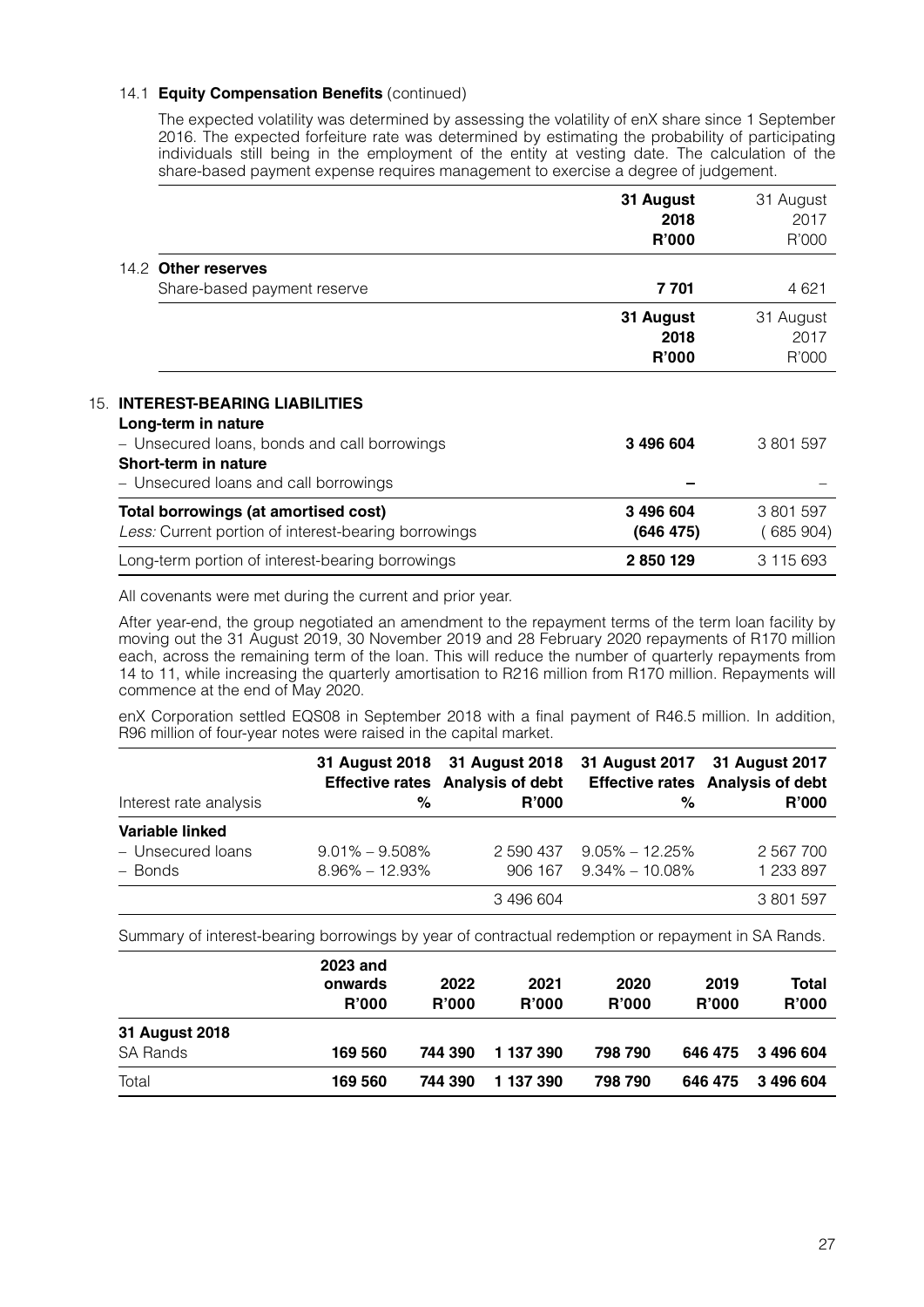### 15. **INTEREST-BEARING LIABILITIES** (continued)

|                                                                                                                                                                                                                                              | 2022 and<br>onwards<br>R'000 | 2021<br>R'000 | 2020<br>R'000 | 2019<br>R'000          | 2018<br>R'000                                                                 | <b>Total</b><br>R'000                                                             |
|----------------------------------------------------------------------------------------------------------------------------------------------------------------------------------------------------------------------------------------------|------------------------------|---------------|---------------|------------------------|-------------------------------------------------------------------------------|-----------------------------------------------------------------------------------|
| 31 August 2017                                                                                                                                                                                                                               |                              |               |               |                        |                                                                               |                                                                                   |
| <b>SA Rands</b>                                                                                                                                                                                                                              | 893 464                      | 675 836       | 845 550       | 700 843                | 685 904                                                                       | 3 801 597                                                                         |
| Total                                                                                                                                                                                                                                        | 893 464                      | 675 836       | 845 550       | 700 843                | 685 904                                                                       | 3 801 597                                                                         |
| <b>Borrowing facilities</b>                                                                                                                                                                                                                  |                              |               |               | 31 August              | 2018<br>R'000                                                                 | 31 August<br>2017<br>R'000                                                        |
| In terms of the memorandum of incorporation the borrowing<br>powers of the company are unlimited.<br>Total facilities established<br>Less: Total borrowings, excluding bonds                                                                 |                              |               |               | 4 233 290<br>3 496 604 |                                                                               | 4 5 24 7 28<br>3 801 597                                                          |
| Unutilised borrowing facilities                                                                                                                                                                                                              |                              |               |               |                        | 736 686                                                                       | 723 131                                                                           |
| No assets are encumbered or held as security for these borrowings.                                                                                                                                                                           |                              |               |               |                        |                                                                               |                                                                                   |
|                                                                                                                                                                                                                                              |                              |               |               | 31 August              | 2018<br>R'000                                                                 | 31 August<br>2017<br>R'000                                                        |
| <b>DEFERRED TAXATION</b><br>16.<br>Balance at beginning of the year<br>Accounted for in the statement of comprehensive income                                                                                                                |                              |               |               |                        | 223 511<br>10 202                                                             | 313 250<br>(89739)                                                                |
| Balance at end of the year                                                                                                                                                                                                                   |                              |               |               |                        | 233 713                                                                       | 223 511                                                                           |
| Analysis of deferred taxation<br>- Accruals<br>- Property, plant and equipment<br>- Leasing assets<br>- Estimated taxation losses<br>- Intangibles<br>- Current derivative instruments<br>Other non-current financial liabilities<br>- Other |                              |               |               |                        | (49726)<br>2665<br>266 941<br>(1292)<br>22 048<br>(1660)<br>(5263)<br>233 713 | (56 293)<br>3 4 2 5<br>271 525<br>(5497)<br>18 5 65<br>(561)<br>(7653)<br>223 511 |
| <b>Taxation losses</b><br>Unutilised taxation losses available for set-off against future<br>profits                                                                                                                                         |                              |               |               |                        | 4614                                                                          | 19 632                                                                            |
| Deferred taxation assets recognised in respect of such losses                                                                                                                                                                                |                              |               |               |                        | 1 2 9 2                                                                       | 5 4 9 7                                                                           |

Deferred taxation assets are raised only to the extent that their recoverability is probable. Deferred taxation assets relating to the carry-forward of unused taxation losses are recognised to the extent that it is probable that future taxable profit will be available against which the unused taxation losses can be utilised.

Management has projected that future taxable income will be in excess of these tax losses based on budgets approved by the board of directors.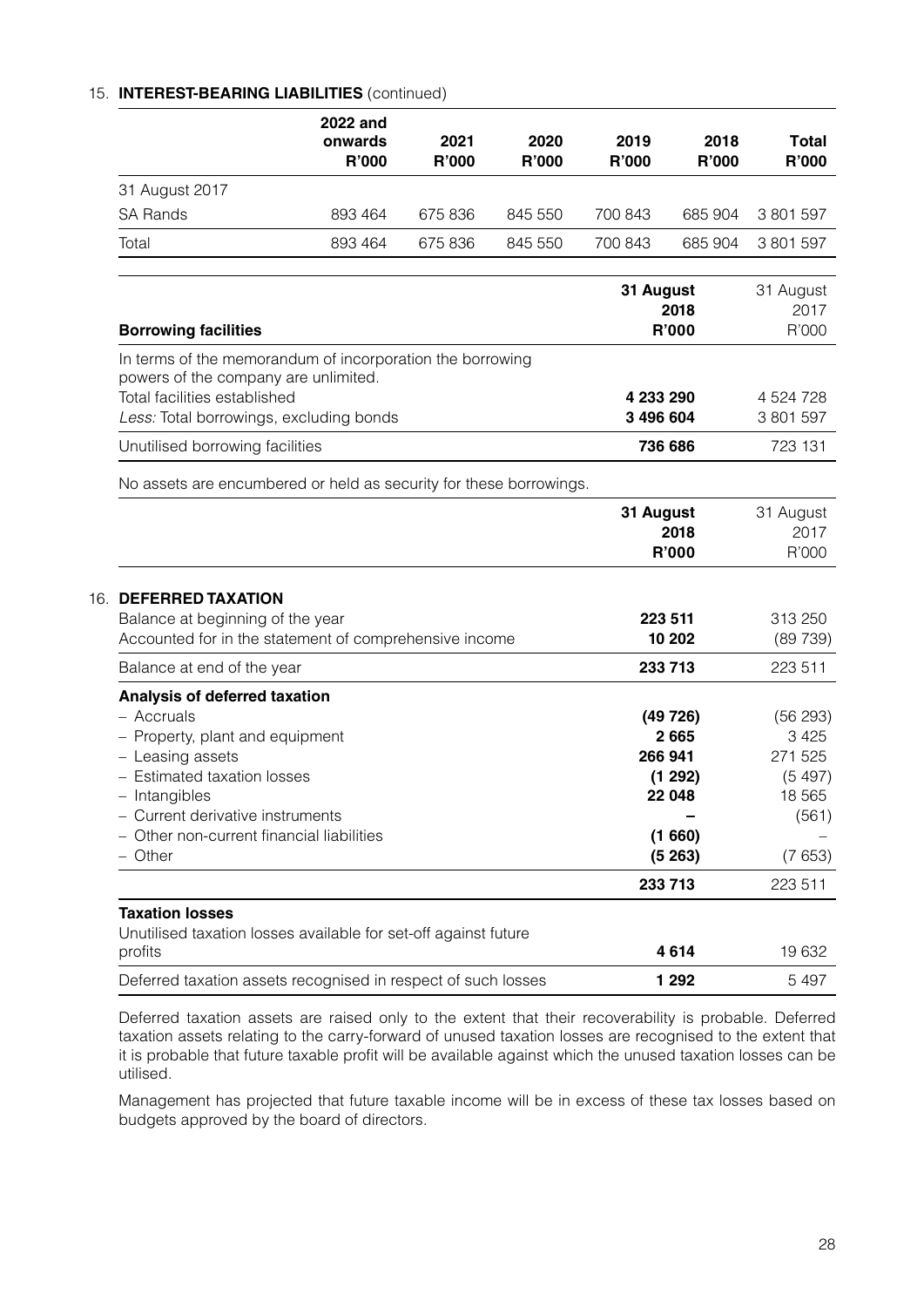#### 17. **EMPLOYEE BENEFITS**

#### **Management participation in share-related incentive plan**

In order to align the interests of management with those of shareholders, share-related incentives were awarded to certain key members of the management team during the year. These incentives entitle the recipients to a cash settlement upon vesting, the quantum of which is to be referenced off any appreciation in the company's share price in excess of the strike price over the period between the commencement date and the determination date in respect of a notional holding of enX shares. The incentive scheme issued in 2018 vests after three years from issuance, allowing participants an additional two years to exercise from vesting date.

#### **Share appreciation rights (SAR) scheme**

|                                                 | Date of issue    | <b>Period to</b><br>expire from<br>date of issue | <b>IFRS 2</b><br>classification |
|-------------------------------------------------|------------------|--------------------------------------------------|---------------------------------|
| enX Group Limited                               | <b>June 2018</b> | 3 years                                          | <b>Cash settled</b>             |
|                                                 |                  |                                                  |                                 |
|                                                 |                  |                                                  | 2018<br>scheme                  |
| Expected volatility (%)                         |                  |                                                  | 28,84                           |
| Expected dividend yield (%)                     |                  |                                                  |                                 |
| Expected forfeiture rate (%)                    |                  |                                                  |                                 |
| Exercise price of share appreciation rights     |                  |                                                  | R12,34                          |
|                                                 |                  | <b>Valuation</b>                                 | Valuation                       |
|                                                 |                  | 2018                                             | 2017                            |
|                                                 |                  | <b>R'000</b>                                     | R'000                           |
| <b>IFRS 2 share-related incentive valuation</b> |                  |                                                  |                                 |
| Expense recognised during the financial year    |                  | 5928                                             |                                 |
| Balance at the end of the year                  |                  | 5928                                             |                                 |
| Disclosed as:                                   |                  |                                                  |                                 |
| Non-current financial liabilities               |                  | 5928                                             |                                 |
|                                                 |                  | 5928                                             |                                 |

Share-related incentives are valued using the Black-Scholes model. The 30-day volume weighted average price ("VWAP") of the enX share as at 31 August 2018 and a risk-free rate of 7,93% was used to value the share incentive at year-end.

The share-related incentive is a level 2 fair value item in terms of fair value hierarchy. Valuations of the share-related incentive are based on observable and unobservable inputs in terms of the Black-Scholes model as the enX share price is used in the model as well other inputs that are not quoted market prices but are observable. There were no transfers between level 1 and level 2 of the fair value hierarchy.

The expected volatility was determined using volatility of the enX share price since in 1 September 2017.

The expected forfeiture rate was determined by estimating the probability of participating individuals still being in the employment of enX at the vesting date and the probability of meeting the non-market vesting conditions relating to profitability targets over the vesting period.

The calculation of the share-based payment expense requires management to exercise a degree of judgement.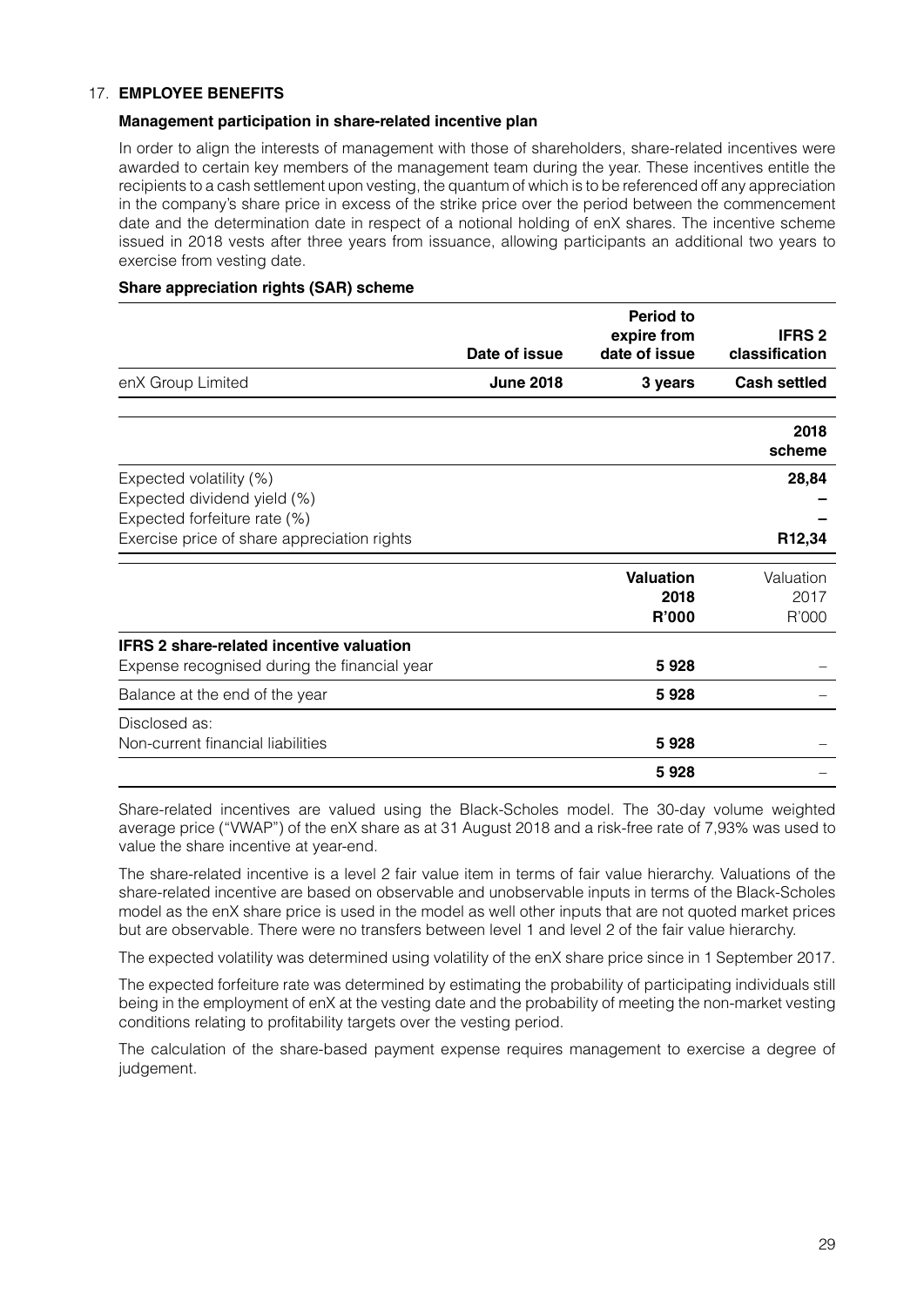|                                                                                                                                           | 31 August<br>2018<br><b>R'000</b> | 31 August<br>2017<br>R'000 |
|-------------------------------------------------------------------------------------------------------------------------------------------|-----------------------------------|----------------------------|
| 18. TRADE AND OTHER PAYABLES                                                                                                              |                                   |                            |
| Trade payables                                                                                                                            | 27 592                            | 36 895                     |
| Other payables and accruals                                                                                                               | 192 755                           | 223 565                    |
| Interest accrual                                                                                                                          | 11 144                            | 15 337                     |
| Employee related accruals                                                                                                                 | 42 364                            | 43 503                     |
|                                                                                                                                           | 273 855                           | 319 300                    |
| The carrying amount of trade and other payables approximates its fair value.<br>There were no provisions at 31 August 2018 (2017: R Nil). |                                   |                            |
| 19. REVENUE                                                                                                                               |                                   |                            |
| An analysis of the company's revenue is as follows:                                                                                       |                                   |                            |
| Sales of goods                                                                                                                            | 424 625                           | 519 902                    |
| Rendering of services and lease rentals                                                                                                   | 1 574 738                         | 1805943                    |
|                                                                                                                                           | 1 999 363                         | 2 325 845                  |
|                                                                                                                                           |                                   |                            |
| 20. NET OPERATING EXPENSES<br>Cost of sales                                                                                               | 373 301                           | 476 344                    |
| Staff costs                                                                                                                               | 285 291                           | 326 730                    |
| Other operating income                                                                                                                    | (27006)                           | (45608)                    |
| Other operating costs                                                                                                                     | 732 438                           | 740 850                    |
|                                                                                                                                           | 1 364 024                         | 1498316                    |
| The above costs are arrived at after including:                                                                                           |                                   |                            |
| Auditor's remuneration                                                                                                                    | 5075                              | 4 192                      |
| Share-based payment expense (included in staff costs)                                                                                     | 16 698                            | 4 6 21                     |
| IT related costs                                                                                                                          |                                   | 8943                       |
| Rental and operating lease charges                                                                                                        | 25899                             | 24 377                     |
| Properties                                                                                                                                | 11 685                            | 11834                      |
| Office equipment                                                                                                                          | 14 214                            | 12 543                     |
| Defined contribution retirement plan costs (included in staff<br>costs)                                                                   | 19 915                            | 22 634                     |

enX Group provides benefits through independent funds under the control of a board of trustees and all contributions to those funds are charged to the statement of comprehensive income.

The large majority of South African employees, other than those employees required by legislation to be members of various industry funds, are members of the enX Pension Fund and the EnX Provident Fund which are governed by the Pensions Fund Act.

|                                                                | 31 August<br>2018<br><b>R'000</b> | 31 August<br>2017<br>R'000 |
|----------------------------------------------------------------|-----------------------------------|----------------------------|
| 21. DEPRECIATION, AMORTISATION AND PROFIT ON DISPOSAL          |                                   |                            |
| Intangible assets                                              | 680                               | 3679                       |
| Property, plant and equipment                                  | 8764                              | 11 515                     |
| Leasing assets                                                 | 399 730                           | 570 146                    |
|                                                                | 409 174                           | 585 340                    |
| Loss/(profit) on disposal of property, plant and equipment and |                                   |                            |
| intangibles                                                    | 37                                | (20 061)                   |
|                                                                | 409 211                           | 565 279                    |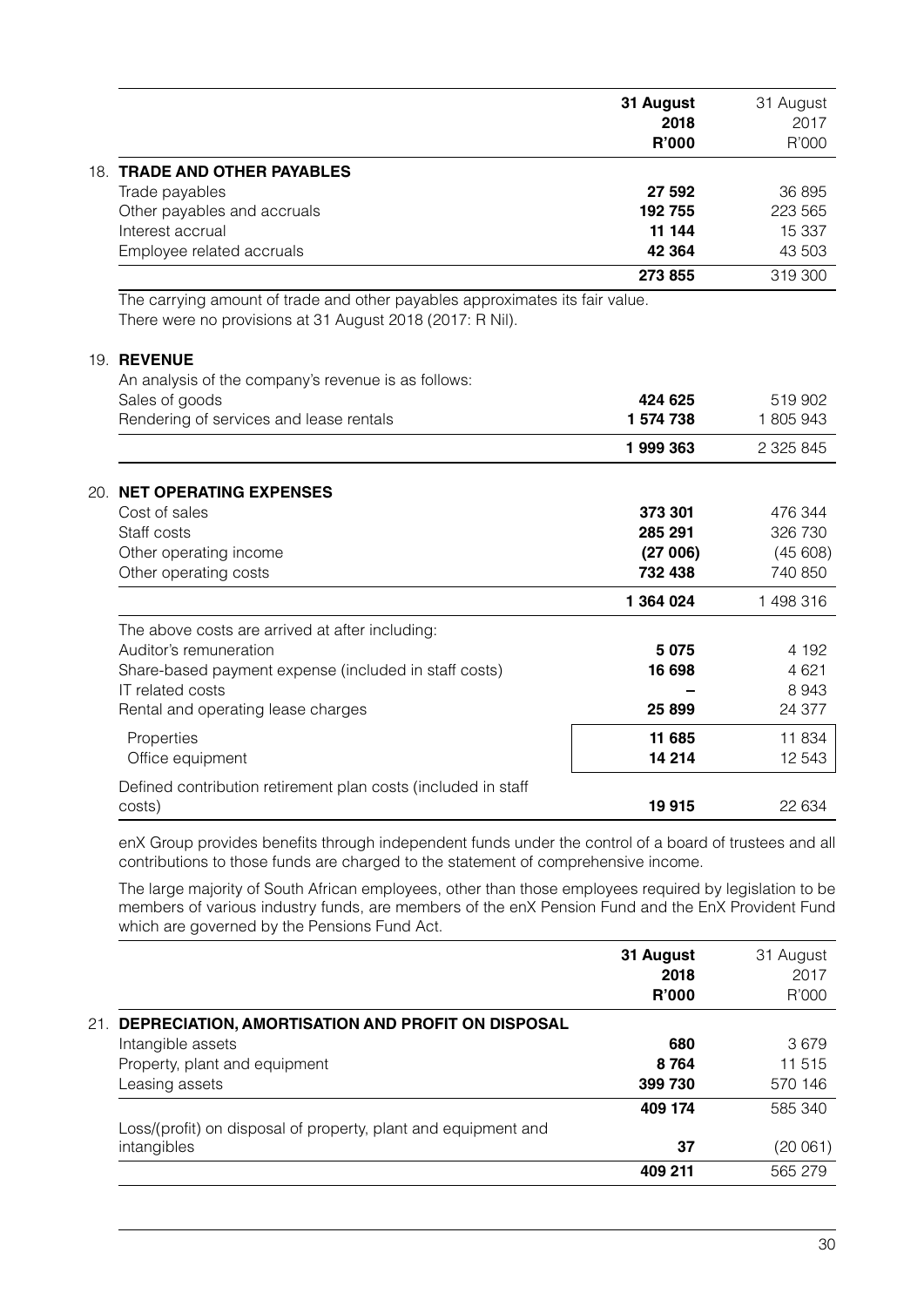|     |                                                                                                                                                                                                | 31 August<br>2018<br>R'000 | 31 August<br>2017<br>R'000 |
|-----|------------------------------------------------------------------------------------------------------------------------------------------------------------------------------------------------|----------------------------|----------------------------|
| 22. | <b>IMPAIRMENTS AND FAIR VALUE ADJUSTMENTS</b><br>Impairment of investments                                                                                                                     | 5 100                      |                            |
|     | Total impairments                                                                                                                                                                              | 5 100                      |                            |
|     | Fair value adjustment of loan receivable from MCC Contracts<br>Proprietary Limited                                                                                                             |                            | 28 448                     |
|     | The measurement considerations with regards to investments<br>have been detailed in note 7.                                                                                                    |                            |                            |
|     | 23. NET FINANCE COSTS<br>Finance costs<br>Finance income                                                                                                                                       | 357 550<br>(175234)        | 527 301<br>(332 346)       |
|     | Net finance cost<br>Fair value gains arising from interest swap instruments -<br>unrealised                                                                                                    | 182 316                    | 194 955<br>(446)           |
|     | Net finance cost                                                                                                                                                                               | 182 316                    | 194 509                    |
|     | Included in finance costs is the following:<br>- Finance costs on bank overdrafts and other financial liabilities<br>- Fair value gains arising from interest swap instruments<br>(unrealised) | 357 550                    | 527 301<br>(446)           |
|     | Finance costs including fair value gains                                                                                                                                                       | 357 550                    | 526 855                    |
|     | Included in finance income is the following:<br>Finance income on loans and receivables<br>Deemed finance income<br>- Finance income on cash and cash equivalents and interest<br>swaps        | 160 309<br>12 950<br>1975  | 329 320<br>3 0 2 6         |
|     | Finance income                                                                                                                                                                                 | 175 234                    | 332 346                    |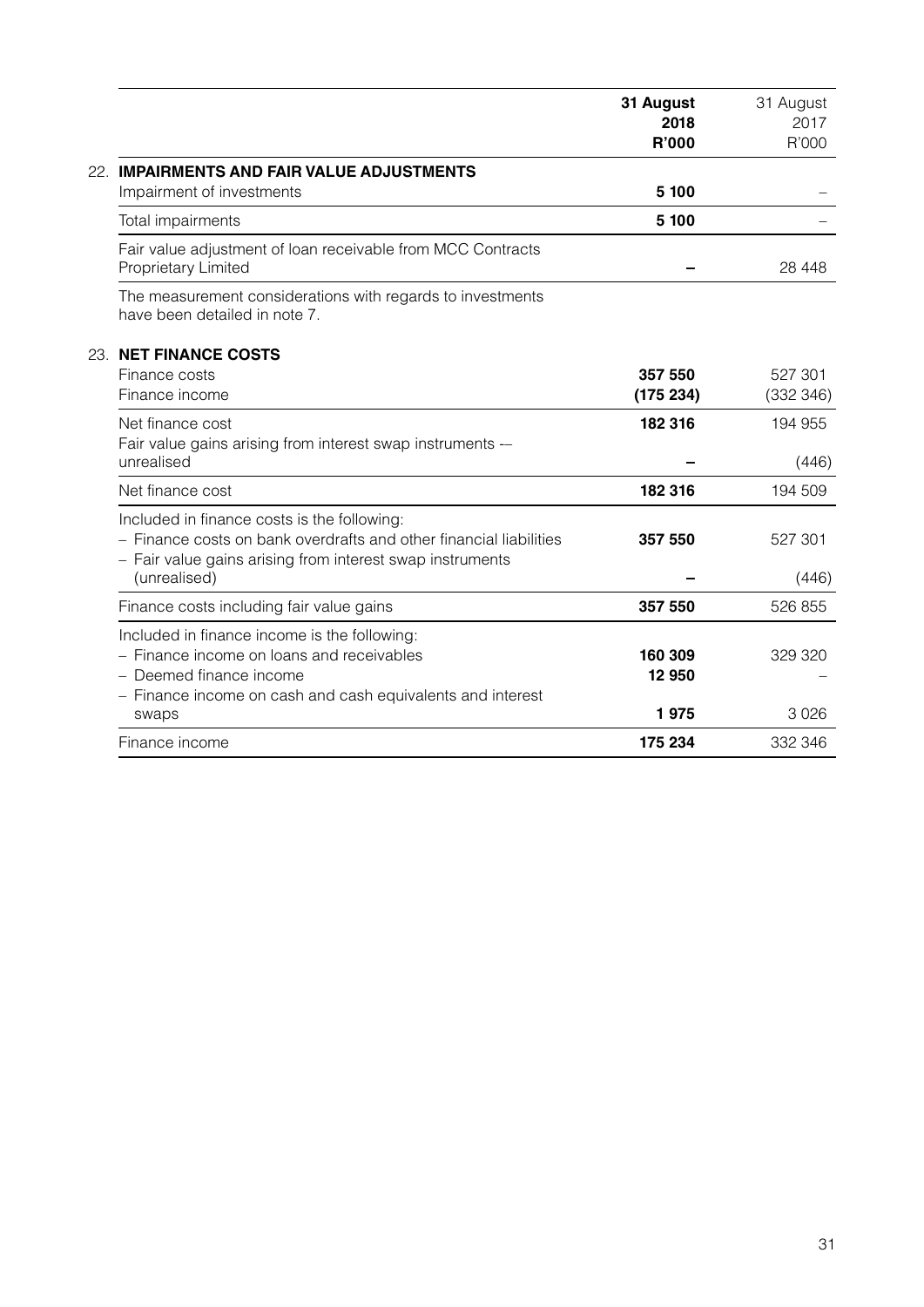|                                                              | 31 August<br>2018<br>R'000 | 31 August<br>2017<br>R'000 |
|--------------------------------------------------------------|----------------------------|----------------------------|
| 24. INCOME TAX                                               |                            |                            |
| South African taxation                                       |                            |                            |
| Normal taxation                                              |                            |                            |
| Current year                                                 | 4013                       | 50 624                     |
| Prior year<br>$\overline{\phantom{m}}$                       |                            | 6933                       |
| Capital gains taxation                                       |                            | 4544                       |
| Deferred taxation                                            |                            |                            |
| Current year                                                 | 10 202                     | (89739)                    |
|                                                              | 14 215                     | (27638)                    |
| Reconciliation of the taxation rate:                         |                            |                            |
| Effective tax rate                                           | 36.5%                      | 74.8%                      |
| Taxation effect of:                                          |                            |                            |
| Permanent differences: Fair value adjustment on              |                            |                            |
| loan receivable                                              | (20.3%)                    | $(21.4\%)$                 |
| Permanent differences: Transaction costs                     |                            | $(2.0\%)$                  |
| Permanent differences: Legal fees of a capital nature        | 5.3%                       | (4.4%)                     |
| Permanent differences: Depreciation on leasehold             |                            |                            |
| improvements                                                 | 1.1%                       | (1.3%)                     |
| Permanent differences: Profit on disposal of property, plant |                            |                            |
| and equipment                                                |                            | 15.3%                      |
| Non-deductible expenditure: Share option cost                | 9.1%                       | $(2.2\%)$                  |
| Prior year over provision                                    |                            | (18.6%)                    |
| Capital gains taxation                                       |                            | (12.2%)                    |
| Impairment of investments                                    | (3.7%)                     |                            |
| Statutory tax rate                                           | 28.0%                      | 28.0%                      |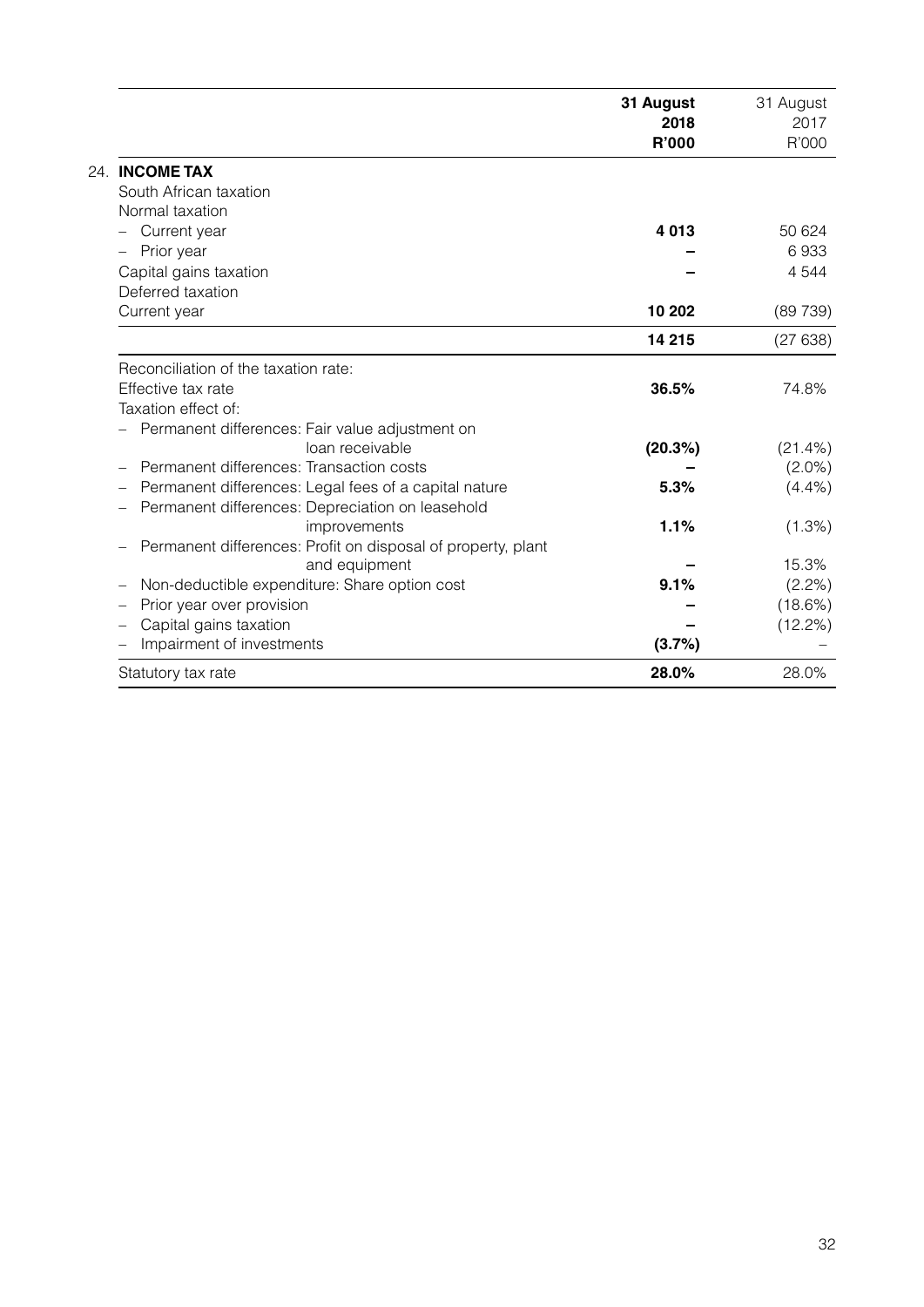|                                                                                             | 31 August<br>2018<br>R'000 | 31 August<br>2017<br>R'000 |
|---------------------------------------------------------------------------------------------|----------------------------|----------------------------|
| 25. NOTES TO THE STATEMENT OF CASHFLOWS                                                     |                            |                            |
| 25A Cash generated by operations                                                            |                            |                            |
| Profit before net finance costs                                                             | 221 263                    | 231 714                    |
| Adjustments for non-cash movements:                                                         |                            |                            |
| Amortisation of intangible assets                                                           | 680                        | 3679                       |
| Depreciation of property, plant and equipment<br>$\overline{\phantom{0}}$                   | 8764                       | 11515                      |
| Depreciation of leasing assets<br>$\overline{\phantom{0}}$                                  | 399 730                    | 570 146                    |
| Fair value adjustment in respect of investments<br>$\overline{\phantom{0}}$                 |                            | 28 4 48                    |
| Loss/(profit) on disposal of property, plant and equipment and                              |                            |                            |
| intangibles                                                                                 | 37                         | (20061)                    |
| Share-based payments charge                                                                 | 9008                       | 4 6 21                     |
| Movement in inventory provision                                                             | (474)                      | (438)                      |
| Movement in allowance for doubtful debts                                                    | (13166)                    | 17 031                     |
| Impairment of investments                                                                   | 5 100                      |                            |
| Deemed interest and fair value adjustment on eXtract loan<br>$\overline{\phantom{0}}$       | (15900)                    | 1 1 5 6                    |
| Cash generated by operations before changes in working capital<br>Working capital movements | 615 042                    | 847 811                    |
| Decrease in inventories                                                                     | 371 516                    | 454 375                    |
| Decrease in trade and other receivables                                                     | 30 136                     | 54 614                     |
| Decrease in trade and other payables                                                        | (45445)                    | (183 348)                  |
| Total cash generated by operations                                                          | 971 249                    | 1 173 452                  |
| 25B Taxation paid                                                                           |                            |                            |
| Tax (receivable)/payable at beginning of year                                               | (18290)                    | 42 480                     |
| Taxation charge                                                                             | 4013                       | 62 101                     |
| Tax receivable at end of year                                                               | 1699                       | 18 290                     |
|                                                                                             | (12578)                    | 122 871                    |
| 25C Interest received                                                                       |                            |                            |
| Interest received (note 23)                                                                 | 175 234                    | 332 346                    |
| Less deemed interest received                                                               | (12950)                    |                            |
|                                                                                             | 162 284                    | 332 346                    |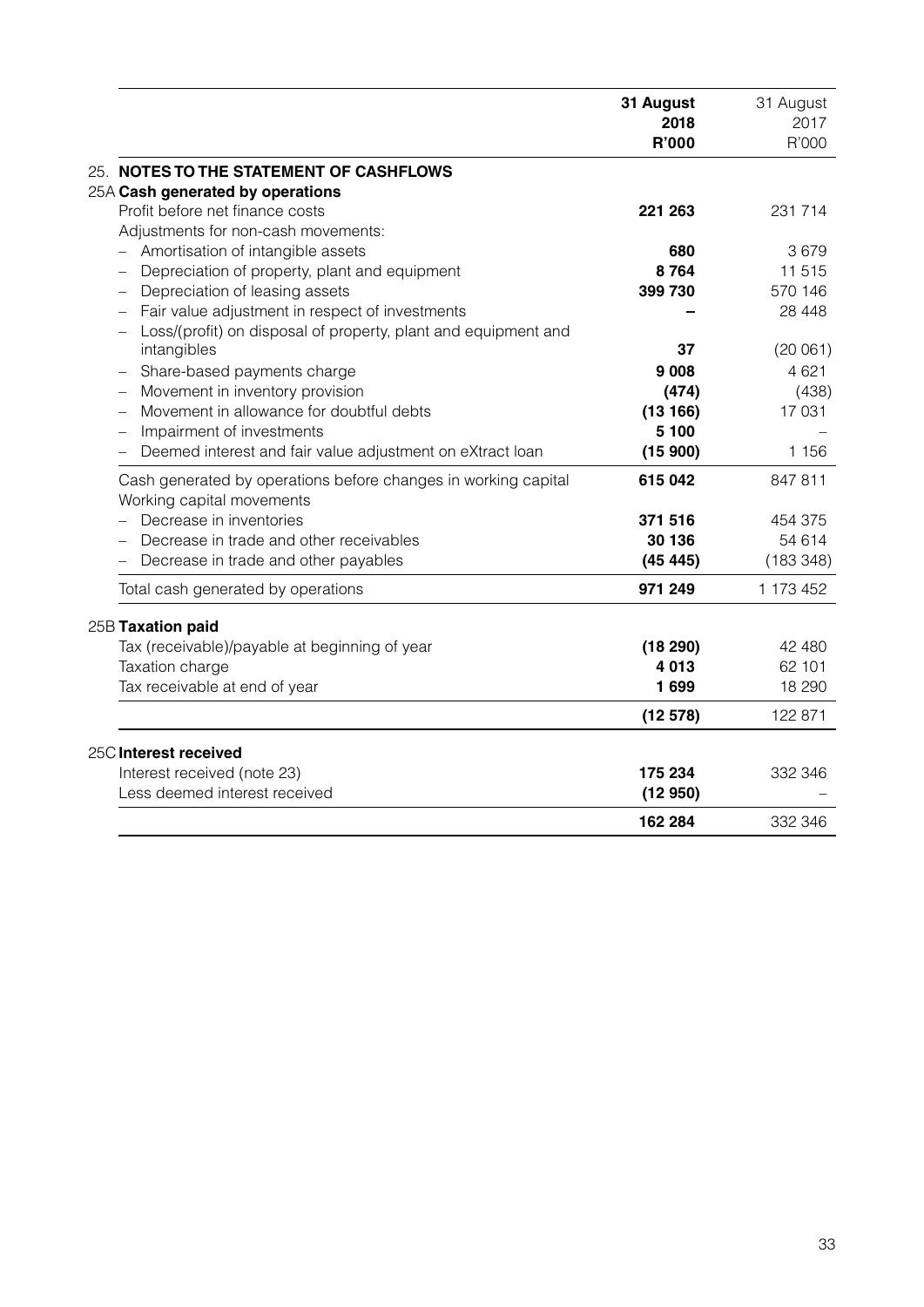| 31 August | 31 August |
|-----------|-----------|
| 2018      | 2017      |
| R'000     | R'000     |

# 26. **COMMITMENTS**

Guarantees

enX Corporation has provided a corporate guarantee for a maximum amount of R300 million to Toyota Tsusho, R4.7 million to Maksat and R34 million to Teberg.

| Operating lease commitments | One to<br>five years<br><b>R'000</b> | Less than<br>one year<br><b>R'000</b> | Total<br>R'000 |
|-----------------------------|--------------------------------------|---------------------------------------|----------------|
| 31 August 2018              |                                      |                                       |                |
| <b>Property</b>             | 1 3 3 3                              | 4 7 5 1                               | 6084           |
| 31 August 2017              |                                      |                                       |                |
| Property                    | 4914                                 | 6836                                  | 11 750         |

### 27. **CONTINGENT LIABILITIES**

There is no current or pending litigation that is considered likely to have a material adverse effect on the company.

## 28. **OPERATING LEASE RECEIVABLES**

The minimum future lease payments receivable under non-cancellable operating leases are as follows:

|                 | More than<br>five years<br>R'000 | One to<br>five years<br>R'000 | Less than<br>one year<br>R'000 | Total<br>R'000 |
|-----------------|----------------------------------|-------------------------------|--------------------------------|----------------|
| 31 August 2018  |                                  |                               |                                |                |
| <b>Vehicles</b> | 42724                            | 1662306                       | 857946                         | 2 562 976      |
| 31 August 2017  |                                  |                               |                                |                |
| Vehicles        | 41 909                           | 1 765 354                     | 841 239                        | 2 648 502      |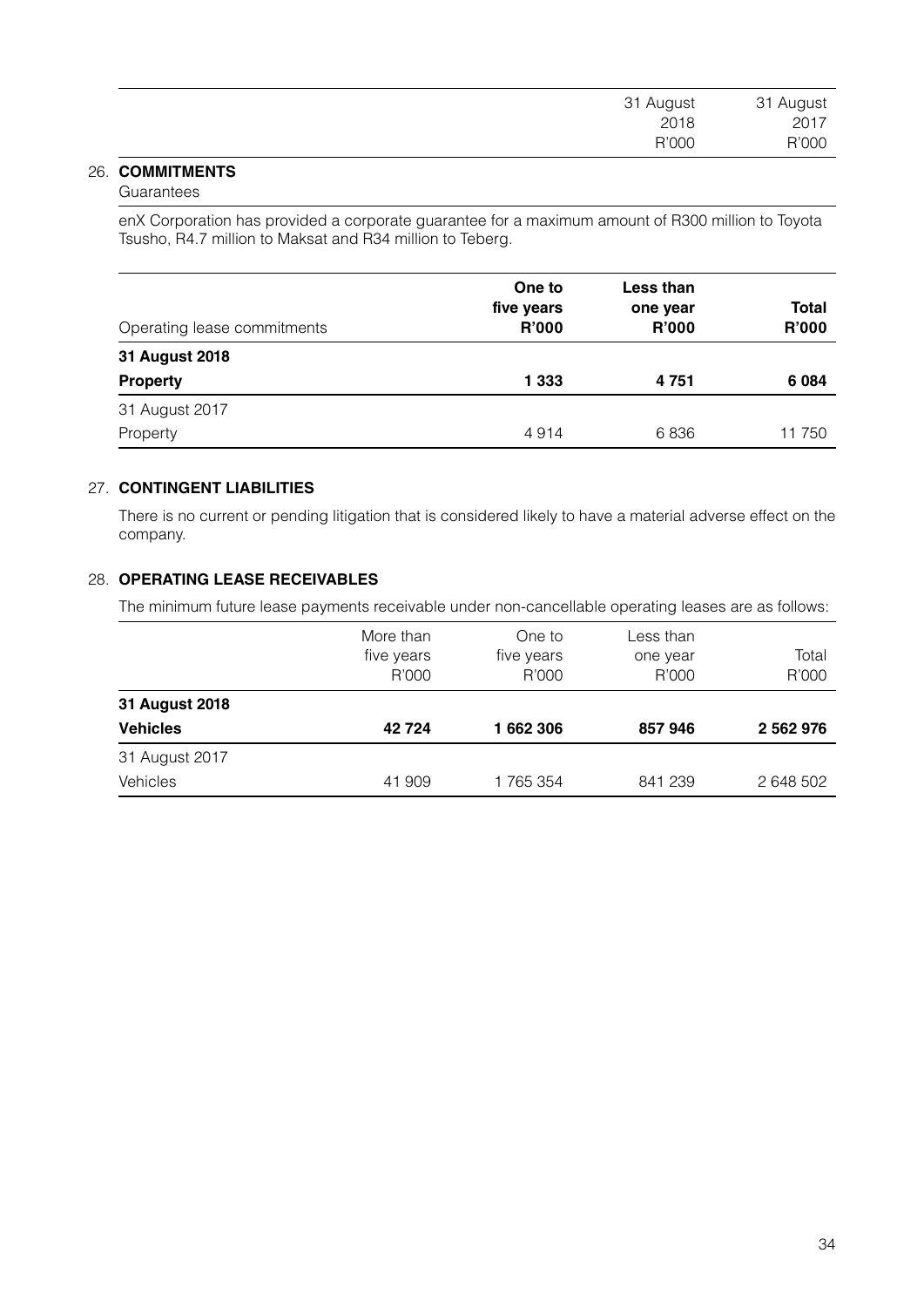#### 29. **FINANCIAL INSTRUMENTS**

#### **Financial risk factors**

The company's treasury activities are aligned to the company's decentralised business model and to enX Group's asset and liability committee's ("ALCO") strategies. ALCO is an enX Group board subcommittee responsible for implementing best practice asset and liability risk management with its main objectives being the management of liquidity, interest rate, price and foreign exchange risk. ALCO meets every quarter and follows a comprehensive risk management process. The treasury implements the ALCO risk management policies and directives and provides financial risk management services to the various divisional businesses, co-ordinates access to domestic and international financial markets for bank as well as debt capital market funding and monitors and manages the financial risks relating to the operations of the company through internal risk reports which analysis exposures by degree and magnitude of risks. These risks include market risk (including foreign exchange risk, interest rate risk, and price risk), credit risk and liquidity risk. The day-to-day management of foreign exchange risk and credit risk is performed on a decentralised basis by the various business units within the guidelines approved by the board of directors of enX Group.

The company's objectives, policies and processes for measuring and managing these risks are detailed below.

The company seeks to minimise the effects of these risks by matching assets and liabilities as far as possible or by using derivative financial instruments to hedge these risk exposures. The adherence to the use of derivative instruments and exposure limits is reviewed on a continuous basis and results are reported to the group's audit and risk committee.

The company does not enter into or trade financial instruments, including derivative financial instruments, for speculative purposes. The company enters into financial instruments to manage and reduce the possible adverse impact on earnings of changes in interest rates and foreign exchange rates.

#### **Market risk**

This is the risk that changes in the general market conditions, such as foreign exchange rates, interest rates and credit risk may adversely impact on the company's earnings, assets, liabilities and capital. The objective of market risk management is to manage and control market risk exposures within acceptable parameters, while optimising the return on risk. The company's activities expose it primarily to the financial risks of changes in foreign currency exchange rates, interest rates and credit risk.

#### **Currency risk**

This is the risk of losses arising from the effects of adverse movements in exchange rates on net foreign currency asset or liability positions.

The policy of the company is to maintain a fully covered foreign exchange risk position in respect of foreign currency commitments with a few exceptions authorised by ALCO. Spare parts are settled in the spot market and where specific South African Exchange Control authorisation has been acquired, up to 75% of forecasted annual purchases can be covered. The day-to-day management of foreign exchange risk is performed on a decentralised basis by the various business units within the company's hedging policies and guidelines. Trade-related import exposures are managed through the use of natural hedges arising from foreign assets as well as forward exchange contracts.

The company has no uncovered foreign currency exposure and all foreign currency denominated assets and liabilities are hedged through foreign exchange contracts. Fair value is calculated as the difference between the contracted value and the value to maturity at the period-end. The sensitivity of profits to changes in exchange rates is a result of foreign exchange gains/losses on translation of foreign denominated trade receivables and financial assets and liabilities at fair value through the statement of comprehensive income that are offset by equivalent gains/losses in currency derivatives. As the company does not transact with any material foreign receivables or payables, there is no material foreign currency exposure.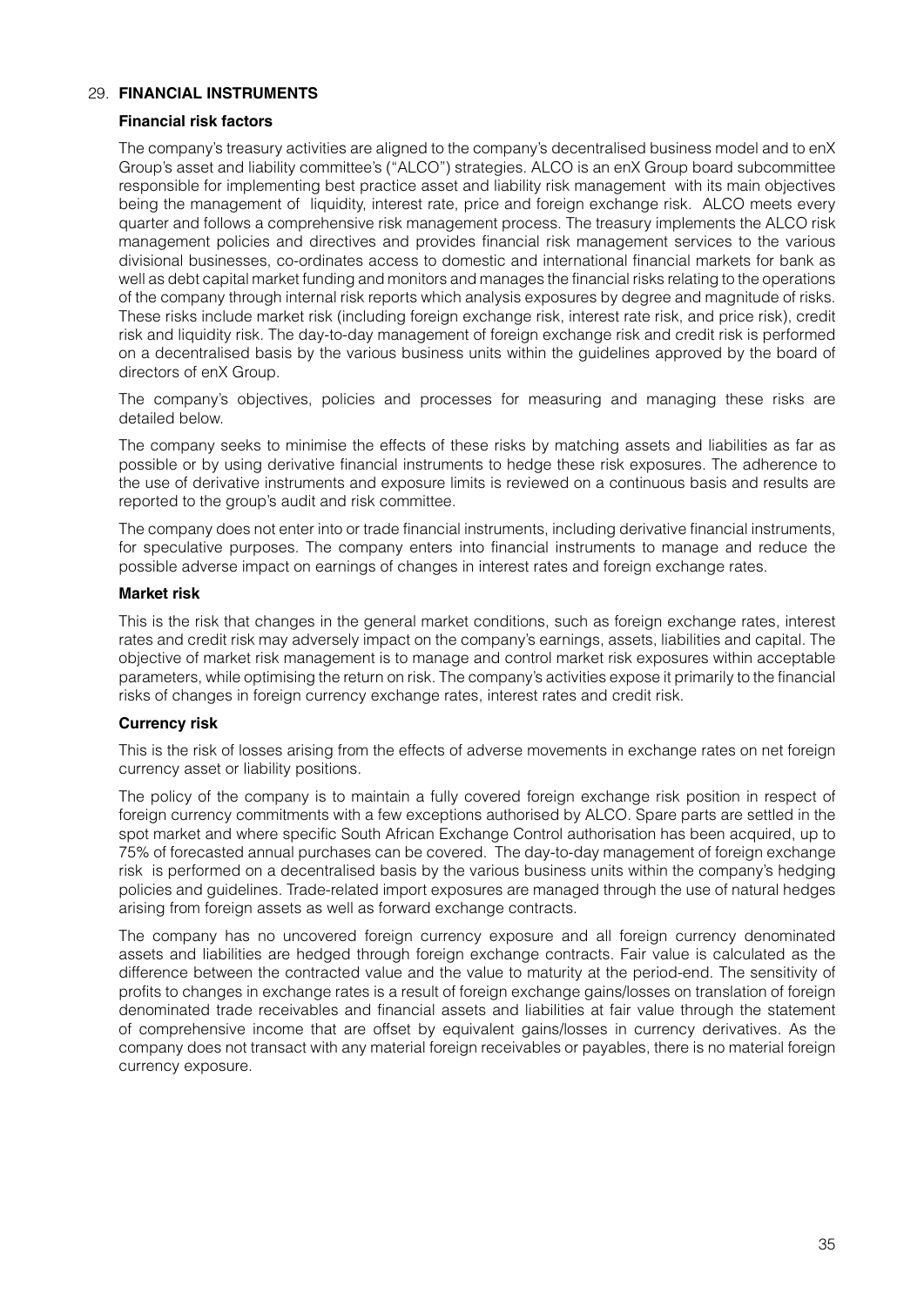#### **Interest rate risk**

This is the risk that fluctuations in interest rates may adversely impact on the company's earnings, assets, liabilities and capital.

The company is exposed to interest rate risk as it borrows and places funds at both fixed and floating rates. The risk is managed by matching fixed and floating rate assets and liabilities wherever possible and achieve a repricing profile in line with ALCO directives through the use of interest rate derivatives. The company analyses the impact on profit and loss of defined interest rate shifts – taking into consideration refinancing, renewal of existing positions, alternative financing and hedging.

The company's financial services division, having access to local money markets, provides the subsidiaries with the benefits of bulk financing and depositing. The interest rate profile of total borrowings is reflected in note 15. The company has entered into interest rate derivative contracts that entitle it to either receive or pay interest at floating rates on notional principal amounts and oblige it to receive or pay interest at fixed rates on the same amounts.

The company's remaining periods and notional principal amounts of the outstanding interest rate derivative contracts are:

|                                   | 31 August | 31 August |
|-----------------------------------|-----------|-----------|
|                                   | 2018      | 2017      |
|                                   | R'000     | R'000     |
| Pay floating receive fixed        |           |           |
| One to five years                 |           | 106 000   |
| Fair value of interest rate swaps |           |           |
| - Liability                       |           | 2 0 0 5   |

The impact of a 1% change in interest rates will have not a material impact on profit and loss as the fixed rate loans are covered with interest rate swops and the income streams are linked to the prime interest rate.

#### **Collateral**

The company may require collateral in respect of the credit risk on derivative transactions with a third party. The amount of credit risk is the positive fair value of the contract. Collateral may be in the form of cash or in the form of a lien over a debtors assets, entitling the company to make a claim for current and future liabilities. The company is not exposed to a situation where a third party may require collateral with respect to the transaction with that third party. These transactions are conducted under terms that are usual and customary to standard lending and borrowing activities. No financial assets were re-pledged during the period under review for collateral purposes.

#### **Credit risk**

Credit risk, or the risk of counterparties defaulting, is controlled by the application of credit approvals, limits and monitoring procedures. Where appropriate, the company obtains appropriate collateral to mitigate risk. Counterparty credit limits are in place and are reviewed and approved within the mandate of the credit committee.

The carrying amount of financial assets represents the maximum credit exposure. None of the financial instruments below were held as collateral for any security provided. The credit quality of all derivative financial assets is sound. None are overdue or impaired and the company does not hold any collateral on derivatives.

The risk of a single non-related party customer exceeding 5% of total company revenue is limited. There is one customer that individually accounts for more than 5% of company revenue.

It is company policy to deposit short-term cash with reputable financial institutions with high credit ratings assigned by international credit-rating agencies.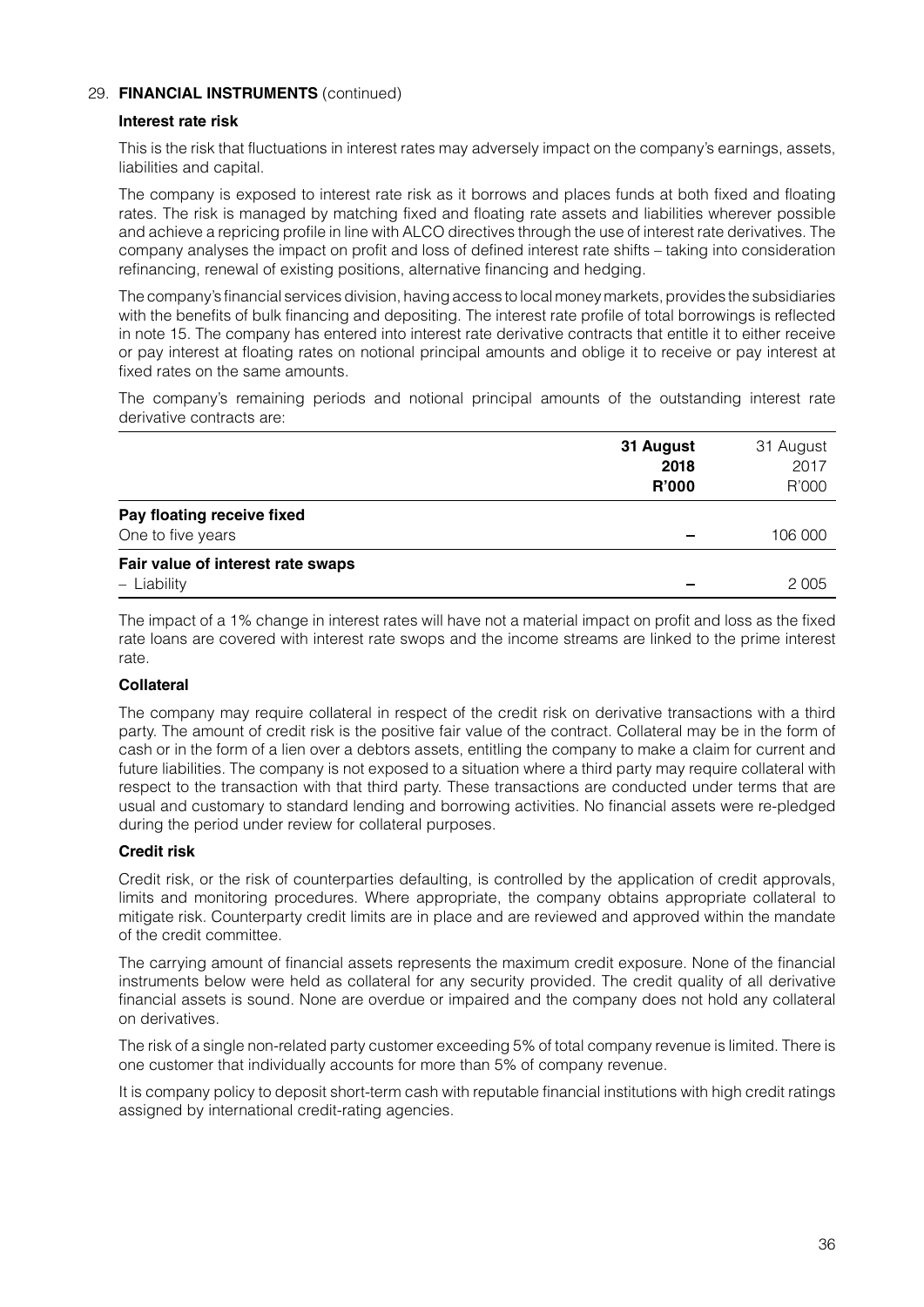#### **Trade accounts receivable**

#### *Trade receivables that are neither past due nor impaired*

Trade accounts receivable consist mainly of a large, widespread customer base. The company monitors the financial position of its customers on an ongoing basis. Creditworthiness of trade debtors is assessed when credit is first extended and is reviewed regularly thereafter. The granting of credit is controlled by the application of account limits. Where considered appropriate, use is made of credit guarantee insurance.

|                                                          | 31 August    | 31 August |
|----------------------------------------------------------|--------------|-----------|
|                                                          | 2018         | 2017      |
|                                                          | <b>R'000</b> | R'000     |
| Trade receivables that are neither past due nor impaired | 83 621       | 72077     |

Based on past experience, the company believes that no impairment is necessary in respect of trade receivables not past due as the amount relates to customers that have a good track record with the company, and there has been no objective evidence to the contrary.

The credit quality of all derivative financial assets is sound. None are overdue or impaired and the company does not hold any collateral on derivatives. The company's maximum exposure to counterparty credit risk on derivative assets at 31 August 2018 was Nil (2017: R2 million).

#### *Past due trade receivables not impaired*

Included in trade receivables are debtors which are past the original expected collection date (past due) at the reporting date and no provision has been made as there has not been a significant change in credit quality and the amounts are still considered recoverable. A summarised age analysis of past debtors is set out below.

| Between $1 - 3$ months past due | 75     | 24 806 |
|---------------------------------|--------|--------|
| Less than 1 month past due      | 29 377 | 28 778 |

The overdue debtor ageing profile above is typical of the industry in which certain of our businesses operate. No significant collateral was held by the company as security and other enhancements over the financial assets during the period.

#### *Allowance for doubtful debts for loans and receivables*

Before the financial instruments can be impaired, they are evaluated for the possibility of any recovery as well as the length of time at which the debt has been long outstanding. Provision is made for bad debts on trade accounts receivable. Management does not consider that there is any material credit risk exposure not already covered by credit guarantee or a bad debt provision.

|                                                      | 31 August<br>2018<br><b>R'000</b> | 31 August<br>2017<br>R'000 |
|------------------------------------------------------|-----------------------------------|----------------------------|
| Analysis of allowance for doubtful debts             |                                   |                            |
| Balance at beginning of the year                     | 27 907                            | 10876                      |
| Amounts written off during the year                  | (16 413)                          | (11704)                    |
| Increase in allowance recognised in the statement of |                                   |                            |
| comprehensive income                                 | 3 2 4 7                           | 28 735                     |
| Balance at end of year                               | 14741                             | 27 907                     |

There is no significant concentration of risk in respect of any particular customer or industry segment.

#### **Liquidity risk**

Liquidity risk is the risk that the company will not be able to meet its financial obligations as they fall due. The company's approach to managing liquidity is to ensure, as far as possible, that it will always have sufficient liquidity to meet its liabilities when due, under normal and stressed conditions, without incurring unacceptable losses or risking damage to the company's reputation.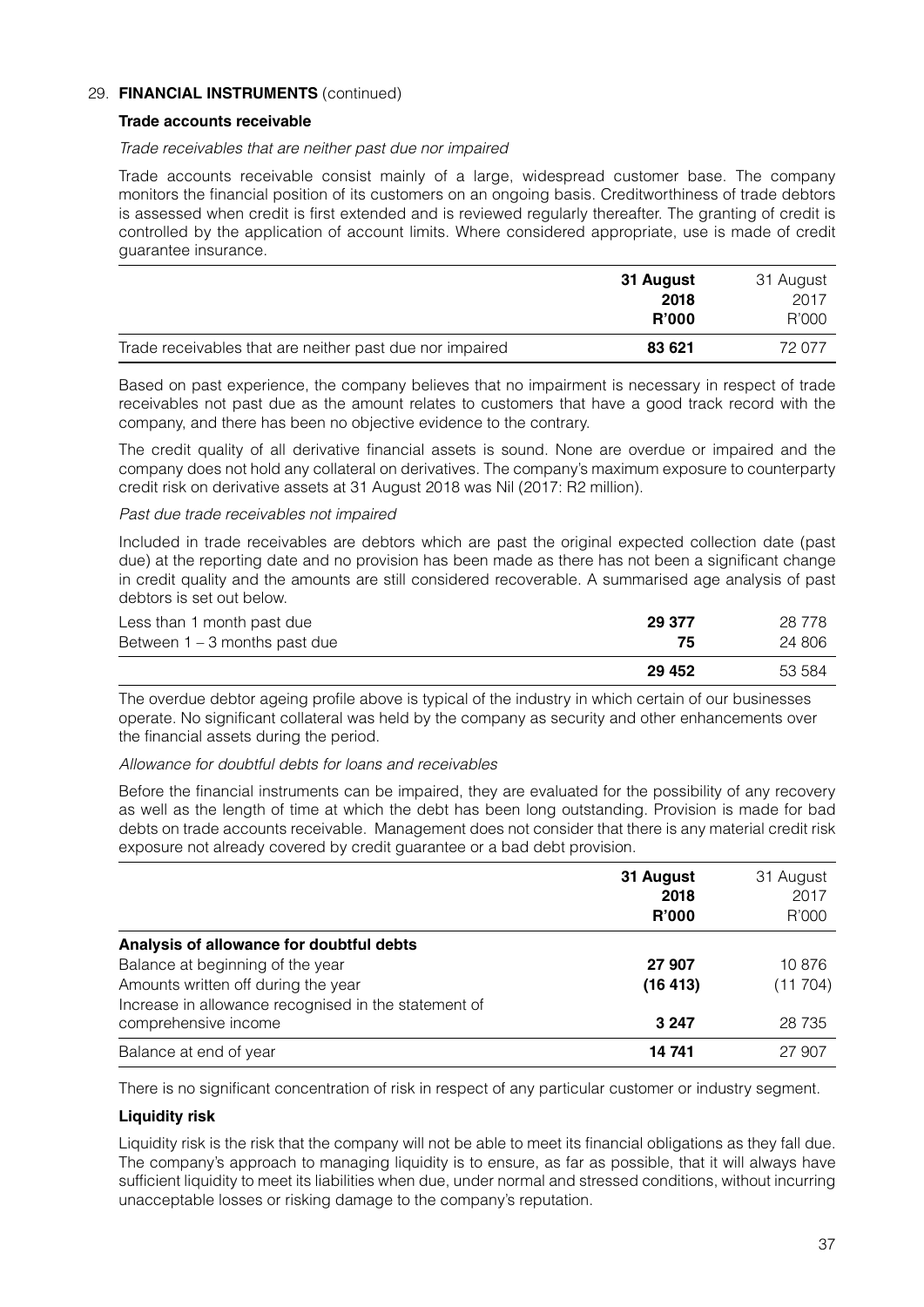The ultimate responsibility for liquidity risk management rests with the board of directors, which has built an appropriate liquidity risk management framework for the management of the company's short, medium an long-term funding and liquidity management requirements. The company manages liquidity risk by monitoring forecast cash flows in compliance with loan covenants and ensuring that adequate unutilised borrowing facilities are maintained. Unutilised borrowings are reflected in note 15. The company aims to cover at least its net debt requirements through long-term borrowing facilities.

Standard payment terms for the majority of trade payables is the end of the month following the month in which the goods are received or services are performed. To avoid incurring interest on late payments, financial risk management policies and procedures are entrenched to ensure the timeous matching of orders placed with goods received notes or services acceptances and invoices.

Maturity profile of contractual cash flows (including interest) of financial instruments are as follows:

|                                         | <b>Carrying amount</b><br>(Fair value)<br>R'000 | <b>Contractual</b><br>cash flow<br>R'000 | Less than<br>one year<br>R'000 | One to<br>five years<br>R'000 |
|-----------------------------------------|-------------------------------------------------|------------------------------------------|--------------------------------|-------------------------------|
| 31 August 2018                          |                                                 |                                          |                                |                               |
| <b>Financial assets</b>                 |                                                 |                                          |                                |                               |
| Investments and loans                   | 20768                                           | 20768                                    |                                | 20 768                        |
| Amounts owing by group                  |                                                 |                                          |                                |                               |
| companies                               | 2 203 946                                       | 2 203 946                                | 640 329                        | 1 563 617                     |
| Trade receivables                       | 113 073<br>120 991                              | 113 073<br>120 991                       | 113 073                        |                               |
| Cash and cash equivalents               |                                                 |                                          | 120 991                        |                               |
|                                         | 2 458 778                                       | 2 458 778                                | 874 393                        | 1 584 385                     |
| Percentage profile (%)                  |                                                 |                                          | 36                             | 64                            |
| <b>Financial liabilities</b>            |                                                 |                                          |                                |                               |
| Amounts owing to group                  |                                                 |                                          |                                |                               |
| companies                               | 394 563                                         | 394 563                                  | 394 563                        |                               |
| Interest-bearing                        |                                                 |                                          |                                |                               |
| borrowings                              | 3 496 604                                       | 4 268 603                                | 966 968                        | 3 301 635                     |
| Trade and other payables                | 273 855                                         | 273 855                                  | 273 855                        |                               |
| Percentage profile (%)                  |                                                 |                                          | 33                             | 67                            |
| 31 August 2017                          |                                                 |                                          |                                |                               |
| <b>Financial assets</b>                 |                                                 |                                          |                                |                               |
| Investments and loans                   | 242 925                                         | 271 373                                  | 100 000                        | 171 373                       |
| Amounts owing by group                  |                                                 |                                          |                                |                               |
| companies                               | 1 559 024                                       | 1 559 024                                | 39 608                         | 1519416                       |
| Trade receivables                       | 125 661                                         | 125 661                                  | 125 661                        |                               |
| Cash and cash equivalents               | 81 161                                          | 81 161                                   | 81 161                         |                               |
|                                         | 2 008 771                                       | 2 0 3 7 2 1 9                            | 346 430                        | 1690789                       |
| Percentage profile (%)                  |                                                 |                                          | 17                             | 83                            |
| <b>Financial liabilities</b>            |                                                 |                                          |                                |                               |
| Amounts owing to group                  |                                                 |                                          |                                |                               |
| companies                               | 269 667                                         | 269 667                                  | 269 667                        |                               |
| Interest-bearing                        |                                                 |                                          |                                |                               |
| borrowings                              | 3801597                                         | 4 857 079                                | 1 028 785                      | 3 828 294                     |
| Derivative financial                    |                                                 |                                          |                                |                               |
| liabilities<br>Trade and other payables | 2 0 0 5<br>319 300                              | 2 0 0 5<br>319 300                       | 2 0 0 5<br>319 300             |                               |
|                                         |                                                 |                                          |                                |                               |
|                                         | 4 392 569                                       | 5 448 051                                | 1619757                        | 3 828 294                     |
| Percentage profile (%)                  |                                                 |                                          | 30                             | 70                            |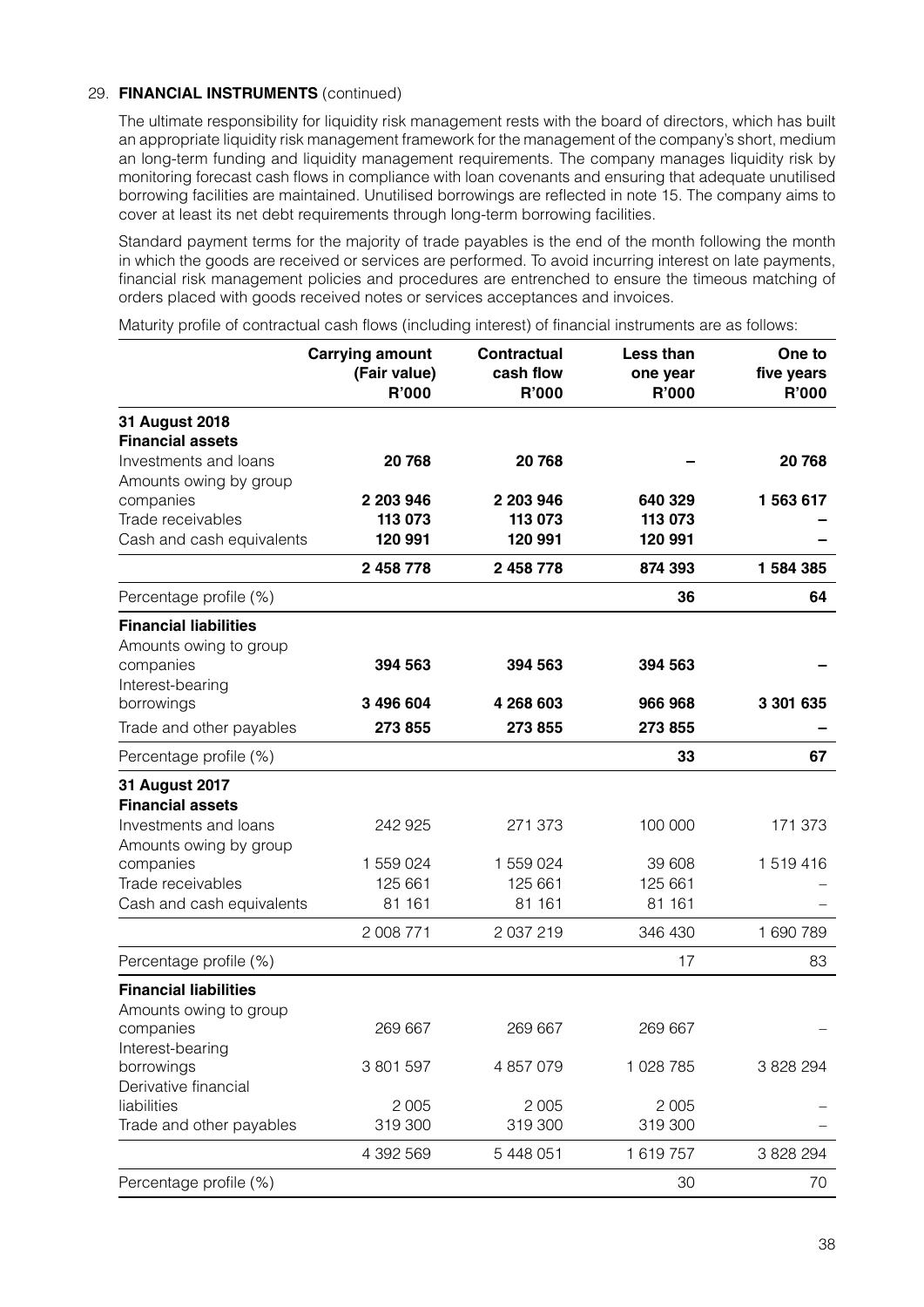#### **Fair values**

The directors consider that the carrying amounts of cash and cash equivalents, trade and other receivables and trade and other payables approximates their fair value due to the short-term maturities of these assets and liabilities.

The fair values of listed investments represent the market value of quoted investments and other traded instruments. For non-listed investments and other non-traded financial assets fair value is calculated using discounted cash flows with market assumptions, unless carrying value is considered to approximate fair value.

The fair values of financial liabilities is determined by reference to quoted market prices for similar issues, where applicable, otherwise the carrying value approximates the fair value.

There were no reclassifications of financial assets or financial liabilities that occurred during the period. There were no financial assets or liabilities that qualified for derecognition during the period.

#### **Fair value hierarchy disclosures**

#### *Valuation methodology*

The table below shows the company's financial assets and liabilities that are recognised and subsequently measured at fair value, analysed by valuation technique. The classification is based on the lowest level input that is significant to the fair value measured in its entirety.

|                                                                        |                    | Financial      |
|------------------------------------------------------------------------|--------------------|----------------|
|                                                                        | <b>Financial</b>   | assets/        |
|                                                                        | assets/            | liabilities at |
|                                                                        | <b>liabilities</b> | amortised      |
|                                                                        | at fair value      | cost           |
|                                                                        | <b>R'000</b>       | R'000          |
| 31 August 2018                                                         |                    |                |
| <b>Financial assets</b>                                                |                    |                |
| Available-for-sale financial assets                                    |                    |                |
| - Investments                                                          | 20768              |                |
| <b>Total financial assets</b>                                          | 20768              |                |
| <b>Total financial liabilities</b>                                     |                    |                |
| 31 August 2017                                                         |                    |                |
| <b>Financial assets</b>                                                |                    |                |
| Available-for-sale financial assets                                    |                    |                |
| - Investments                                                          | 21 373             | 27 062         |
| <b>Total financial assets</b>                                          | 21 373             | 59 391         |
| <b>Financial liabilities</b>                                           |                    |                |
| Financial liabilities designated at fair value through profit and loss |                    |                |
| - Derivative financial liabilities                                     | 2005               |                |
| <b>Total financial liabilities</b>                                     | 2 0 0 5            |                |

#### **Valuation narration disclosures**

#### *Level 1 – valuations with reference to quoted prices in an active market:*

Financial instruments valued with reference to unadjusted quoted prices for identical assets or liabilities in active markets where the quoted price is readily available and the price represents actual and regularly occurring market transactions on an arm's length basis.

An active market is one in which transactions occur with sufficient volume and frequency to provide pricing information on an ongoing basis. This category includes highly liquid active listed equities.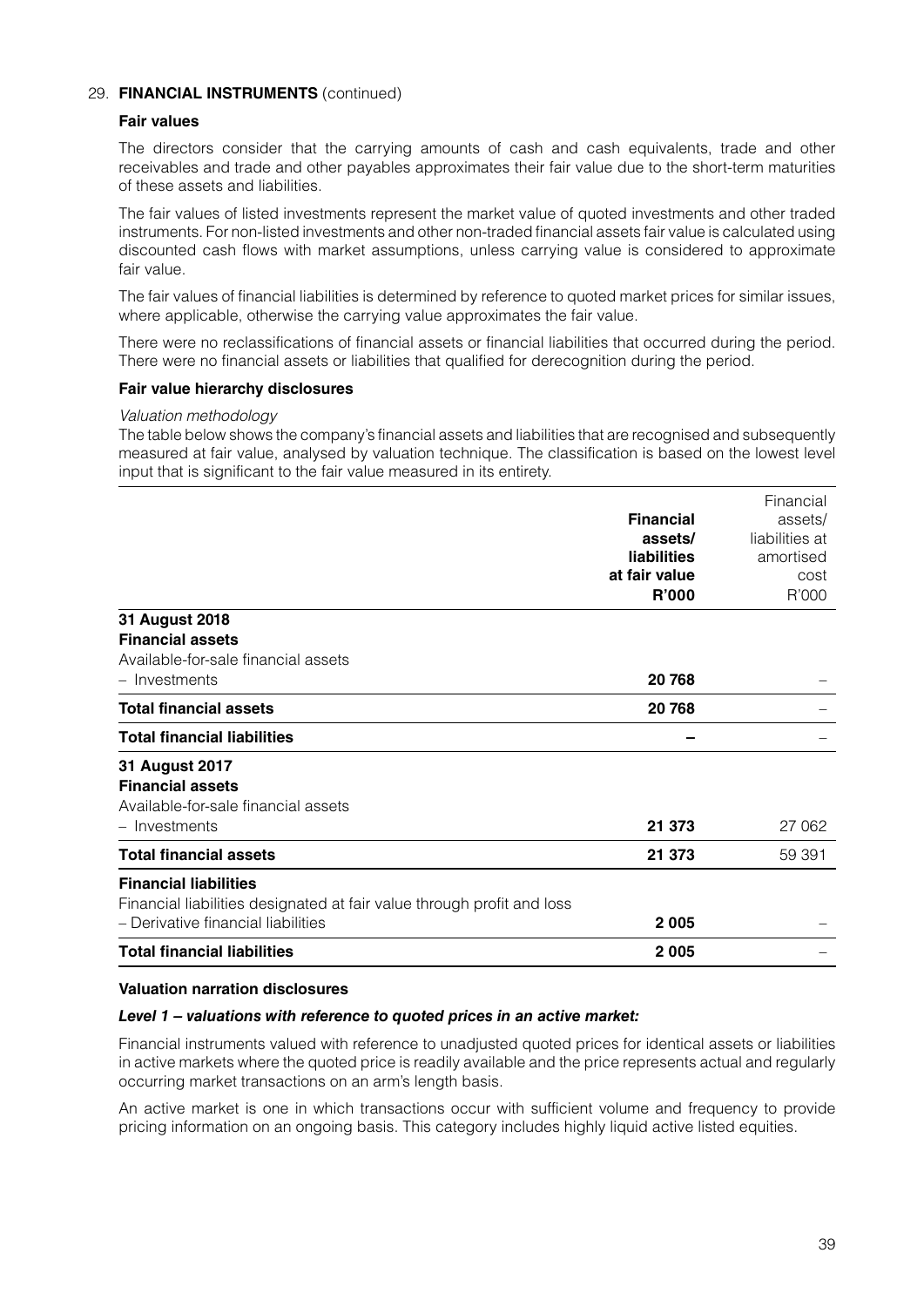#### *Level 2 – valuations based on observable and unobservable inputs include:*

Financial instruments valued using inputs other than quoted prices as described above for level 1 but which are observable for the asset or liability, either directly or indirectly, such as:

- quoted price for similar assets or liabilities in an active market;
- quoted price for identical or similar assets or liabilities in inactive markets;
- valuation model using observable inputs; and
- valuation model using inputs derived from/corroborated by observable market data.

#### **Capital risk management**

The company's objectives when managing capital are to safeguard the company's ability to continue as a going-concern in order to provide returns for shareholders and benefits for other stakeholders and to maintain an optimal mix of liquidity and low cost of capital and to be able to finance future growth.

Consistent with others in the industry, the company monitors capital on the basis of the gearing ratio. This ratio is calculated as net debt divided by total capital. Net debt is calculated as total borrowings less cash and cash equivalents. Total capital includes share capital and borrowings.

#### 30. **SEGMENTAL INFORMATION**

Operating segments have been identified using the approach as required by IFRS 8 (Operating Segments) in terms of which segment classification is determined according to the basis on which management presents and reviews operating results to the board quarterly.

There is only one operating segment in enX Corporation which operates in the fleet management and logistic sector, hence no separate segment report has been disclosed.

#### 31. **RELATED PARTY TRANSACTIONS**

Fellow subsidiaries and key management are considered to be related parties. During the period the company, in the ordinary course of business, entered into sale and purchase transactions with related parties.

These transactions occurred under terms that are no less favourable than those arranged with third parties and can be substantiated.

#### **Interest of directors in contracts**

The directors have confirmed that they were not interested in any transaction of any significance with the company or any of the enX Group subsidiaries. Accordingly, a conflict of interest with regard to directors' interest in contracts does not exist.

#### **Key management personnel**

Key management personnel are directors and those executives having authority and responsibility for planning, directing and controlling the activities of the company. The company has many different operations, retail outlets and service centres where the company staff may be transacting. Often these transactions are minor and are difficult to monitor. Key management have to report any transactions with the company in excess of R100 000.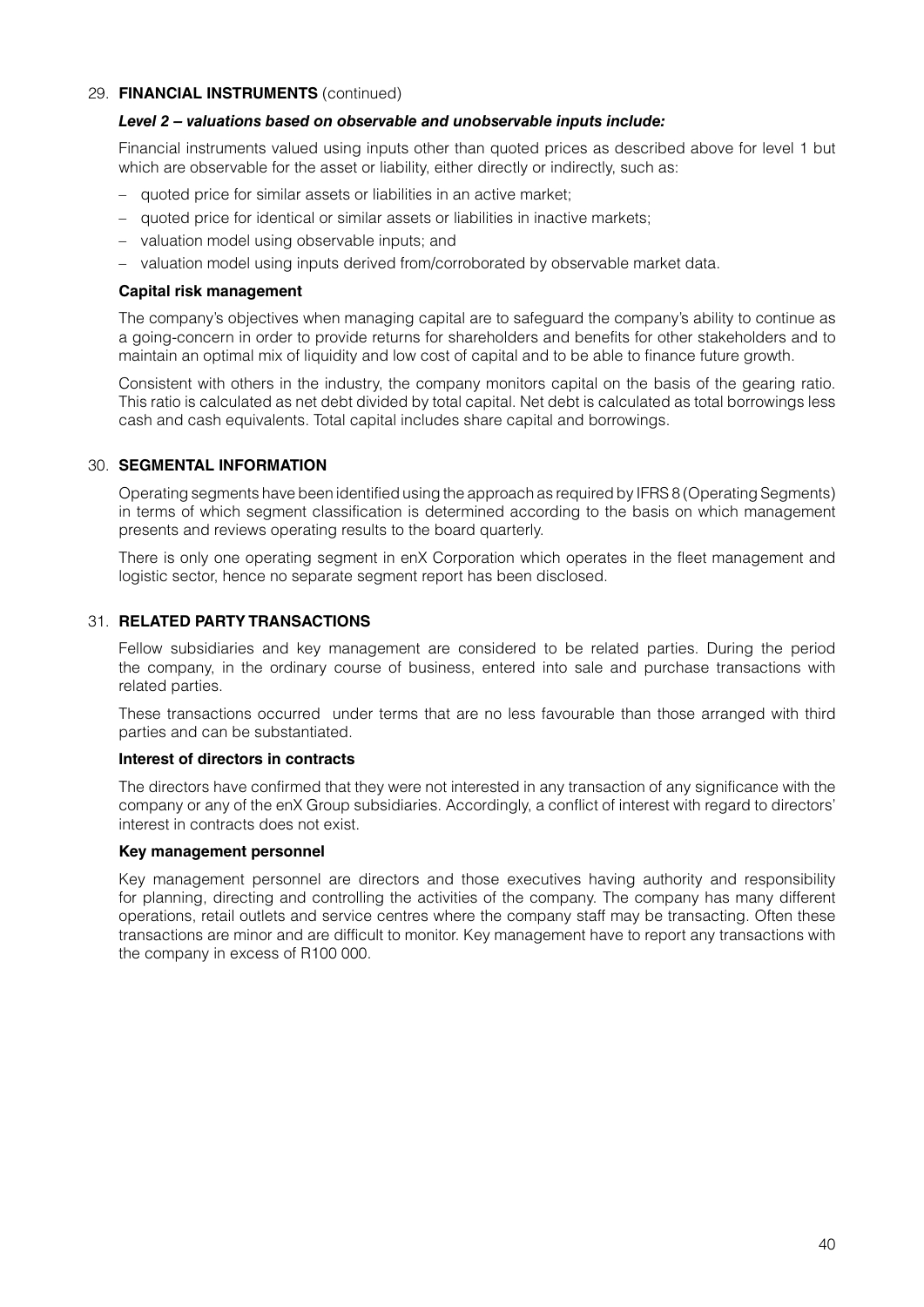### 31. **RELATED PARTY TRANSACTIONS** (continued)

#### *Key management personnel remuneration comprises:*

|                                                                                                              | 31 August<br>2018<br><b>R'000</b> | 31 August<br>2017<br>R'000 |
|--------------------------------------------------------------------------------------------------------------|-----------------------------------|----------------------------|
| Short-term employee benefits<br>Long-term employee benefits<br>Share-based payments recognised as an expense | 27 231<br>691<br>7969             | 40 261<br>1 369<br>4621    |
|                                                                                                              | 35 891                            | 46 251                     |
| Number of key management personnel                                                                           | 5                                 | 5                          |

| Directors' remuneration    | <b>Salary</b><br><b>R'000</b> | <b>Incentive</b><br><b>R'000</b> | <b>Retirement</b><br>benefits<br><b>R'000</b> | Other<br>benefits<br><b>R'000</b> | <b>Total</b><br><b>R'000</b> |
|----------------------------|-------------------------------|----------------------------------|-----------------------------------------------|-----------------------------------|------------------------------|
| 2018                       |                               |                                  |                                               |                                   |                              |
| Paid by company            |                               |                                  |                                               |                                   |                              |
| PM Mansour (a)             | 4 0 4 0                       | 806                              |                                               | 5400                              | 10 246                       |
| IM Lipworth <sup>(b)</sup> | 2984                          |                                  |                                               | 41                                | 3025                         |
| JV Carr                    | 2965                          | 3740                             | 470                                           | 552                               | 7727                         |
| JL Serfontein (c)          | 1985                          |                                  | 221                                           | 118                               | 2 3 2 4                      |
| SB Joffe <sup>(d)</sup>    | 2950                          | 1 4 0 1                          |                                               |                                   | 4 3 5 1                      |
| JS Friedman <sup>(e)</sup> | 250                           |                                  |                                               |                                   | 250                          |
|                            | 15 174                        | 5947                             | 691                                           | 6 111                             | 27923                        |

*(a) P Mansour, the previous Executive Deputy Chairman, resigned effective 31 December 2017 and was appointed Chief Investment Officer and received a settlement payment for loss of office.* 

*(b) Resigned effective 1 August 2018*<br>*(c) Resigned effective 31 December 2017* 

*(d) Appointed 18 March 2018*

*(e) Appointed 1 August 2018*

|                        |         |           | Retirement | Other    |         |
|------------------------|---------|-----------|------------|----------|---------|
|                        | Salary  | Incentive | benefits   | benefits | Total   |
| Directors remuneration | R'000   | R'000     | R'000      | R'000    | R'000   |
| 2017                   |         |           |            |          |         |
| Paid by company        |         |           |            |          |         |
| PM Mansour***          | 2549    | 3823      |            |          | 6 3 7 2 |
| IM Lipworth***         | 1 4 3 8 | 2 2 5 0   |            |          | 3688    |
| JV Carr                | 3 3 3 5 | 8 2 1 1   | 520        | 859      | 12 9 25 |
| JL Serfontein          | 4 7 9 4 | 8 4 2 4   | 747        | 1 0 5 1  | 15 0 16 |
| HM Lindeque**          | 712     | 427       | 102        | 2 3 8 8  | 3629    |
|                        | 12828   | 23 135    | 1 3 6 9    | 4 2 9 8  | 41 630  |
| Paid by enX Group      |         |           |            |          |         |
| <b>PM Mansour</b>      | 1899    |           |            |          | 1899    |
| <b>IM Lipworth</b>     | 1 375   |           |            |          | 1 3 7 5 |
|                        | 3 2 7 4 |           |            |          | 3 2 7 4 |

The board of directors has deemed that the prescribed officers of the company are limited to the directors.

The above directors qualify for share incentives as per the enX group scheme.

*\*\* Resigned as a director on 28 November 2016.*

*\*\*\* Appointed as a director on 16 January 2017.*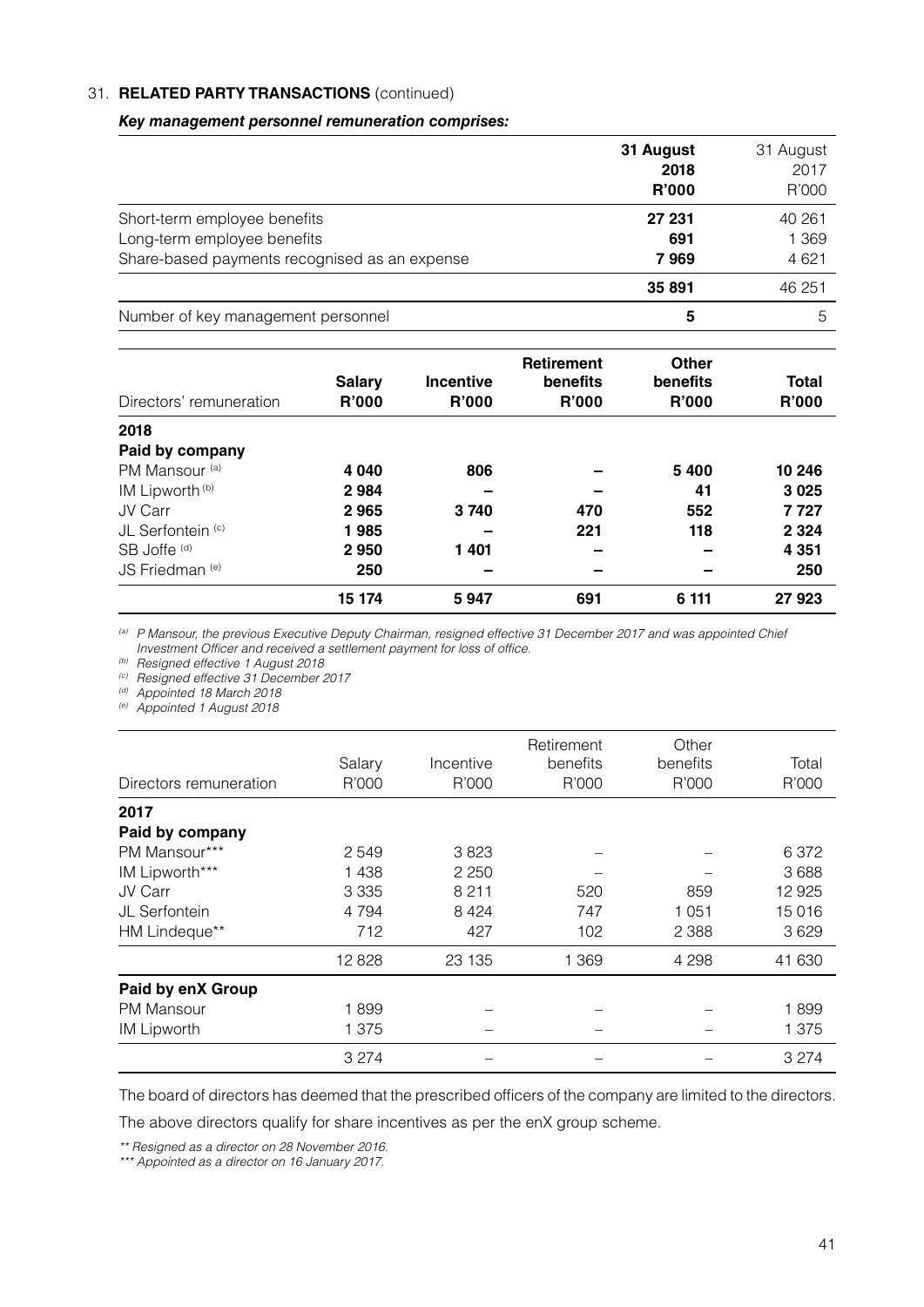# 31. **RELATED PARTY TRANSACTIONS** (continued)

| Participation in enX FSP scheme |  |  |  |  |
|---------------------------------|--|--|--|--|
|---------------------------------|--|--|--|--|

| Name               | Grant date    | Shares<br>committed<br>to plan | Vesting date   |
|--------------------|---------------|--------------------------------|----------------|
| <b>IM Lipworth</b> | December 2016 | 80 357                         | September 2018 |
| JV Carr            | December 2016 | 245 682                        | December 2019  |
| SB Joffe           | August 2018   | 300 000                        | August 2021    |

# **Participation in enX SAR's scheme**

| Name                                                                                | Grant date       | Shares<br>committed<br>to plan | Vesting date  |
|-------------------------------------------------------------------------------------|------------------|--------------------------------|---------------|
| S Joffe                                                                             | <b>June 2018</b> | 424 995                        | June 2021     |
| JV Carr                                                                             | February 2017    | 414 906                        | December 2019 |
| JV Carr                                                                             | <b>June 2018</b> | 215 386                        | June 2021     |
| PD Mansour                                                                          | February 2017    | 749 710                        | December 2019 |
|                                                                                     |                  | 31 August                      | 31 August     |
|                                                                                     |                  | 2018                           | 2017          |
|                                                                                     |                  | R'000                          | R'000         |
| <b>Related party balances</b><br>Amounts due by (to) group companies - Refer note 8 |                  |                                |               |
| Amounts included in trade and other receivables relating to                         |                  |                                |               |
| group companies<br>Eqstra Fleet Services Proprietary Limited                        |                  |                                | 526           |
| GPS Tracking Solutions Proprietary Limited                                          |                  | 546                            | 507           |
| Amasondo Fleet Services Proprietary Limited                                         |                  | 586                            | 1950          |
| Eqstra TA Equipment Proprietary Limited                                             |                  | 133                            | 20            |
| Eqstra Swaziland Proprietary Limited                                                |                  |                                | 47            |
| Saficon Industrial Equipment Proprietary Limited                                    |                  | 3658                           | 256           |
| Egstra Lesotho Proprietary Limited                                                  |                  |                                | 4             |
| Egstra Financial Services Proprietary Limited                                       |                  | 4 0 0 2                        | 373           |
| Centlube Proprietary Limited                                                        |                  | 60                             | 375           |
| 600 SA Holdings Proprietary Limited                                                 |                  |                                | 139           |
| enX Fleet Management Botswana Proprietary Limited                                   |                  | 1 4 6 4                        | 1677          |
| Egstra Fleet Services Namibia Proprietary Limited                                   |                  | 2                              |               |
| New Way Power Proprietary Limited                                                   |                  | 6                              |               |
| Austro Proprietary Limited                                                          |                  | 325                            |               |
| African Group Lubricants Proprietary Limited                                        |                  | 10                             |               |
|                                                                                     |                  | 10792                          | 5874          |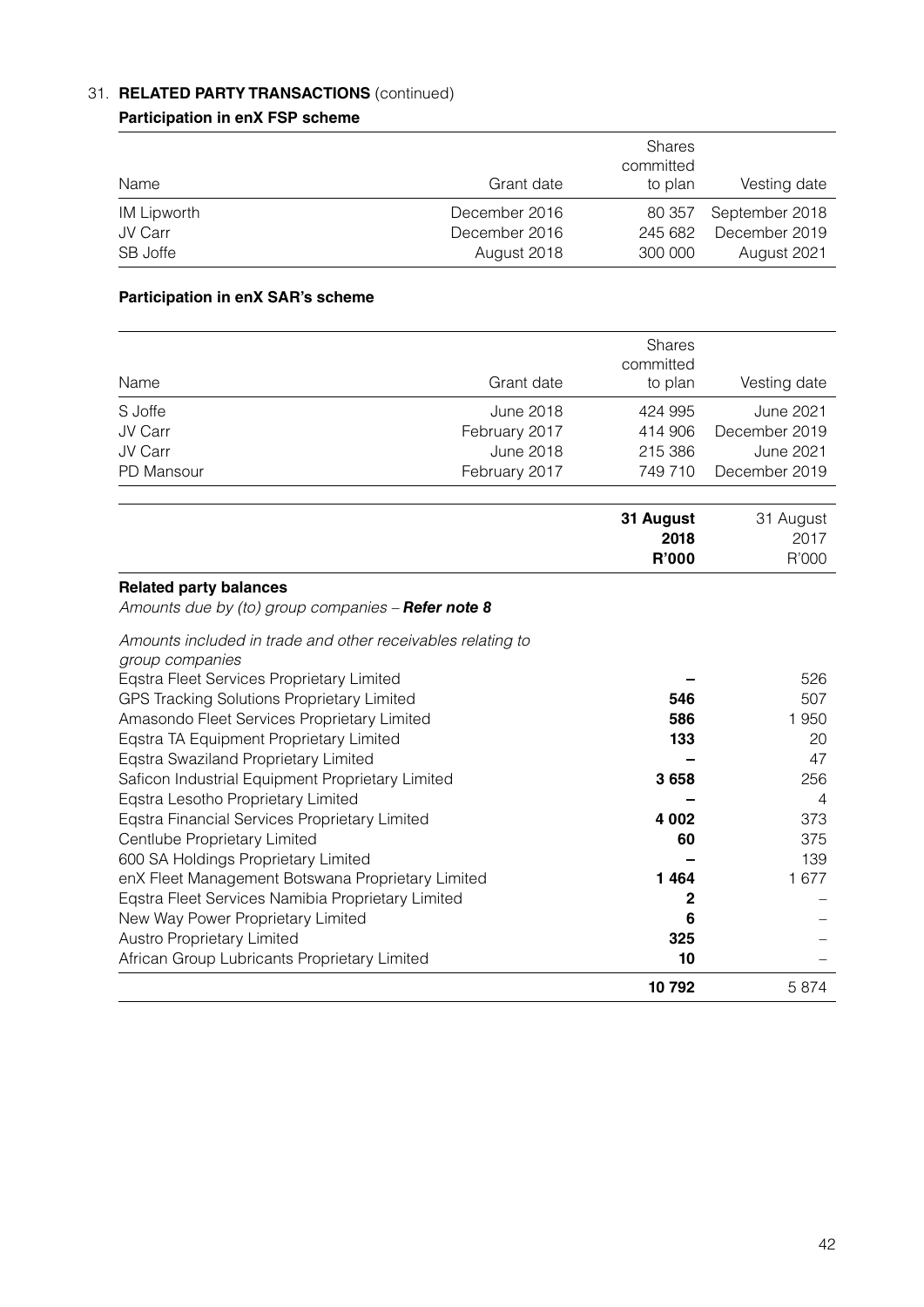### 31. **RELATED PARTY TRANSACTIONS** (continued)

|                                                                             | 31 August<br>2018<br>R'000 | 31 August<br>2017<br>R'000 |
|-----------------------------------------------------------------------------|----------------------------|----------------------------|
| Amounts included in trade and other payables relating to group<br>companies |                            |                            |
| Saficon Industrial Equipment Proprietary Limited                            | (52)                       | (7)                        |
| GPS Tracking Solutions Proprietary Limited                                  | (7000)                     | (9017)                     |
| Eqstra Fleet Services Proprietary Limited                                   | (225)                      | (499)                      |
| Eqstra Financial Services Proprietary Limited                               | (108)                      | (48)                       |
| New Way Power Proprietary Limited                                           |                            | (308)                      |
| Amasondo Fleet Services Proprietary Limited                                 | (36)                       |                            |
| enX Trading Investments Proprietary Limited                                 | (26)                       |                            |
| enX Fleet Management Botswana Proprietary Limited                           |                            | (30)                       |
| Centlube Proprietary Limited                                                | (105)                      | (284)                      |
| Power 02 Proprietary Limited                                                |                            | (4)                        |
| enX Group Limited                                                           |                            | (832)                      |
| IngweLubricants                                                             | (116)                      |                            |
|                                                                             | (7668)                     | (11029)                    |
| Amounts included in trade and other receivables relating to                 |                            |                            |
| related parties                                                             |                            |                            |
| MCC Contracts Proprietary Limited #                                         |                            | 4 8 5 2                    |
|                                                                             |                            | 4852                       |
| Related party transactions                                                  |                            |                            |
| Revenue (group companies)                                                   |                            |                            |
| Egstra TA Equipment Proprietary Limited                                     | 1575                       | 4 1 9 3                    |
| Eqstra NH Equipment Proprietary Limited                                     |                            | 1 900                      |
| 600 SA Holdings Proprietary Limited                                         | 299                        | 1 144                      |
| GPS Tracking Solutions Proprietary Limited                                  |                            | 3618                       |
| Saficon Industrial Equipment Proprietary Limited                            | 20 045                     | 43 129                     |
| Amasondo Fleet Services Proprietary Limited                                 |                            | 7659                       |
| Eqstra Financial Services Proprietary Limited                               |                            | 1616                       |
|                                                                             | 21 919                     | 63 258                     |

*\* On 8 November 2016, enX Corporation Limited was acquired by enX Group as part of the Eqstra transaction.* 

*As a result group entities at 31 August 2017 no longer includes those entities which were not acquired by enX Group.*

*# This entity was a related party in the prior year based on the shareholding of Eqstra Corporation's ultimate holding company,*  enX Group, in eXtract at 31 August 2017. In addition, Mr JL Serfontein serves as a non-executive director of eXtract. In the *current year the investment in eXtract was unbundled therefore eXtract is not longer a related party in the current year.*